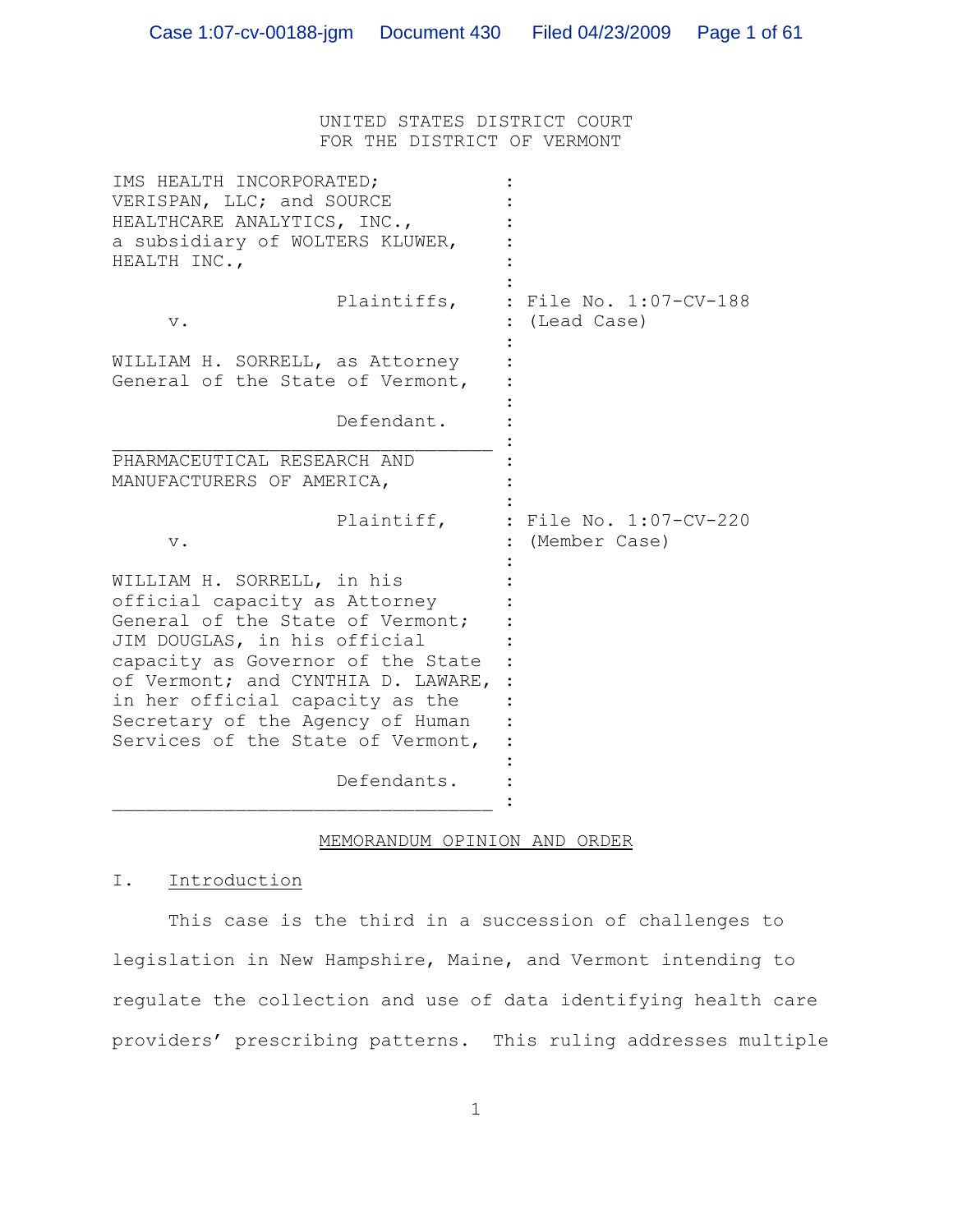constitutional challenges to sections 17, 20 and 21 of Vt. Acts No. 80 (2007), as amended by Vt. Acts No. 89 (2008) ("the Act").

For the following reasons, the Court finds the challenged sections withstand the constitutional challenges. Plaintiffs' motions for declaratory and injunctive relief as well as summary judgment (Papers 6, 61, 168) are denied. Defendants' motions for summary judgment (Papers 205, 247, 257) are denied as moot.

II. Facts

## A. Introduction

In 2007, the Vermont Legislature passed Act 80 aimed at protecting public health and containing prescription drug costs. The Act included the following sections, as amended by Act 89, passed in 2008:

- Section 17 prohibiting regulated entities from selling or using prescriber-identifiable data for marketing or promoting prescription drugs unless the prescriber consents, codified at Vt. Stat. Ann. tit. 18, § 4631;
- Section 20 creating an evidence-based education program for health care professionals concerning the therapeutic and cost-effective utilization of prescription drugs. The program is funded by a fee paid by pharmaceutical manufacturers whose products are sold through Vermont programs, codified at Vt. Stat. Ann. tit. 18, § 4622, Vt. Stat. Ann. tit. 33, § 2004;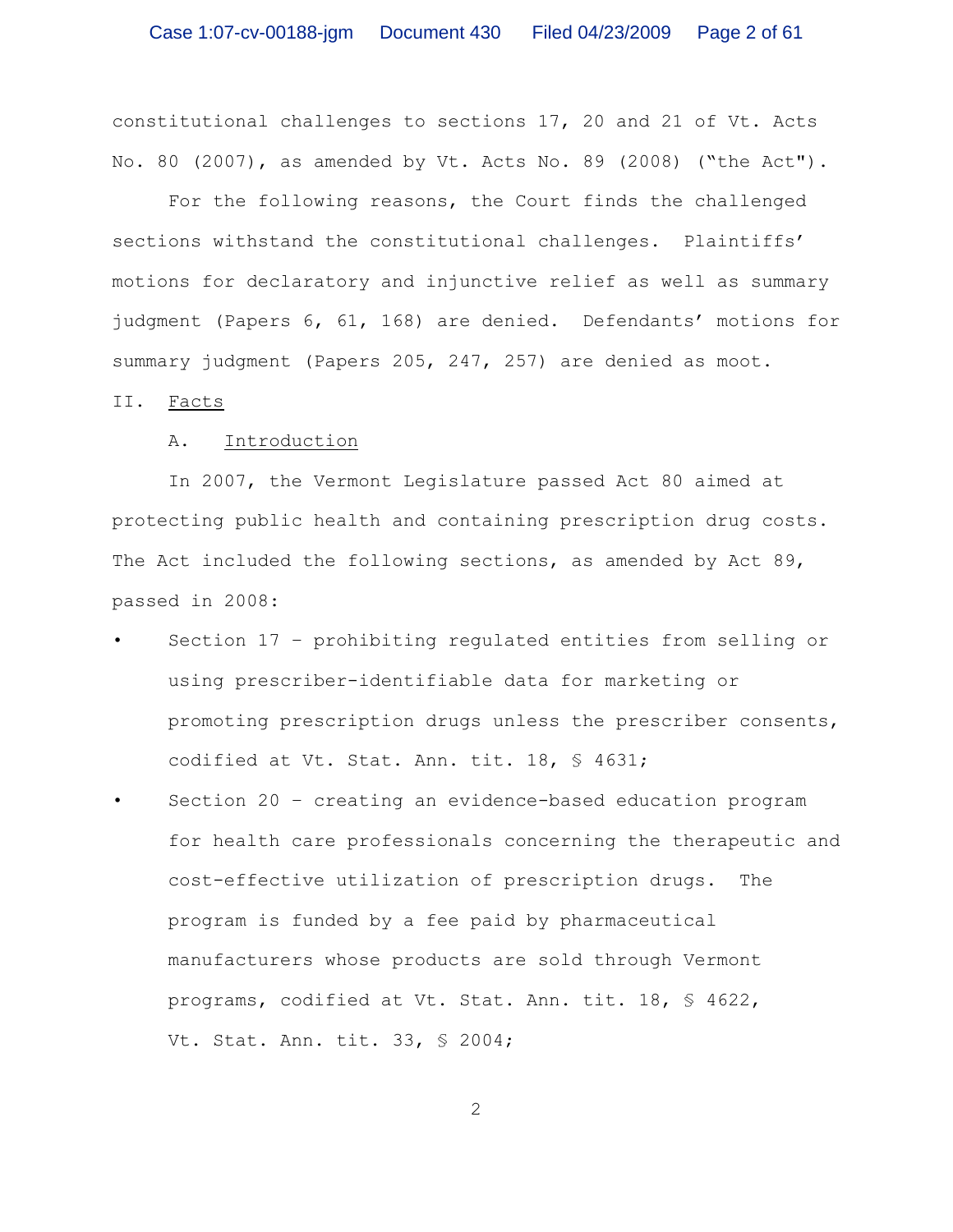• Section 21 – creating a consumer fraud cause of action for advertisements printed, distributed or sold in Vermont that violate federal law, codified at Vt. Stat. Ann. tit. 9,  $$2466a.^1$ 

Plaintiffs challenge these sections of the Act as unconstitutional.

### B. Prescription Drug Industry Landscape

For background information on the prescription drug industry and the practice of detailing, please refer to the thorough and detailed description in Judge Barbadoro's opinion in IMS Health Inc. v. Ayotte, 490 F. Supp. 2d 163 (D.N.H. 2007). See also IMS Health Inc. v. Ayotte, 550 F.3d 42 (1st Cir. 2008); IMS Health Corp. v. Rowe, 532 F. Supp. 2d 153 (D. Me. 2007).

In the course of filling prescriptions, pharmacies acquire prescription information. Certain information, including the prescriber's name and address, the name, dosage and quantity of the drug, the date and place the prescription is filled and the patient's age and gender, is purchased by third parties who, after manipulating the data, sell it to customers, principally pharmaceutical companies. These third-party entities are sometimes referred to as "data mining companies." The manipulated data shows, among other things, details of

 $1$  The effective dates of sections 17 and 21 were extended to July 1, 2009.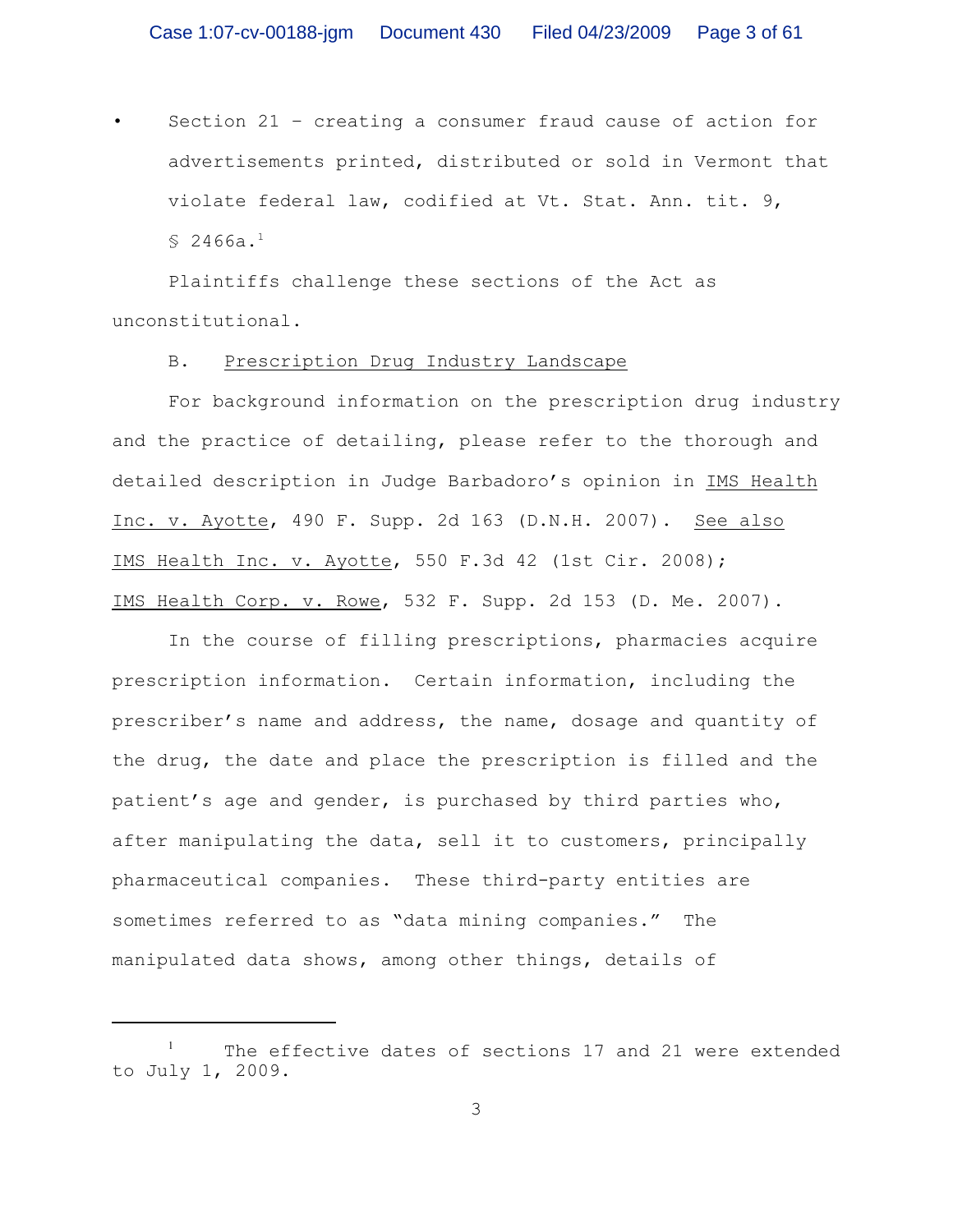physicians' prescribing patterns in terms of gross number of prescriptions and inclination to prescribe a particular drug.

Pharmaceutical manufacturers collectively spend close to \$8 billion a year to market drugs directly to prescribers, employing thousands of sales representatives. The estimated total cost of marketing to Vermont prescribers approximates \$10 million, not including samples<sup>2</sup> or direct-to-consumer advertising. Sales representatives provide "details" regarding the use, side effects and risk of interactions of the drug they are selling. For this reason, sales representatives are called "detailers." In addition to "details" and samples, representatives distribute medical literature and give small gifts<sup>3</sup> such as pens, notepads or lunch. Prescribers often rely

Pharmaceutical companies provide free samples of prescription drugs to prescribers. Samples are valued by prescribers because they enable them to provide medication to patients who could not otherwise afford it, and they also allow prescribers to test new medications. Both uses are valued by pharmaceutical companies because they may lead to long-term prescriptions.

 $3$  The Vermont Legislature also passed a law, as part of Act 80, requiring pharmaceutical manufacturers to disclose "the value, nature, and purpose of any gift, fee, payment, subsidy, or other economic benefit provided in connection with detailing, promotional, or other marketing activities." Vt. Stat. Ann. tit. 18, § 4632(a)(1). There are exceptions, including samples for distribution to patients and de minimis gifts less than \$25 in value. Id.  $\frac{1}{2}$  4632(a)(4). This section of the Act is not challenged. In fact, PhRMA's voluntary "Code on Interactions with Healthcare Professionals" states companies should not give gifts to healthcare professionals, regardless of value, unless it helps in the treatment of disease or is educational.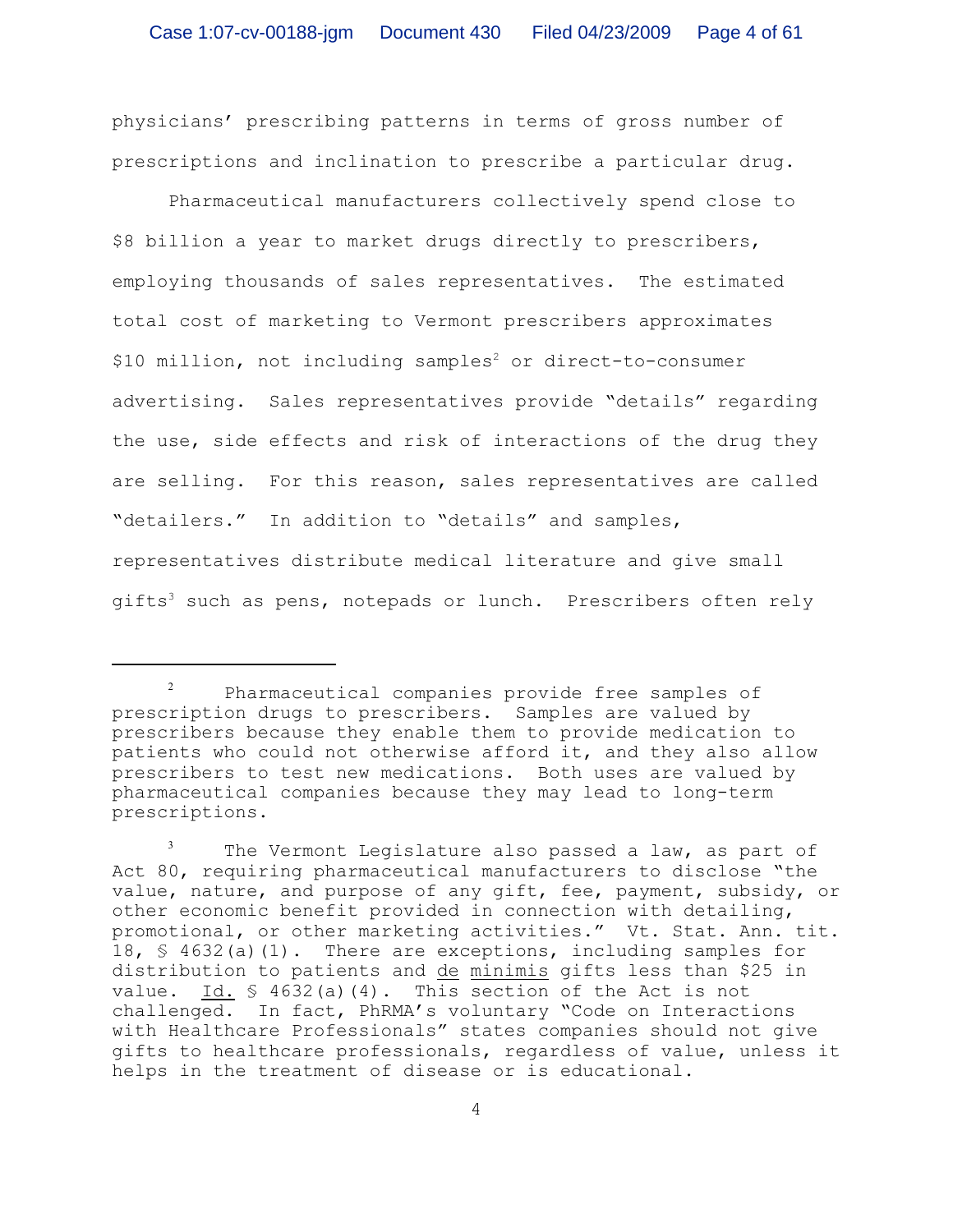on information provided by detailers because keeping current with the changing landscape of prescription drugs is time-consuming. 4

Pharmaceutical companies use this prescriber-identifiable data (PI data) as a marketing tool. The data is used principally for "detailing." Detailing is the "face to face advocacy of a product by sales representatives" who visit health care professionals. Ayotte, 550 F.3d at 71 (Lipez, J.). Coincident with the phenomenon of "data mining," pharmaceutical industry spending on direct marketing has increased exponentially.

Pharmaceutical sales representatives detail only branded drugs. When a patent expires, competitors introduce generic bioequivalent<sup>5</sup> versions of the drug and detailing is no longer cost-effective. Branded drugs are not necessarily better than generic drugs, however they are usually more expensive.

Against this backdrop, a few states introduced laws restricting the use and sale of PI data for pharmaceutical marketing.

There are approximately 8,000 different prescription pharmaceutical products. Ayotte, 550 F.3d at 70 (Lipez, J.).

<sup>&</sup>quot;Bioequivalent" does not mean identical. Bioequivalent <sup>5</sup> drugs are required to demonstrate an absorption rate between 80 and 125 percent of the branded drug. Variations in absorption rates among branded or generic drugs may cause different reactions, such as side effects. Absorption rates may vary between the generic and branded version of the same drug, as well as between different generic versions.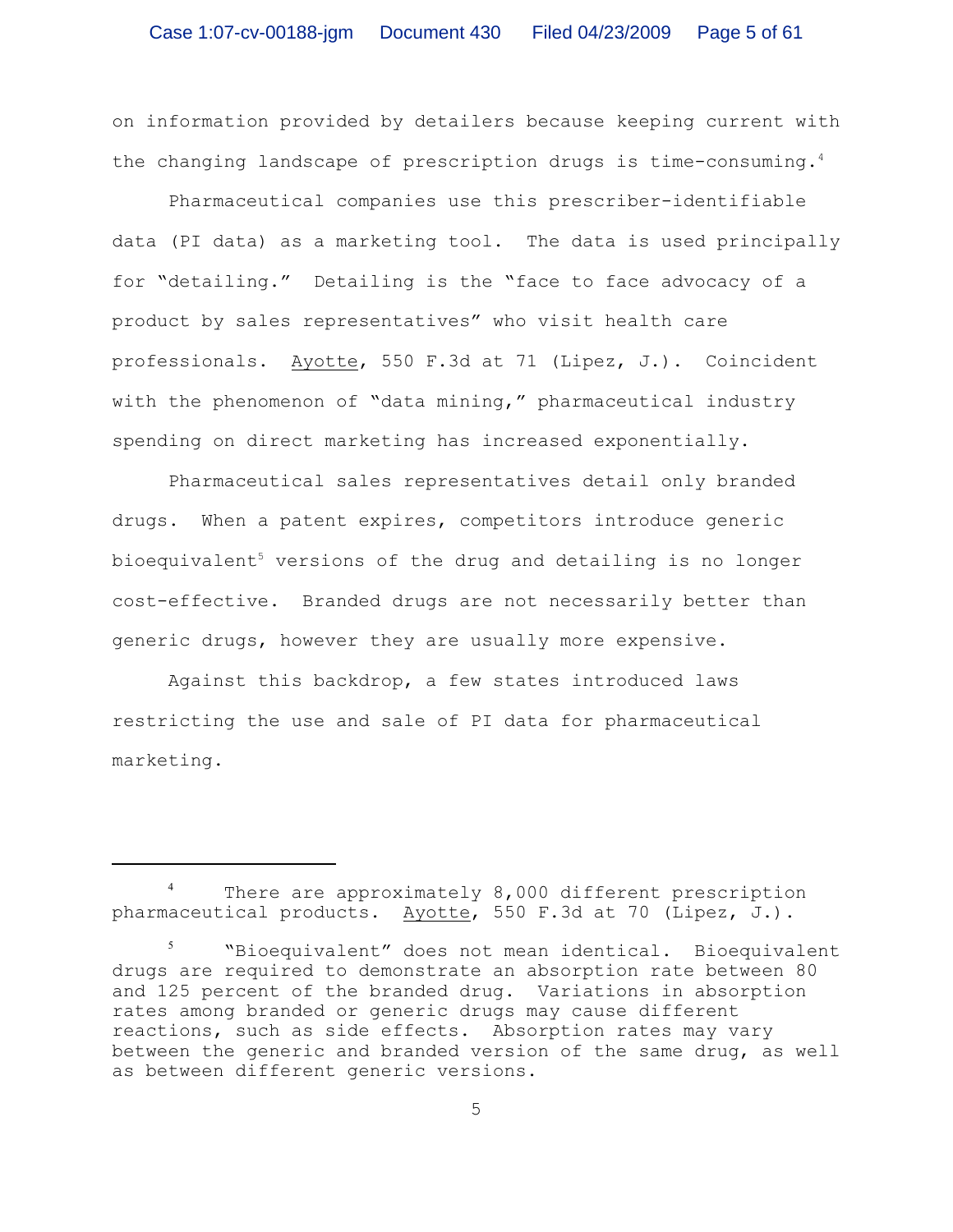# C. Laws Restricting Prescriber Identifiable Data

## 1. New Hampshire Law

New Hampshire passed the first statute restricting the use of prescription information in June 2006. The New Hampshire law "expressly prohibit[ed] the transmission or use of both patientidentifiable data and prescriber-identifiable data for certain commercial purposes."<sup>6</sup> Ayotte, 490 F. Supp. 2d at 170. The Legislature enacted the law "to protect patient and physician privacy and to save the State, consumers, and businesses money by reducing health care costs." Id. at 171. The law was passed quickly and without formal legislative findings. Id. at 177 n.12. It did not include manufacturer fees or advertising provisions.

 $6$  The statute read, in pertinent part:

Records relative to prescription information containing patient-identifiable and prescriberidentifiable data shall not be licensed, transferred, used or sold . . . for any commercial purpose, except for the limited purposes of pharmacy reimbursement; [etc.] . . . . Commercial purpose includes . . . advertising, marketing, promotion, or any activity that could be used to influence sales or market share of a pharmaceutical product, influence or evaluate the prescribing behavior of an individual health care professional, or evaluate the effectiveness of a professional pharmaceutical detailing sales force. . . .

N.H. Rev. Stat. Ann. § 318:47-f, invalidated by IMS Health Inc. v. Ayotte, 490 F. Supp. 2d 163 (D.N.H. 2007), rev'd, IMS Health Inc. v. Ayotte, 550 F.3d 42 (1st Cir. 2008).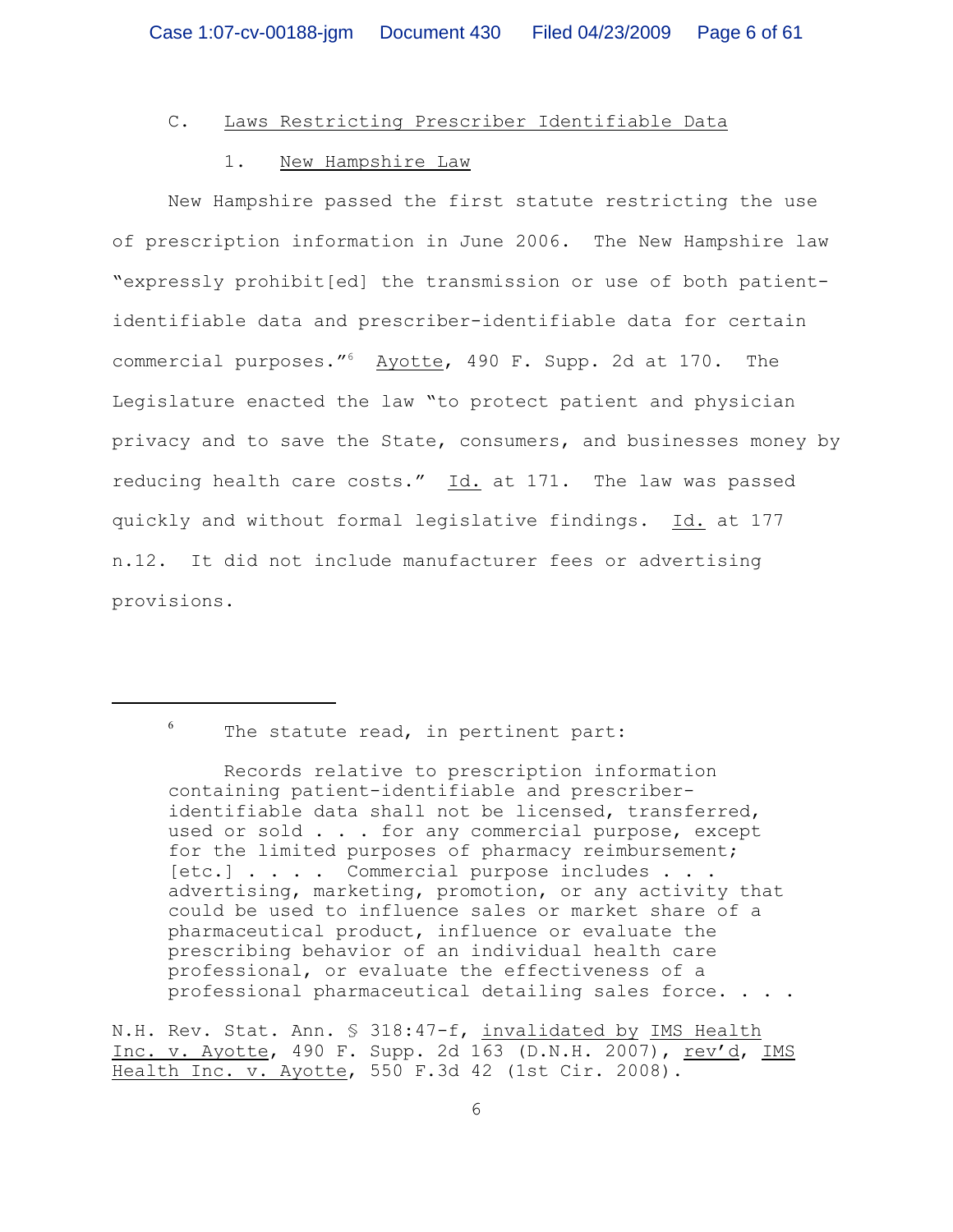Following a trial, New Hampshire's prescription information law was invalidated by the federal district court in April 2007 because the court determined the law violated the First Amendment. See Ayotte, 490 F. Supp. 2d at 183.

2. Maine Law

Maine followed New Hampshire's lead, passing a law in June 2007 which also restricted the use of prescription information. The Maine Legislature made express findings, outlining the state's interests and specific purposes in enacting the law, which were improving public health, maintaining costs, and protecting the privacy of patients and prescribers. 22 Me. Rev. Stat. Ann.  $$ 1711-E(1-A, 1-B)$ , invalidated by IMS Health Corp. v. Rowe, 532 F. Supp. 2d 153 (D. Me. 2008). Unlike the New Hampshire statute, however, the Maine law was crafted with an "opt-out" provision. Maine prescribers could elect to prevent pharmaceutical companies from using their individualized prescribing information for marketing, either to them or others. Rowe, 532 F. Supp. 2d at 165. The law operated by forbidding the sale or use of information for marketing purposes if the prescriber opted out.<sup>7</sup>

 $^7$  The statute read, in pertinent part: "[A] carrier, pharmacy or prescription drug information intermediary may not license, use, sell, transfer or exchange for value, for any marketing purpose, prescription drug information that identifies a prescriber who has filed for confidentiality protection. . . . " 22 Me. Rev. Stat. Ann. § 1711-E(2-A), invalidated by IMS Health Corp. v. Rowe, 532 F. Supp. 2d 153 (D. Me. 2008). Marketing was defined in the statute as: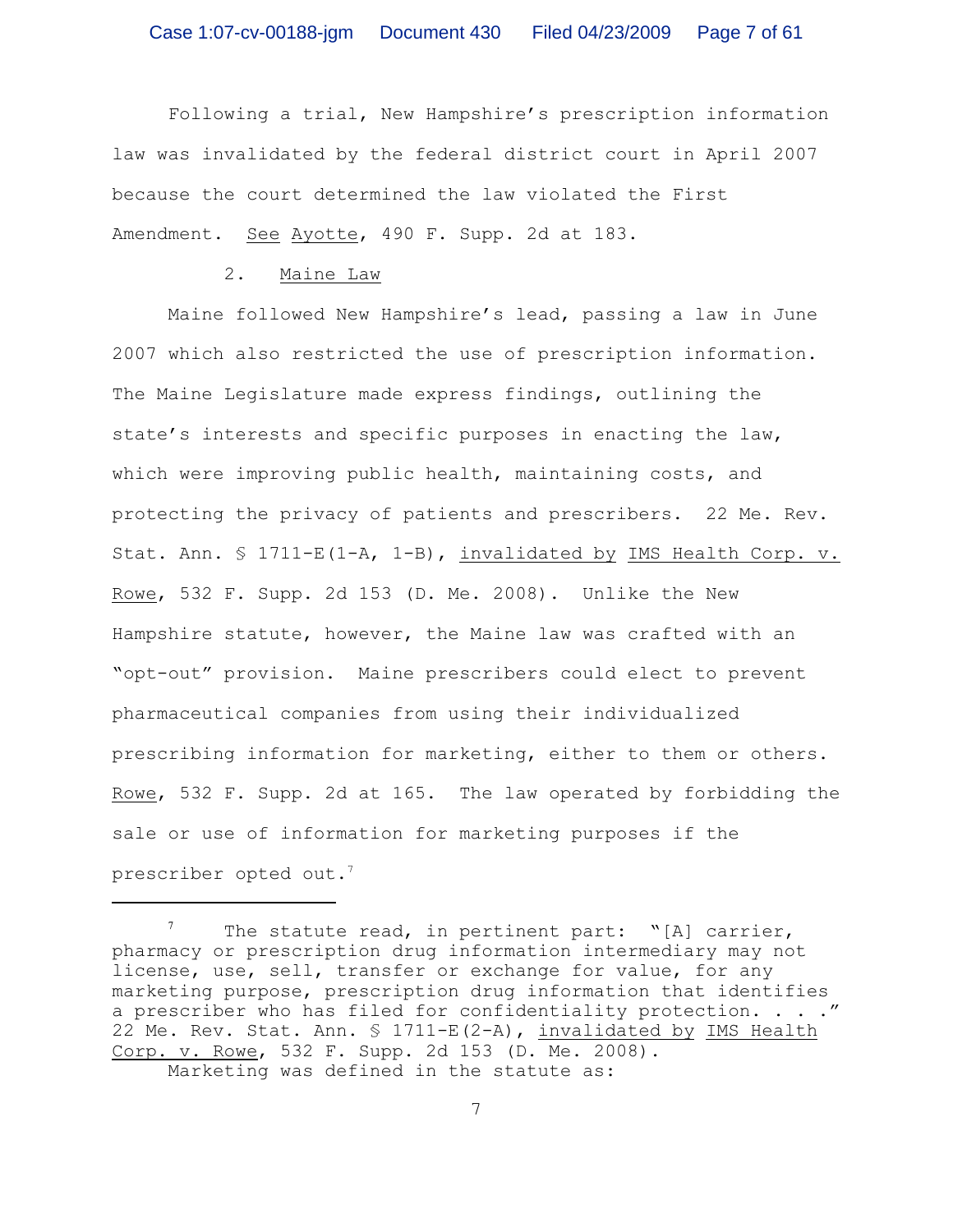Following a two-day evidentiary hearing, Maine's prescription privacy law was invalidated by the federal district court in December 2007 because the court determined that, notwithstanding the opt-out provision, the law violated the First Amendment. See id. at 183.

#### 3. First Circuit Court of Appeals

Both the New Hampshire and Maine District Court decisions were appealed to the First Circuit Court of Appeals. See 1st Cir. Dkt. Nos. 07-1945 and 08-1248. The appeal of the Maine decision was stayed while the First Circuit decided the New Hampshire appeal in IMS Health Inc. v. Ayotte. In November 2008, the First Circuit issued its decision. IMS Health Inc. v. Ayotte, 550 F.3d 42 (1st Cir. 2008). The majority held the New Hampshire law did not violate the First Amendment because it regulated conduct and not speech. Id. at 54. However, the

Id.  $\frac{1711-E(1)(F-1)}{F}$ .

<sup>[</sup>A]ny of the following activities undertaken or materials or products made available to prescribers or to their employees or agents related to the transfer of prescription drugs from the producer or seller to the consumer or buyer:

<sup>(1)</sup> Advertising, publicizing, promoting or selling a prescription drug;

<sup>(2)</sup> Activities undertaken for the purpose of influencing the market share of a prescription drug or the prescribing patterns of a prescriber, a detailing visit or a personal appearance;

<sup>(3)</sup> Activities undertaken to evaluate or improve the effectiveness of a professional detailing sales force; or

<sup>(4)</sup> A brochure, media advertisement, or announcement, poster or free sample of a prescription drug.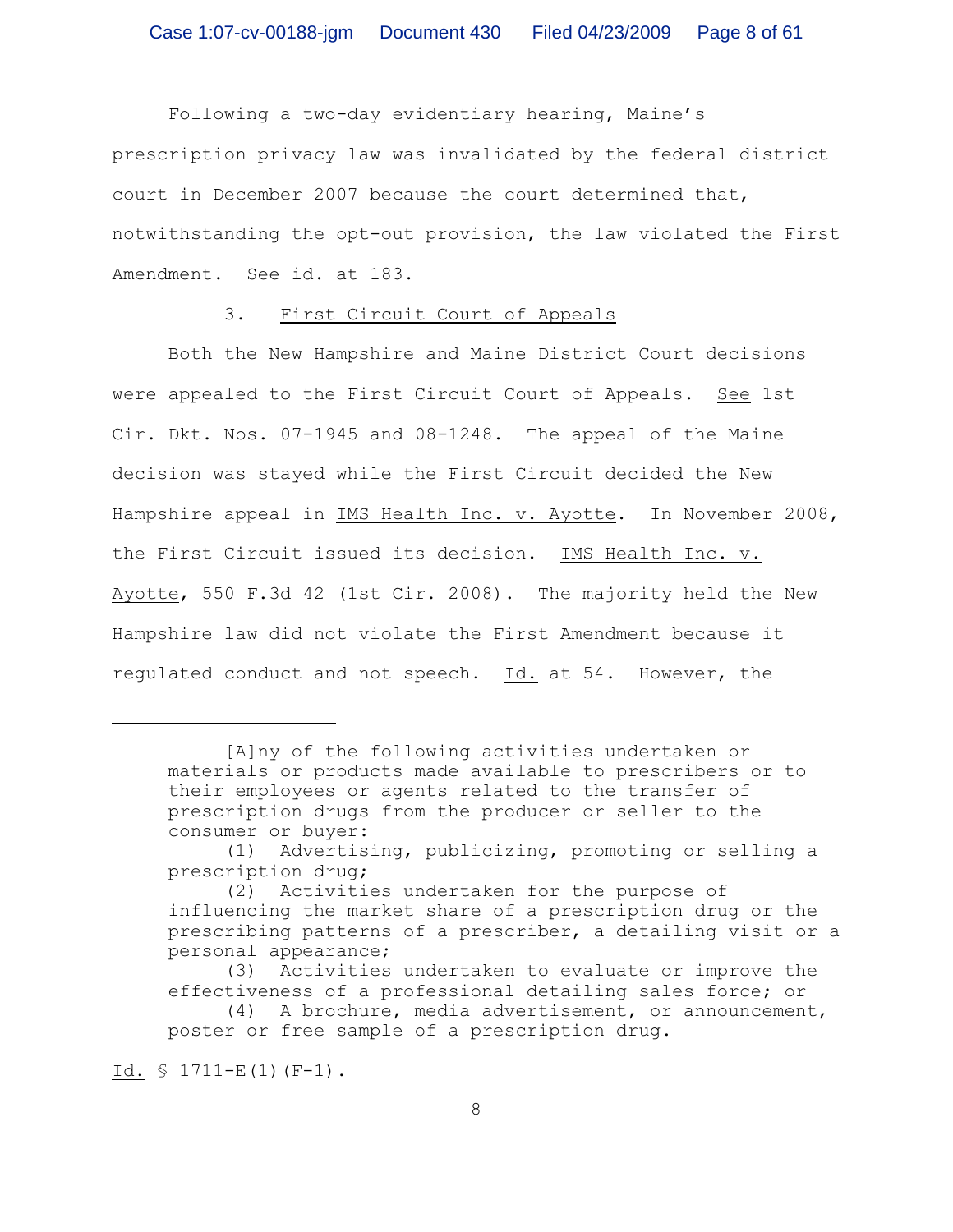majority offered an alternative holding that, if the law implicated First Amendment rights, it is constitutional because it withstands intermediate scrutiny. Id. at 60. Judge Lipez concurred in the result, but believed the law did concern First Amendment rights in the first instance and the commercial speech restriction passed constitutional muster. Id. at 102 (Lipez, J., concurring and dissenting).

## 4. Vermont Law

Vermont is also engaged in an effort to control health care costs and, in June 2007, the Vermont Legislature passed "An Act Relating to Increasing Transparency of Prescription Drug Pricing and Information." Vt. Acts No. 80 (2007). In support of Act 80, the Legislature compiled a substantial legislative record, including express findings. Like the New Hampshire and Maine law, Act 80 includes a section restricting the use of prescriberidentifiable data for certain commercial uses, namely marketing. The Vermont Act differs, however, from both New Hampshire's flat ban on the sale or use of PI data for marketing and Maine's "optout" ban on the sale or use of PI data for marketing. Section 17 of Act 80, codified at Vt. Stat. Ann. tit. 18,  $\frac{1}{5}$  4631(d), prohibits regulated entities from selling or using PI data for marketing purposes unless the prescriber consents – an "opt-in" feature. Pharmaceutical manufacturers and marketers are regulated entities under the Vermont law. Id.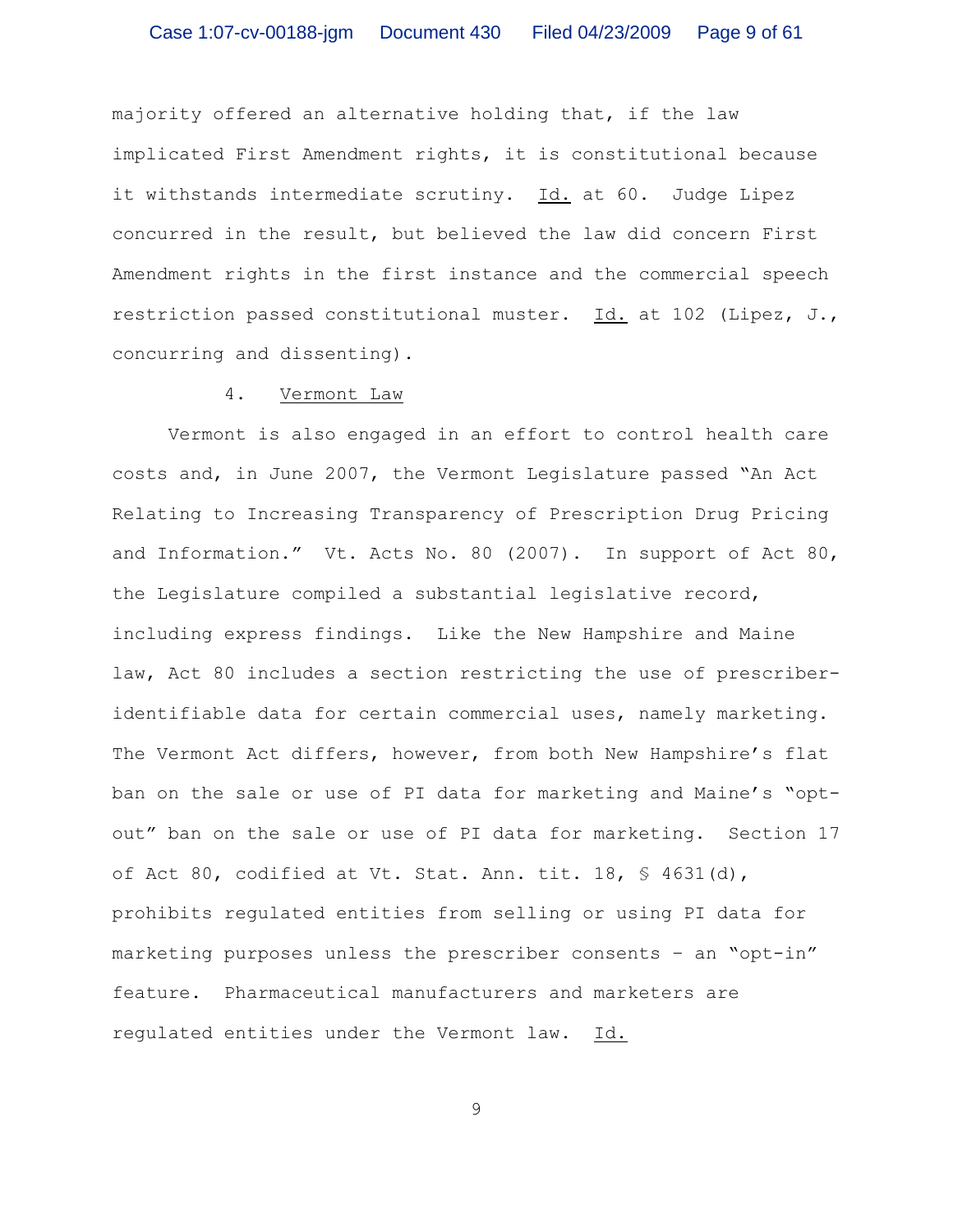Section 17 begins with a recitation of the Legislature's purpose in passing the law:

It is the intent of the general assembly to advance the state's interest in protecting the public health of Vermonters, protecting the privacy of prescribers and prescribing information, and to ensure costs are contained in the private health care sector, as well as for state purchasers of prescription drugs, through the promotion of less costly drugs and ensuring prescribers receive unbiased information.

Vt. Stat. Ann. tit. 18, § 4631(a).

Section 17's pertinent language is found in subsection (d):

A health insurer, a self-insured employer, an electronic transmission intermediary, a pharmacy, or other similar entity shall not sell, license, or exchange for value regulated records containing prescriber-identifiable information, nor permit the use of regulated records containing prescriber-identifiable information for marketing or promoting a prescription drug, unless the prescriber consents as provided in subsection (c) of this section. Pharmaceutical manufacturers and pharmaceutical marketers shall not use prescriber-identifiable information for marketing or promoting a prescription drug unless the prescriber consents . . . .

Id. § 4631(d). Subsection (c) of the law contemplates that prescribers will indicate on their licensing applications or renewal forms whether they consent. Id.  $$4631(c)(1)$ .

A violation of the law constitutes a violation of the Vermont Consumer Fraud Act (VCFA). Id. § 4631(f). Each violation is a separate civil violation for which the Attorney General may seek relief. Id. Under the VCFA, if the Attorney General "has reason to believe that any person is using or is about to use any [unlawful] method, act or practice," and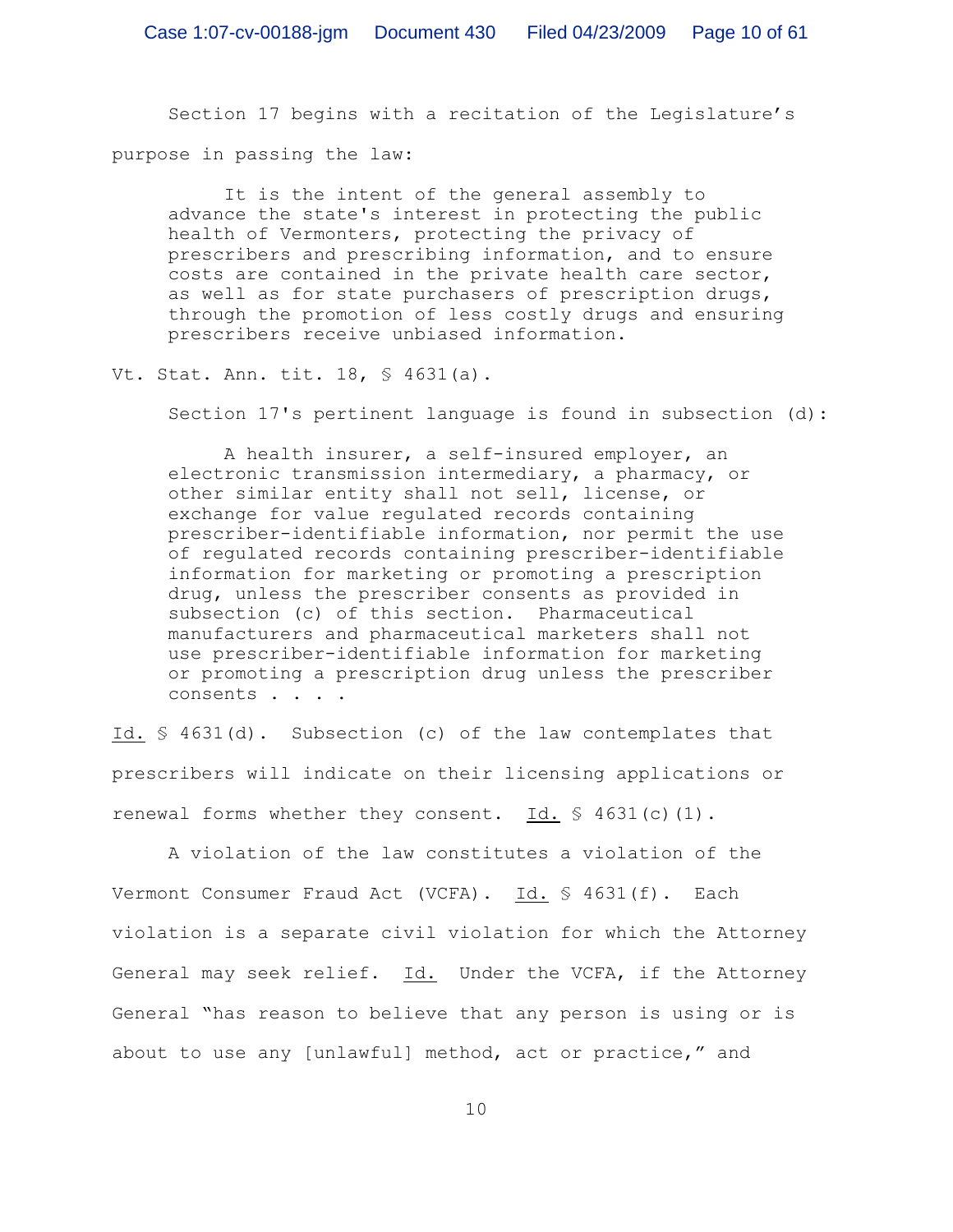determines that proceedings would be in the public interest, he may seek a temporary or permanent injunction. Vt. Stat. Ann. tit. 9,  $\frac{1}{2}$  2458(a). In addition to injunctive relief, the violator is subject to a civil penalty of not more than \$10,000 for each violation. Id. § 2461(a).

The law also includes sections imposing a manufacturer fee to be used to fund an academic detailing program and creating a consumer fraud cause of action against pharmaceutical manufacturers for Vermont advertisements that violate federal law.

## D. Present Action

On August 29, 2007, Plaintiffs IMS Health Inc., Verispan, LLC, Source Healthcare Analytics, Inc. (the data vendor plaintiffs) filed a cause of action against Defendant Vermont Attorney General William H. Sorrell seeking preliminary and permanent injunctive relief prior to January 1, 2008, the initial effective date of the Act. (Paper 1.) On October 22, 2007, Pharmaceutical Research and Manufacturers of America (PhRMA) filed a cause of action against Defendants Sorrell, Jim Douglas, and Cynthia LaWare seeking declaratory and injunctive relief. PhRMA moved for a preliminary injunction on October 23. (Paper 61.) The case was consolidated with the IMS action in November 2007. PhRMA filed an amended complaint on April 29, 2008. (Paper 221.)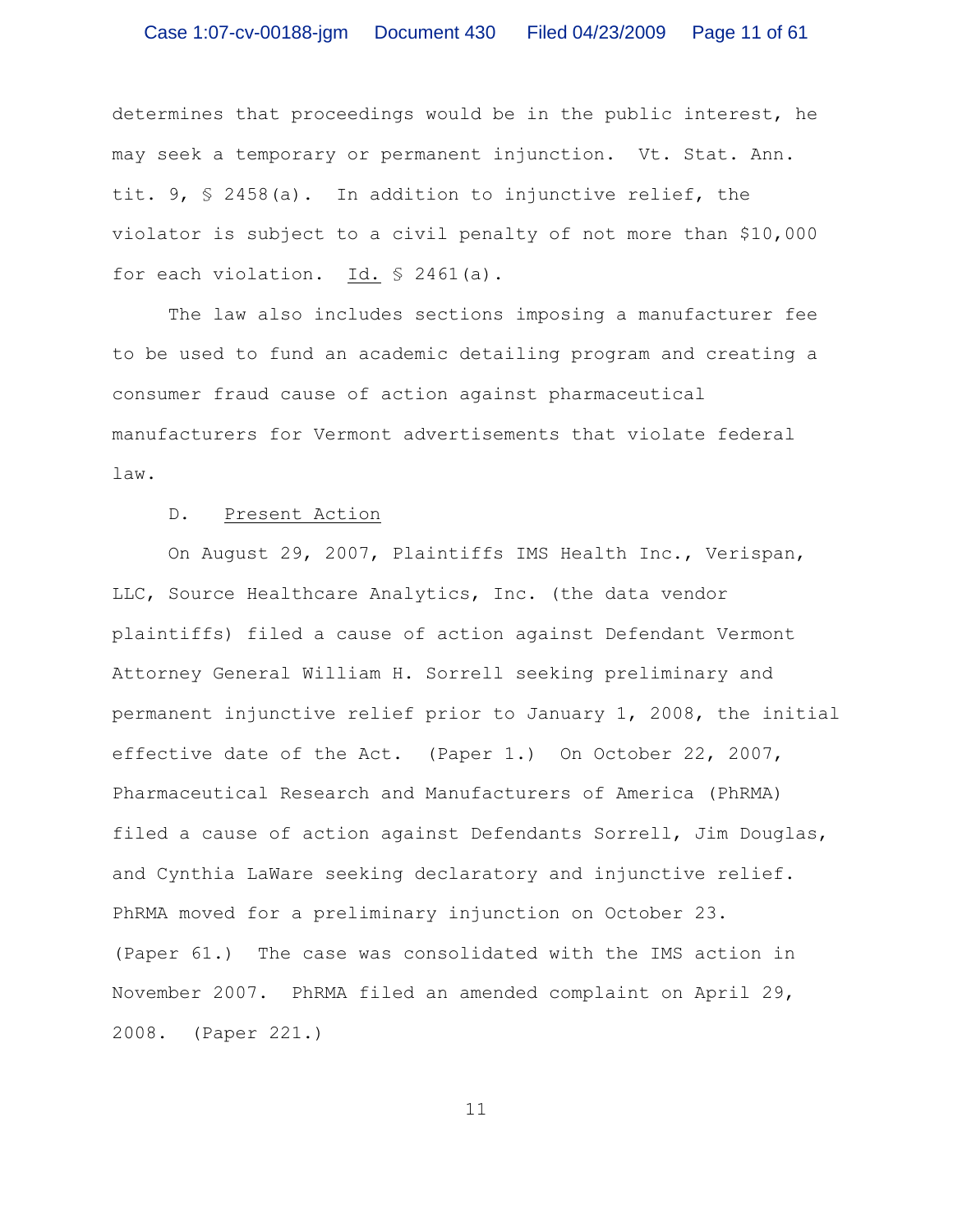The parties filed cross motions for summary judgment consisting of hundreds of pages of briefing in the spring and summer of 2008. The Vermont Legislature changed the effective date of certain portions of Act 80 to July 1, 2009. The Court combined the motions for preliminary injunction and declaratory relief with a trial on the merits. Rulings on the summary judgment motions were deferred until after the bench trial. The parties agreed the Court could rule on PhRMA's challenge to section 20 of Act 80 without a hearing. (Paper 369.)

The Court held a five-day bench trial from July 28 through August 1, 2008. The parties presented testimony from numerous witnesses and introduced reams of exhibits, including the entire legislative history of Act 80. Both parties filed post-trial memoranda as well as supplemental briefs regarding relevant decisions rendered since the trial, including the First Circuit's decision in Ayotte and the Supreme Court's recent decision in Wyeth v. Levine, 129 S. Ct. 1187 (2009).

## III. First Amendment Challenge to Section 17

Plaintiffs assert subsection (d) of section 17 violates the First Amendment. The First Amendment states, "Congress shall make no law  $\ldots$  abridging the freedom of speech." U.S. Const. amend. I. Because the First Amendment applies only where a government regulation restricts protected speech, the Court must

 $8$  The First Amendment is applicable to the states through the Due Process Clause of the Fourteenth Amendment.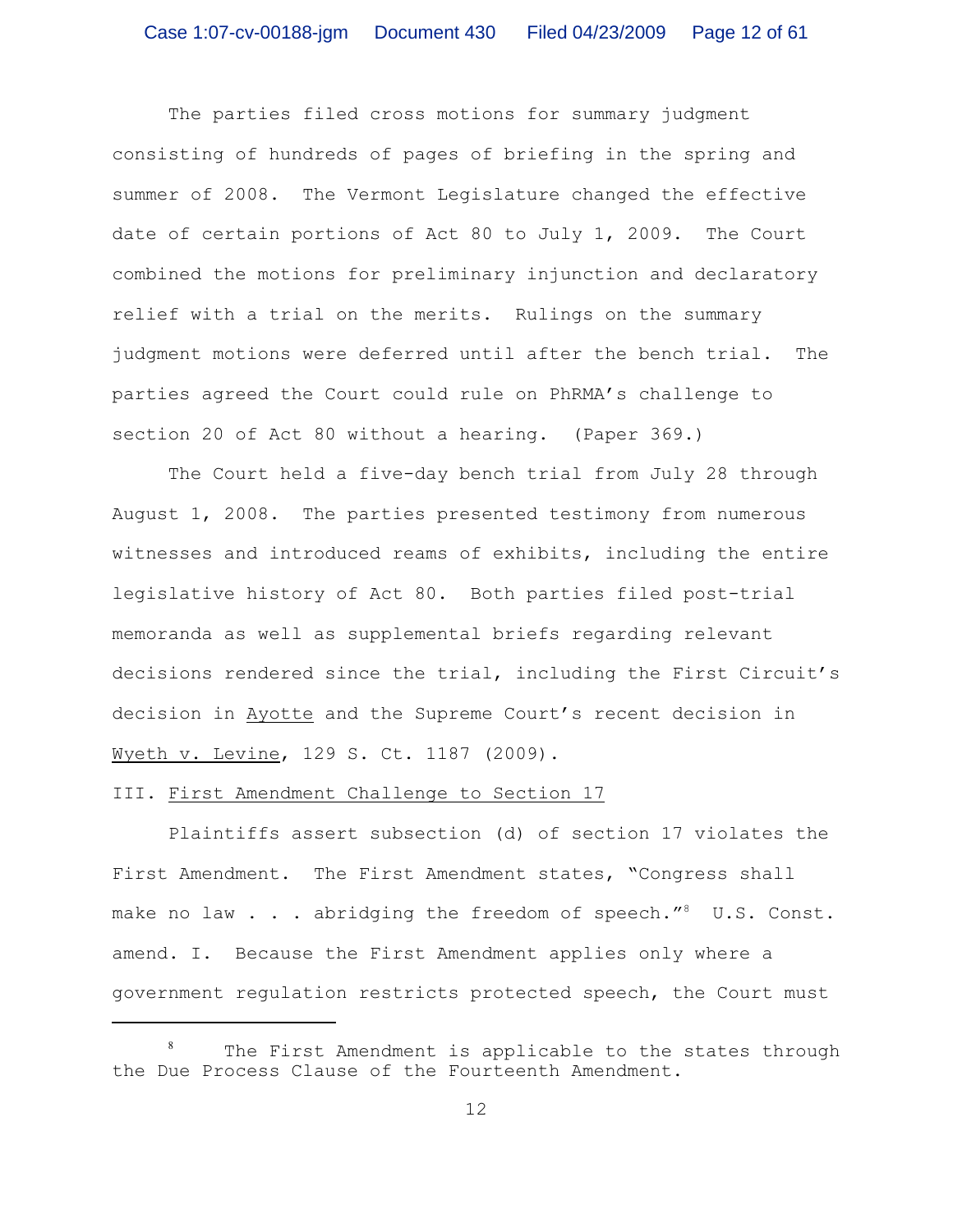first determine whether Section 17 restricts speech or merely conduct.

### A. Section 17 Restricts Speech

The Attorney General seeks to sidestep Plaintiffs' First Amendment challenge completely by taking the position that section 17 does not regulate protected "speech." The Attorney General first argues the First Amendment does not apply to section 17 because PI data is factual information devoid of any protectable expressive quality. Supreme Court and Second Circuit precedent, however, require this Court to extend First Amendment protection to "[e]ven dry information, devoid of advocacy, political relevance, or artistic expression." Universal City Studios, Inc. v. Corley, 273 F.3d 429, 446 (2d Cir. 2001). See, e.g., Roth v. United States, 354 U.S. 476, 484 (1957) ("ideas having even the slightest redeeming social importance" are speech); Va. State Bd. of Pharmacy v. Va. Citizens Consumer Council, Inc., 425 U.S. 748 (1976) (prescription drug price information is protected speech); Universal City Studios, 273 F.3d at 446-49 (computer program is speech). In particular, the Supreme Court has recognized society's "strong interest in the free flow of commercial information" even when there is no "great public interest element." Va. State Bd., 425 U.S. at 764. PI data is plainly commercial information possessing a degree, however debatable, of social importance. The Court therefore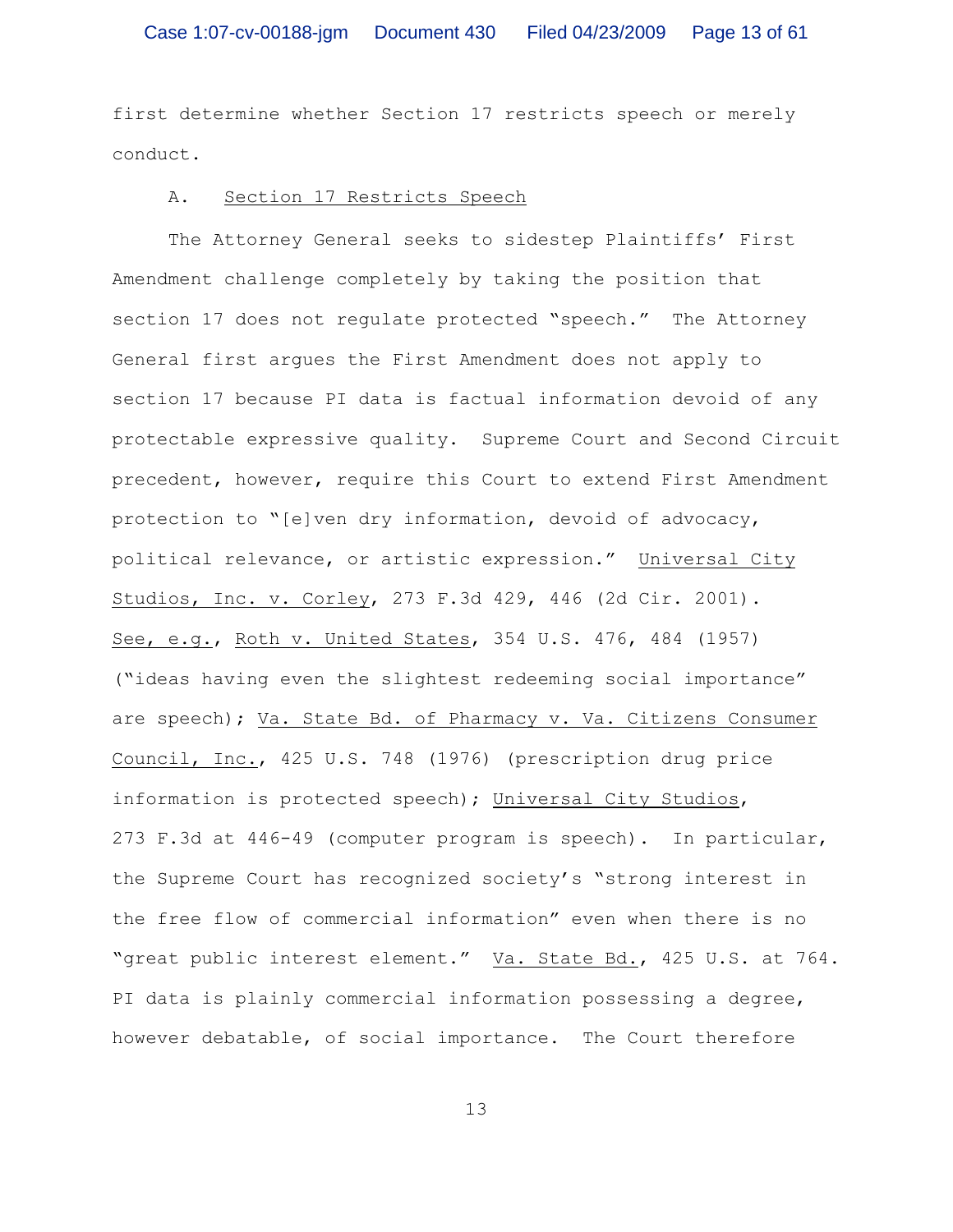finds prescriber identifiable data is protected "speech" under the First Amendment.

The Attorney General next contends section 17 eludes First Amendment review because it restricts only the "sale" and "use" of PI data, which constitute non-expressive conduct, but not the data's "disclosure." The Court disagrees. A restriction on disclosure is a regulation of speech, and the "sale" of PI data is simply disclosure for profit. Bartnicki v. Vopper, 532 U.S. 514, 526 (2001) (a "prohibition against disclosures is fairly characterized as a regulation of pure speech"). The fact that disclosure occurs by sale does not remove First Amendment protection. The Supreme Court has consistently protected speech "even though it is carried in a form that is 'sold' for profit." Va. State Bd., 425 U.S. at 761 (internal citation omitted).

Section 17's restriction on the use of PI data is likewise aptly described as a restriction on marketing. Section 17 mandates that " $[p]$  harmaceutical manufacturers and . . . marketers shall not use prescriber-identifiable information for marketing or promoting a prescription drug unless the prescriber consents." Vt. Stat. Ann. tit. 18, § 4631(d) (emphasis added). It is wellestablished that even "speech which does no more than propose a commercial transaction," like marketing or advertising, is protected under the First Amendment. Va. State Bd., 425 U.S. at 762 (internal quotation marks omitted) (advertising of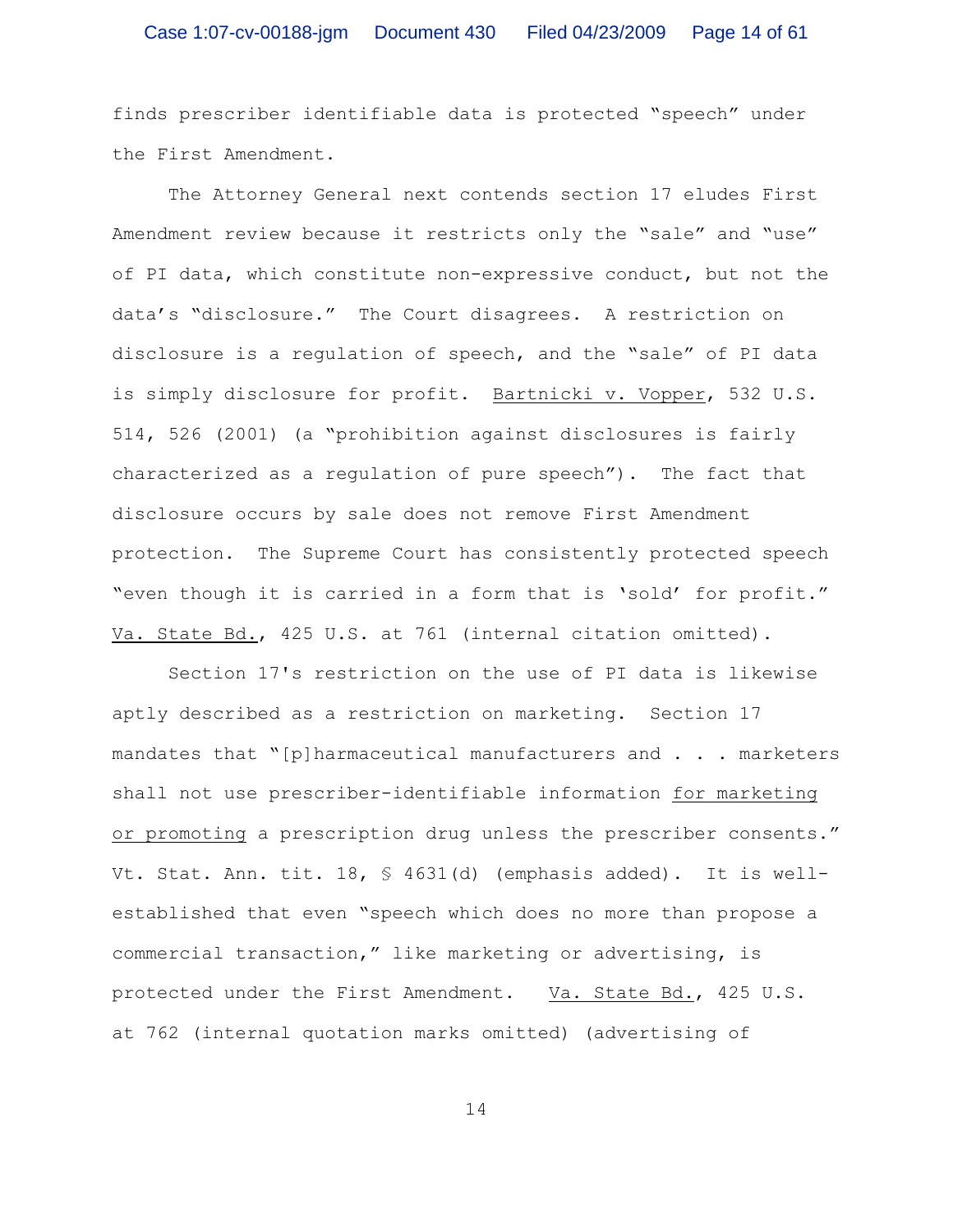prescription drug prices is protected speech). Section 17's restriction on marketing is not immune to First Amendment review merely because it applies only when detailers use PI data. Indeed, section 17 restricts pharmaceutical detailers' protected speech by exercising control over detailers' ability to target their audience and message. U.S. West, Inc. v. FCC, 182 F.3d 1224, 1232 (10th Cir. 1999) (regulations prohibiting use of customer information for targeted marketing constitute restrictions on protected commercial speech).

The Attorney General finally argues section 17 is not subject to First Amendment review because its effect on pharmaceutical detailers' speech is "indirect." This reasoning contradicts Supreme Court precedent. The mere fact that section 17 regulates protected speech indirectly does not sweep it from the First Amendment's purview. Grosjean v. Am. Press Co., 297 U.S. 233, 250-51 (1936) (invalidating tax on publications with circulations of 20,000 or more that sold advertising because tax was merely a "deliberate and calculated" pretext for "penalizing the publishers and curtailing the circulation of a selected group of newspapers"); Minneapolis Star & Tribune Co. v. Minn. Comm'r of Revenue, 460 U.S. 575, 581-83 (1983) (holding differential taxation of the press unconstitutional due to indirect burden on First Amendment rights). In contrast, legislation regulating economic conduct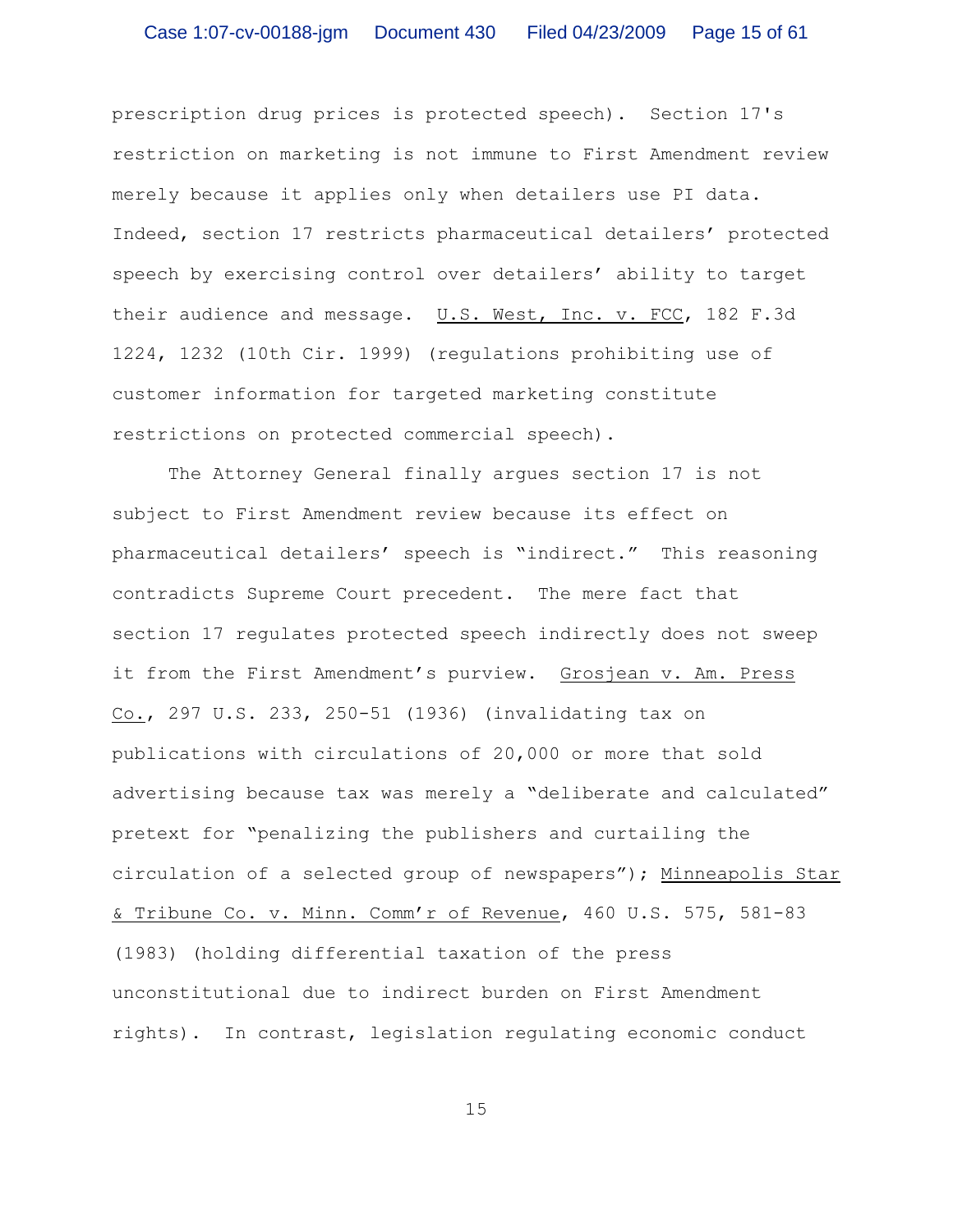but affecting speech incidentally typically does not raise First Amendment concerns. See, e.g., Rumsfeld v. Forum for Acad. & Inst. Rights, Inc., 547 U.S. 47, 62 (2006). In this case, the Attorney General's briefs make clear the effect on speech is section 17's purpose, rather than an unplanned or subordinate side effect. In describing how section 17 will advance the State's substantial interests in protecting privacy, controlling costs, and protecting health, the Attorney General cites the following "evidence":

Prescriber-identifiable data is used as a tool for aggressive, targeted marketing campaigns that influence doctors to prescribe new, expensive drugs. . . . Use of the data gives pharmaceutical sales representatives a powerful advantage in trying to sway doctors' prescribing practices. It allows them to target doctors [and] target messages . . . . And these techniques work, to the advantage of pharmaceutical companies . . . but to the disadvantage of doctors, the patients they treat, and the state of Vermont. Allowing doctors to prevent the use of their data for marketing . . . will reduce Vermont's spending and give Vermonters greater access to affordable health care.

(Paper 412 at 4.) Plainly, the whole point of section 17 is to control detailers' commercial message to prescribers. The Court strains to understand how section 17 would control cost and protect health without the "indirect" effect on detailers' speech. The Court therefore finds section 17 restricts protected speech and must comply with the First Amendment.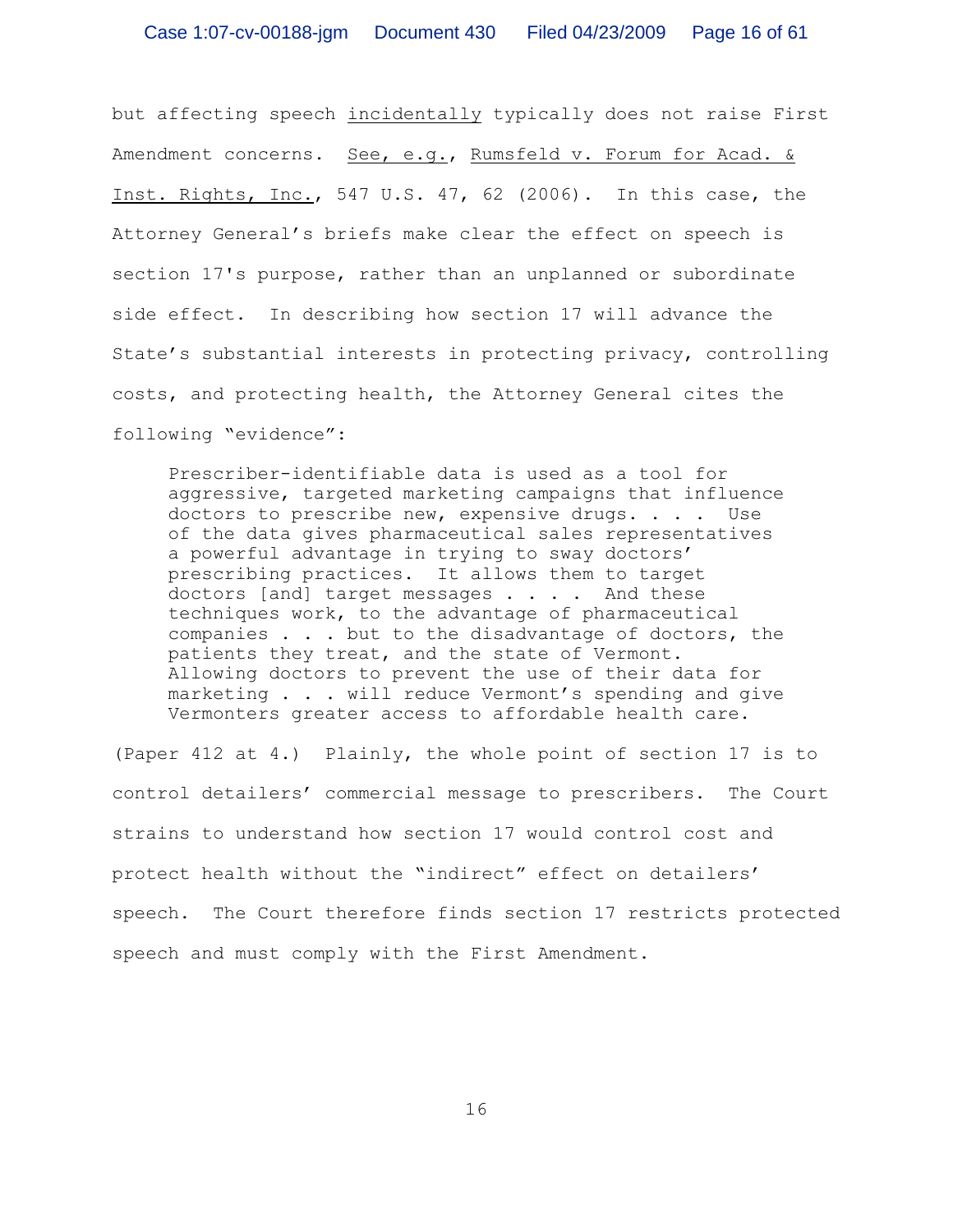# B. Section 17 Is a Commercial Speech Regulation Subject to Intermediate Scrutiny

The Court must next determine what level of scrutiny applies. Plaintiffs claim section 17 restricts speech that is fully protected under the First Amendment and therefore must survive strict scrutiny. The Attorney General contends the Court should apply Central Hudson's analytical framework for assessing governmental restrictions on commercial speech. See Cent. Hudson Gas & Elec. Corp. v. Pub. Serv. Comm'n, 447 U.S. 557 (1980). For the following reasons, the Court finds section 17 restricts commercial speech and applies the test set out in Central Hudson.

Plaintiffs contend section 17 regulates pure speech because the sale of PI data does not "fall within the core notion of commercial speech-'speech which does no more than propose a commercial transaction.'" Bolger v. Youngs Drug Prod. Corp., 463 U.S. 60, 66 (1983) (citing Va. State Bd., 425 U.S. at 762) (internal quotation marks omitted). Plaintiffs appear to reason as follows: Speech which does no more than propose a commercial transaction is protected commercial speech under the First Amendment, therefore protected commercial speech must propose a commercial transaction. $9$  Neither the Supreme Court nor the Second Circuit have endorsed this position. In fact, "various forms of speech that combine commercial and noncommercial

Such reasoning is termed "denying the antecedent." It is a "formal fallacy," committed by reasoning in the form: If P, then Q. Not P. Therefore, not Q.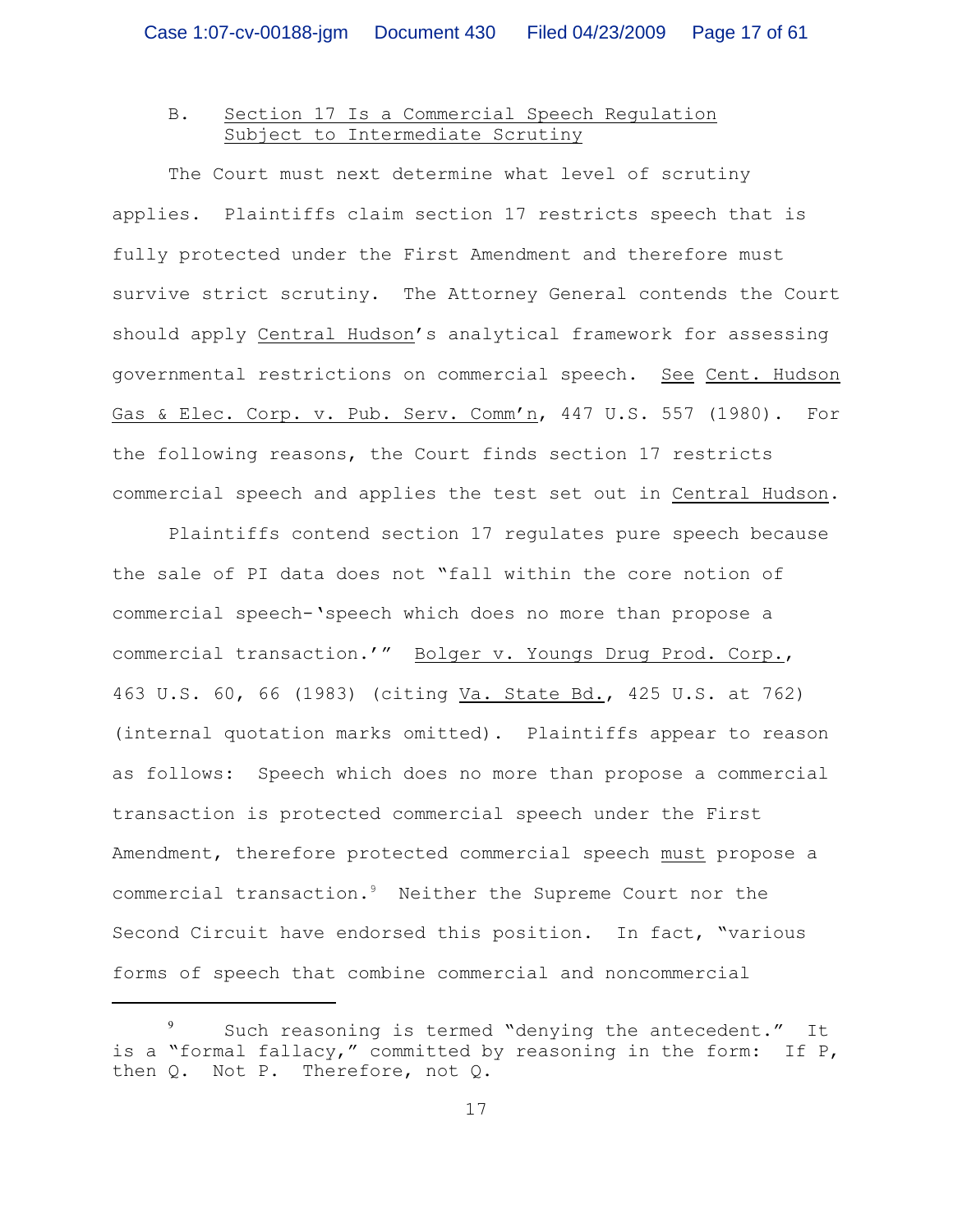elements" lie "[o]utside this so-called 'core.'" Bad Frog Brewery, Inc. v. N.Y. State Liquor Auth., 134 F.3d 87, 97 (2d Cir. 1998).

As the Court explained in Section III.A. above, PI data combines commercial and non-commercial elements. It is factual information with a degree of "redeeming social importance," Roth, 354 U.S. at 484, and also purely commercial information used "to decide whether, how, when, and where to market products." (Paper 409 at 62.) Data vendor Plaintiffs stress that PI data serves both of these purposes. They point out that PI data "substantially improves public health" by showing "professional errors of judgment that can and do cause death, [] trends . . . about the health and lifestyles of the public at large, and [] ways that [pharmaceutical manufacturers] can better serve the public with new or different products." (Paper 409 at 62.) Section 17, however, regulates the disclosure and use of PI data only when it is used in marketing – a decidedly commercial use. It does not regulate use of the data for non-commercial purposes such as "health care research," "educational communications," or "safety notices." Vt. Stat. Ann. tit. 18, § 4631(e). Moreover, "the purported noncommercial message is not so 'inextricably intertwined' with the commercial speech as to require a finding that [PI data] must be treated as 'pure' speech." Bad Frog Brewery, 134 F.3d at 97 (citing Bd. of Trustees of the State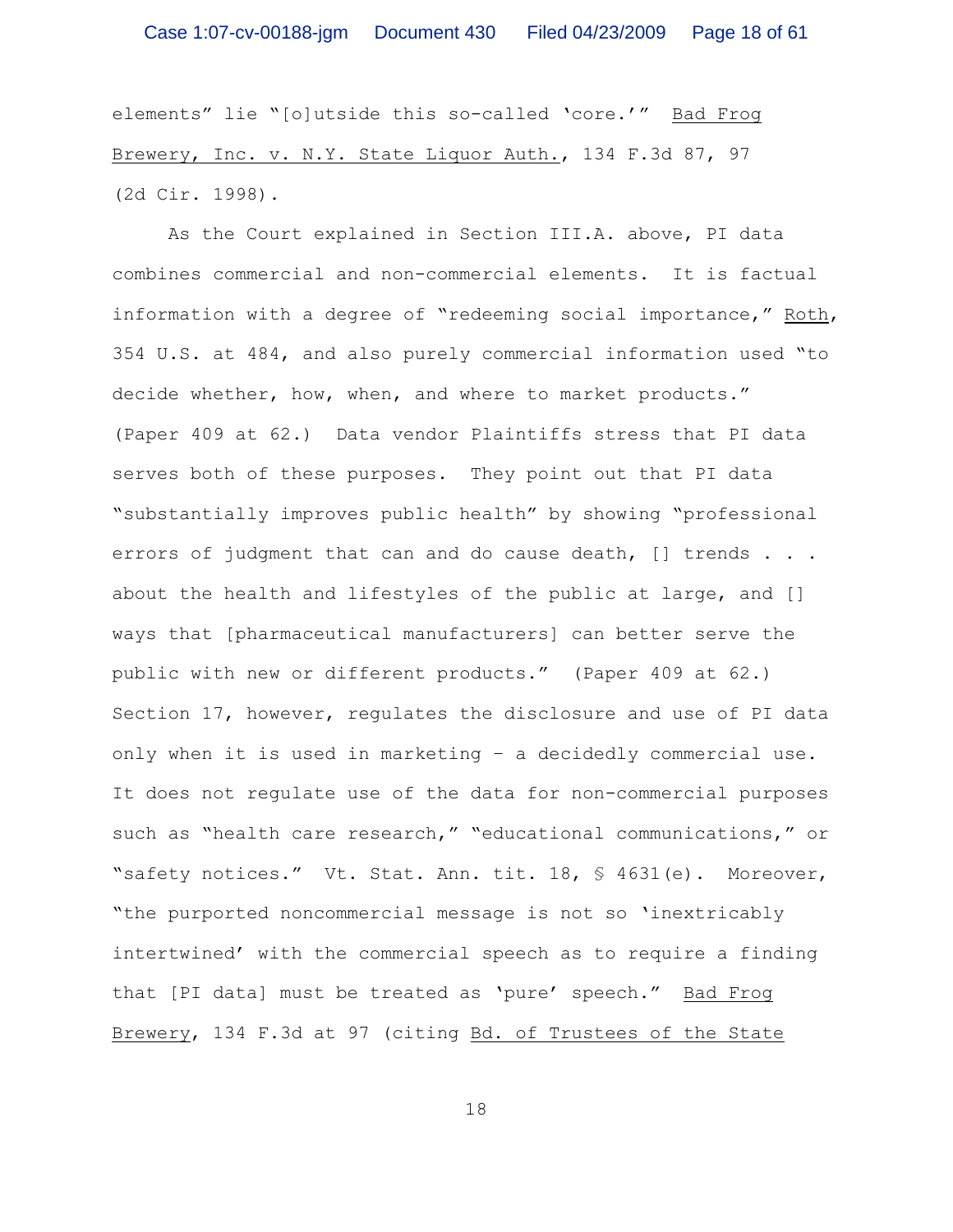Univ. of N.Y. v. Fox, 492 U.S. 469, 474 (1989)). Because section 17 regulates PI data only in connection with commercial speech, the Court finds analysis under Central Hudson is the proper test.

Plaintiffs next argue strict scrutiny is required because section 17 is a content-based speech restriction. The Court rejects this argument. By definition, the "Supreme Court's commercial speech doctrine . . . creates a category of speech defined by content but afforded only qualified protection . . . . " Trans Union Corp. v. FTC, 267 F.3d 1138, 1141-42 (D.C. Cir. 2001). See, e.g., City of Cincinnati v. Discovery Network, Inc., 507 U.S. 410 (1993) (applying intermediate scrutiny to "content based" ban on news racks distributing commercial handbills but not racks distributing newspapers). Indeed, the Second Circuit has explicitly "rejected the argument that strict scrutiny should apply to regulations of commercial speech that are content-specific, [and continues to adhere] instead to the somewhat less rigorous standards of Central Hudson." Anderson v. Treadwell, 294 F.3d 453, 460 (2d Cir. 2002).

## C. The Intermediate Scrutiny Test

### 1. Central Hudson

The intermediate scrutiny test elucidated by the Supreme Court in Central Hudson, 447 U.S. 557 (1980), applies to truthful, non-misleading commercial information that does not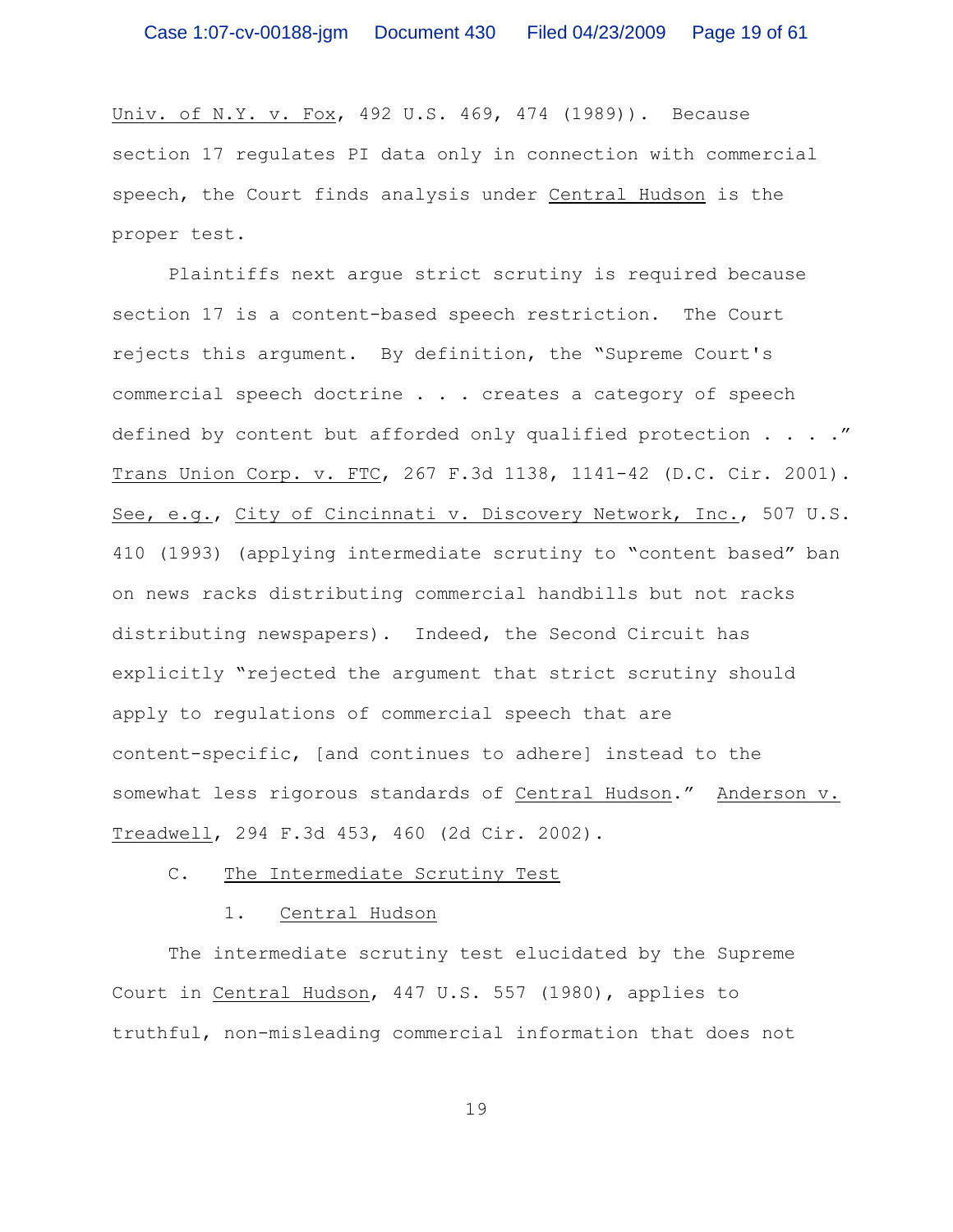promote unlawful activity. Id. at 566. Such speech can be limited only if the restriction: (1) supports a substantial government interest; (2) directly advances the asserted interest; and (3) is "not more extensive than is necessary to serve that interest." Anderson, 294 F.3d at 460-61 (citing Central Hudson, 447 U.S. at 563-66). The party seeking to uphold a commercial speech restriction bears the burden of proof. Thompson v. W. States Med. Ctr., 535 U.S. 357, 373 (2002).

### 2. Deference to Legislature

The Supreme Court's commercial speech cases allow "the exercise of legislative judgment." 44 Liquormart, Inc. v. Rhode Island, 517 U.S. 484, 508 (1996) (citation omitted). However, "a state legislature does not have the broad discretion to suppress truthful, nonmisleading information for paternalistic purposes." Id. at 510.

The parties have debated at great lengths the nature and amount of deference the Court should accord the predictive judgments and factual findings of the Legislature in passing the challenged sections of the Act. The Attorney General contends the Court should not usurp the Legislature's policymaking role by substituting its judgment for that of elected representatives. (Paper 412 at 9.) He argues the Court's inquiry should be limited to whether there was a reasonable basis for the Legislature's actions after the Court's evaluation of the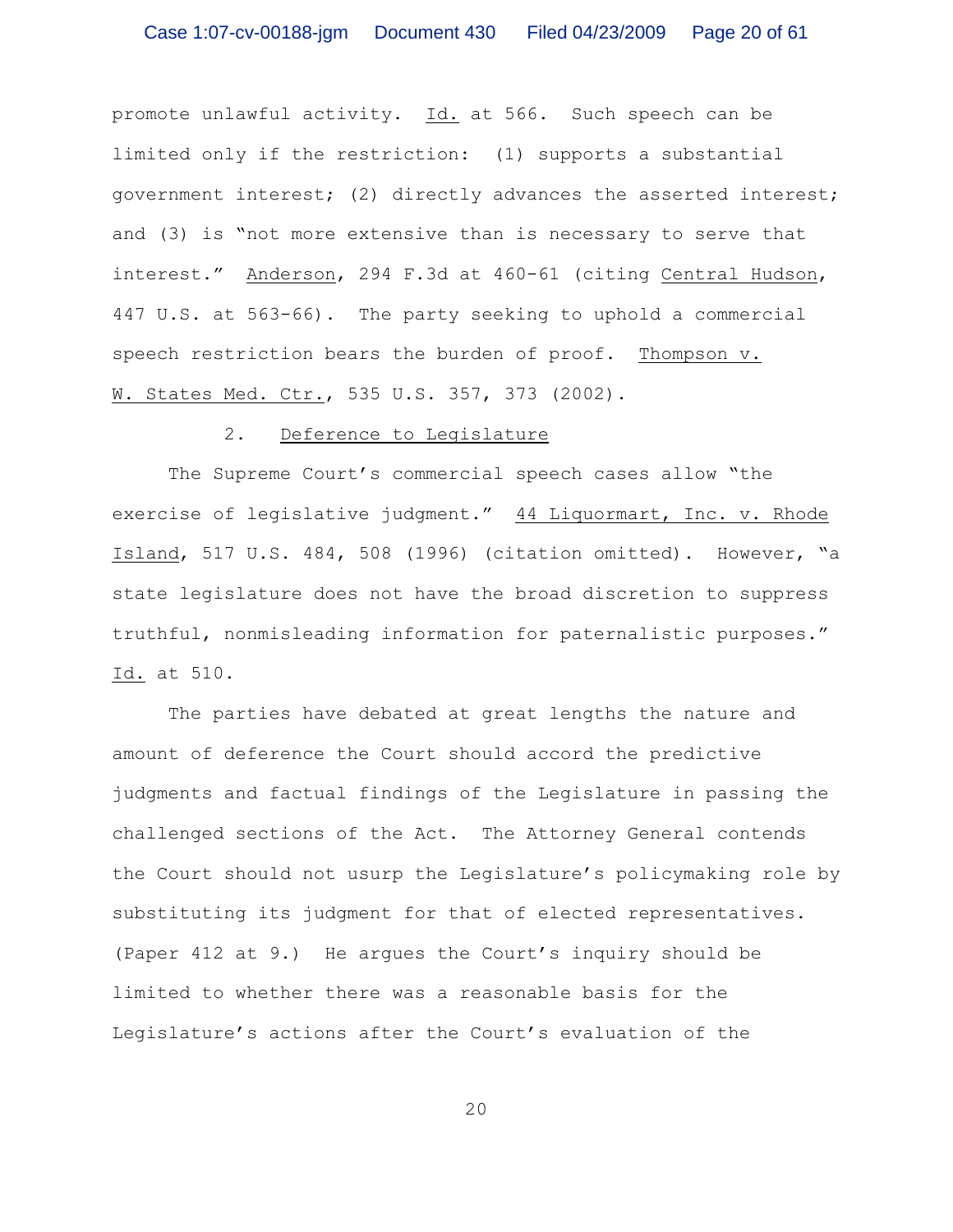evidence. Id. (citing Turner Broad. Sys. v. FCC, 512 U.S. 622, 666 (1994)) [hereinafter Turner I]. Plaintiffs respond that Turner I is distinguishable from this case on three grounds: (1) Turner I is not a commercial speech case, (2) Congress had "considerable experience" in the area of regulation, and (3) the voluminous record, developed over years, included extensive studies. (Paper 409 at 46-48.)

Discussing the  $\frac{Turner}{}\;cases\;10\;Judge\;Lipez\;noted\;in\;Ayctte,$ "[a]lthough the contexts are different, the general principle of legislative deference also is compatible with the Court's commercial speech precedent." Ayotte, 550 F.3d at 93. The Supreme Court applied intermediate scrutiny to the act at issue in the Turner cases, noting deference was due to Congress' findings because "the institution is far better equipped than the judiciary to amass and evaluate the vast amounts of data bearing upon legislative questions." Turner II, 520 U.S. at 195. "[C]ourts must accord substantial deference to the predictive judgments" of legislative bodies. Turner I, 512 U.S. at 665 (internal citation omitted). Substantial deference does not mean predictive judgments are "insulated from meaningful judicial

 $10$  The Court in Turner considered whether the "must carry" provisions of the Cable Television Consumer Protection and Competition Act of 1992 violated the First Amendment. The Court issued two decisions: Turner I, holding the provisions imposed content-neutral restrictions on speech subject to intermediate scrutiny, 512 U.S. at 661-62, and Turner Broad. Sys., Inc. v. FCC, 520 U.S. 180 (1997) [hereinafter Turner II], holding the provisions were consistent with the First Amendment. Id. at 185.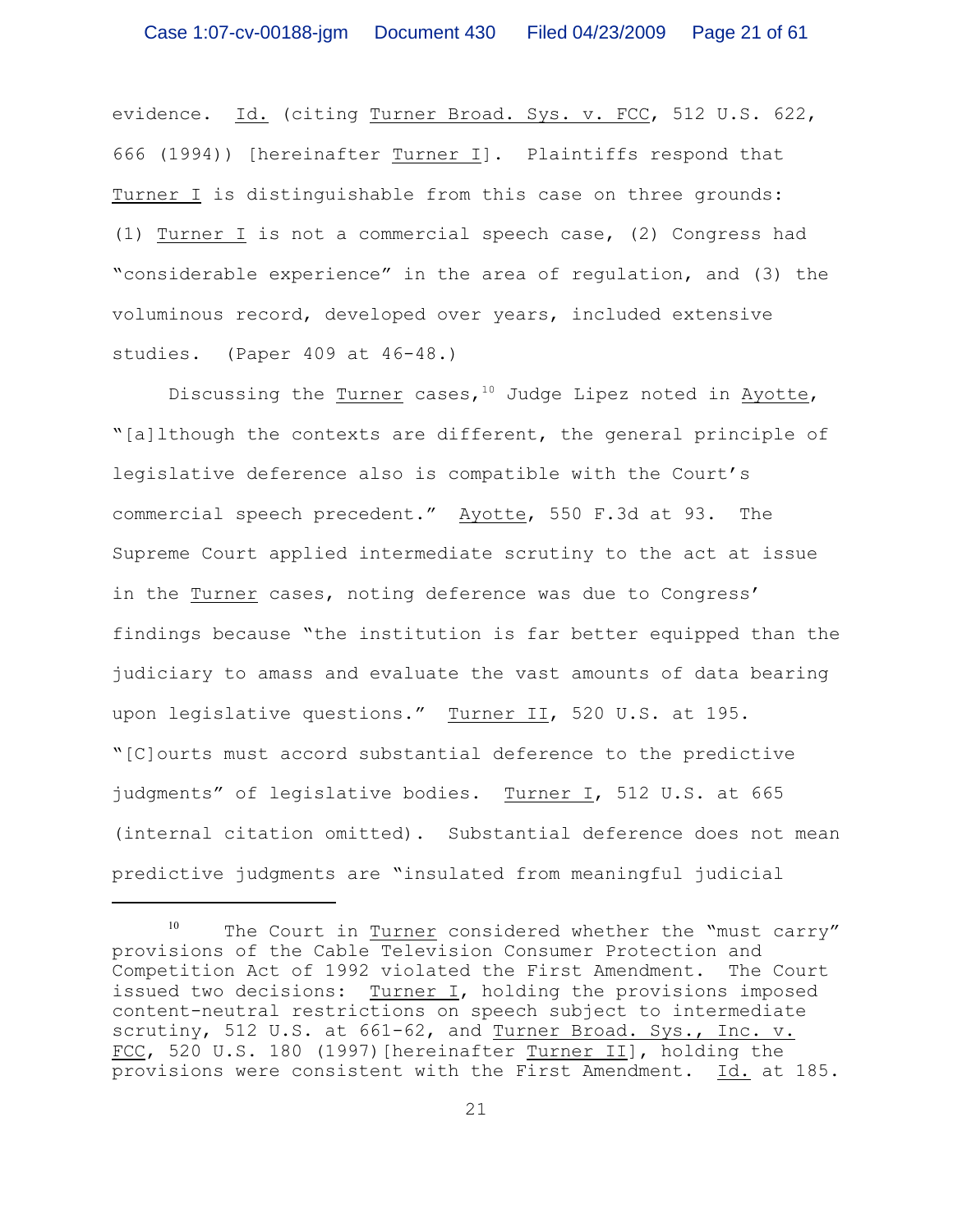review altogether;" the Court has an obligation to exercise independent judgment. Id. at 666. The Court must assure that a legislature has "drawn reasonable inferences based on substantial evidence" in formulating its judgments; not "reweigh the evidence de novo" or replace the legislature's factual predictions with its own. Id. The Court will defer to legislative findings, predictions, and judgments to the extent they are reasonable and based on substantial evidence.

## 3. Central Hudson Elements

Both parties agree that the data vendor plaintiffs disseminate truthful, non-misleading factual information that includes prescriber identifiable data. Therefore, the Court's analysis focuses on the substantiality of the interests asserted by the Legislature in support of section 17 and on whether the restriction on sale and use of PI data directly advances and bears an acceptable fit with the Legislature's substantial interests. Careful consideration of these issues indicates that the State has met its burden to justify section 17's limited restraint on commercial speech.

#### a. Substantial Government Interest

The Attorney General identifies three government interests promoted by section 17: prescriber privacy, cost containment, and protecting public heath. The law is sustainable on the State's cost containment and public health interests, which are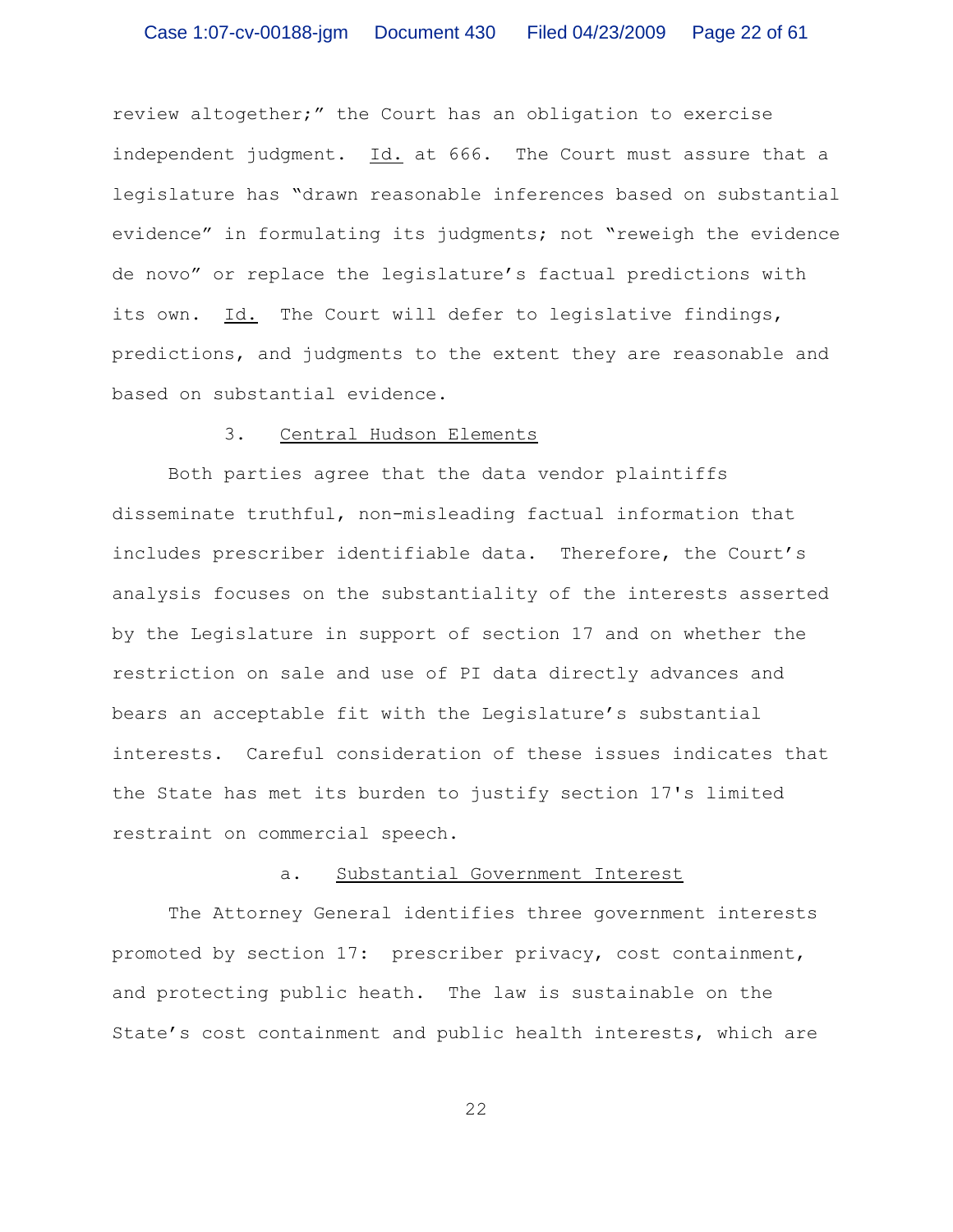substantial, but prescriber privacy is not a sufficient interest to justify the law.

## (1) Cost Containment and Protecting Public Health

The Legislature identified both cost containment and protecting public health as interests advanced by the law. The Attorney General contends these interests are substantial. Plaintiffs do not seriously dispute the Legislature has a substantial interest in protecting public health and safety, $11$ see, e.g., Paper 409 at 51, or cost containment. Instead, Plaintiffs argue that lowering prescription drug costs may harm the public health and lead to higher healthcare costs overall because "cheaper is not always better." Id. at 53-54. This argument does not squarely address whether the interests themselves are substantial; instead it bears on whether the Legislature's attempt to curb rising prescription drug costs is wise. Healthcare costs, and prescription drug costs in particular, have escalated considerably over the past decade, easily outpacing inflation.<sup>12</sup> Pharmaceuticals expenses top

Indeed, they could not because states have always had a substantial interest in promoting the health, safety, and welfare of their citizens.

 $12$  Evidence showed that while spending on prescription drugs has increased steadily, averaging near double digit percentage increases over the last decade, the number of prescriptions written has risen by only a few percentage points per year. Therefore, the prices paid for prescription drugs are increasing. (Defs. Ex. 9 at 562-63.)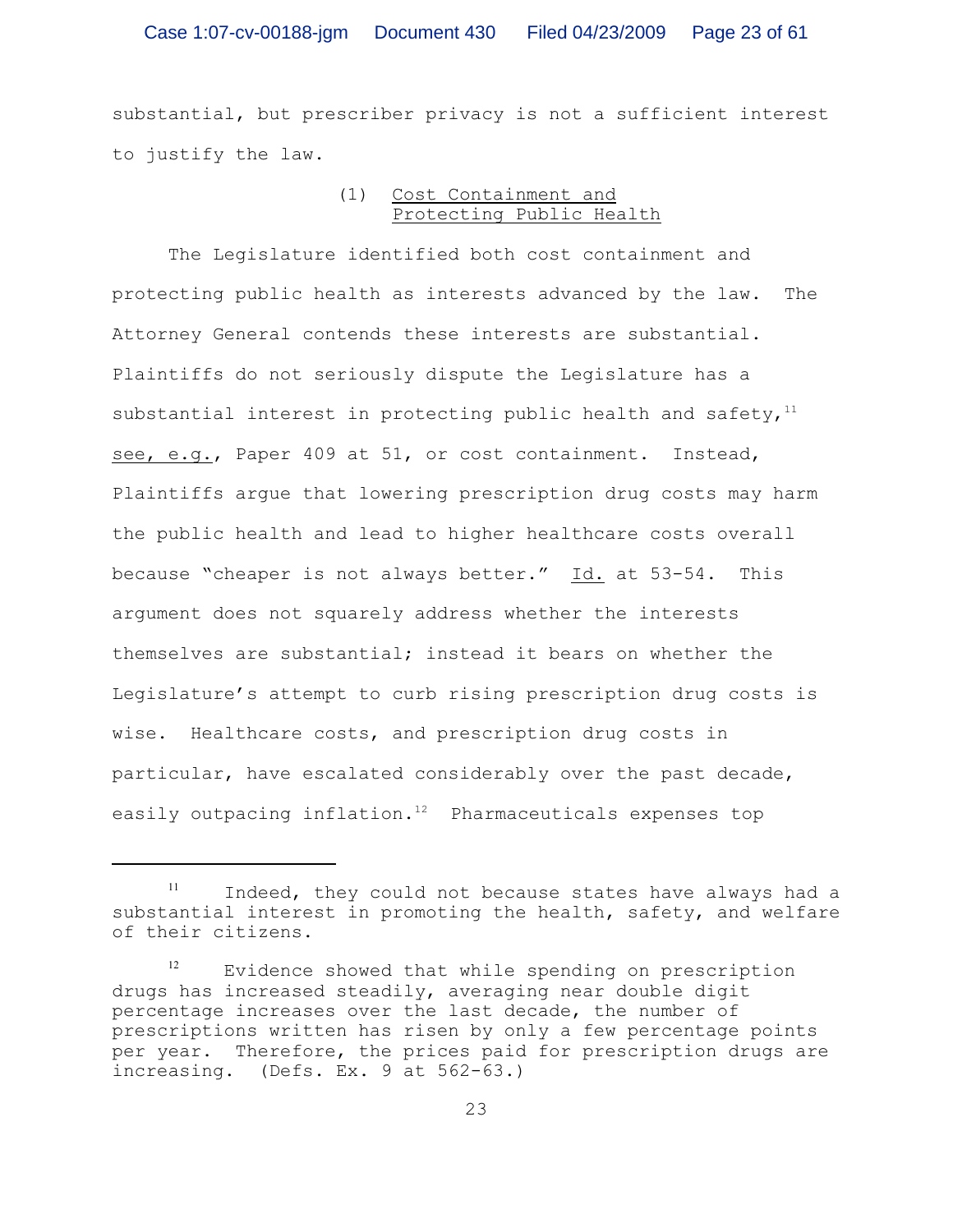Vermont's publicly-funded health insurance costs, reaching \$158 million in 2006. (Defs.' Ex. 182 at 2.) As Judge Selya forcefully explains, "Fiscal problems have caused entire civilizations to crumble, so cost containment is most assuredly a substantial government interest." Ayotte, 550 F.3d at 55; see also id. at 84 (Lipez, J.) (accepting the state's interests in cost containment and quality health care as substantial). Likewise, this Court holds that Vermont's interests in cost containment and protecting public health are substantial.

## (2) Prescriber Privacy

Because the Court accepts cost containment and protecting public health as substantial government interests, it need not consider the Attorney General's assertion that protecting prescriber privacy is also a substantial government interest. Cf. Ayotte, 550 F.3d at 55 (restricting analysis to cost containment interest for "simplicity's sake"); Anderson, 294 F.3d at 461 (declining to consider an asserted interest because the regulatory scheme was sustainable based on another interest).

## b. Advancing the Government Interest

The Attorney General must prove section 17 advances at least one of the government's substantial interests "in a direct and material way." Edenfield v. Fane, 507 U.S. 761, 767 (1993). This showing is not satisfied by "mere speculation or conjecture." Id. at 770. The Attorney General "must demonstrate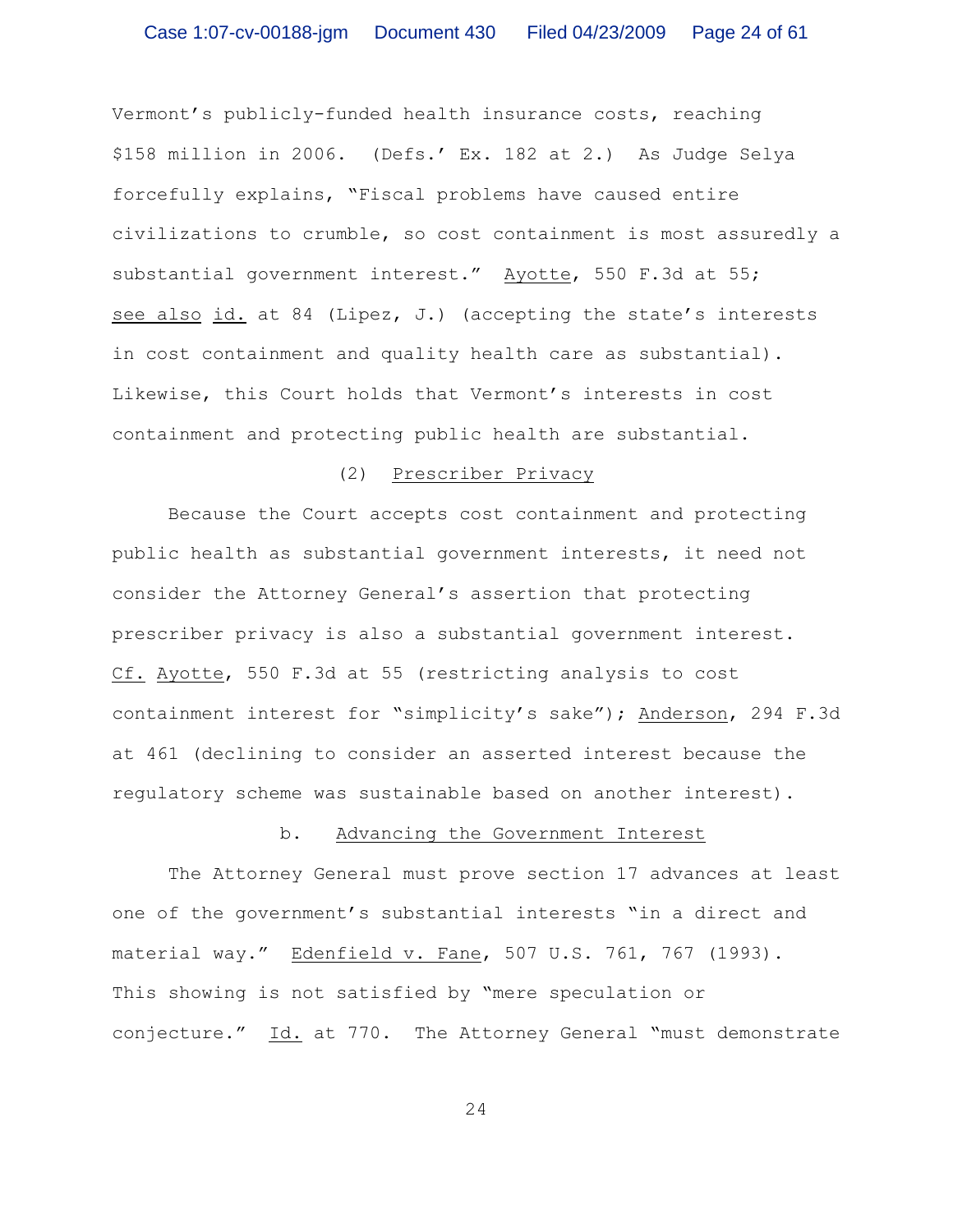that the harms it recites are real and that [the] restriction will in fact alleviate them to a material degree." Anderson, 294 F.3d at 462 (citing Edenfield, 507 U.S. at 770-71). Underinclusiveness of a regulation alone will not "defeat a claim that a state interest has been materially advanced." Bad Frog Brewery, 134 F.3d at 99. A regulation that makes only a "minute contribution" to advancing a substantial interest will not "be considered to have advanced the interest 'to a material degree.'" Id. (citing Edenfield, 507 U.S. at 771). Certitude, however, is not required. "A state need not go beyond the demands of common sense to show that a statute promises directly to advance an identified governmental interest." Ayotte, 550 F.3d at 55 (citing Burson v. Freeman, 504 U.S. 191, 211 (1992)).

As noted above, the Court will defer to legislative findings, predictions, and judgments to the extent they are reasonable and based on substantial evidence. Particularly in a case such as this, where the law affects a traditionally regulated area and is not yet effective, "it is all the more appropriate that we limit our scrutiny of state regulations to a level commensurate with the subordinate position of commercial speech in the scale of First Amendment values." Anderson, 294 F.3d at 463 (citing Florida Bar v. Went For It, Inc., 515 U.S. 618, 635 (1995)).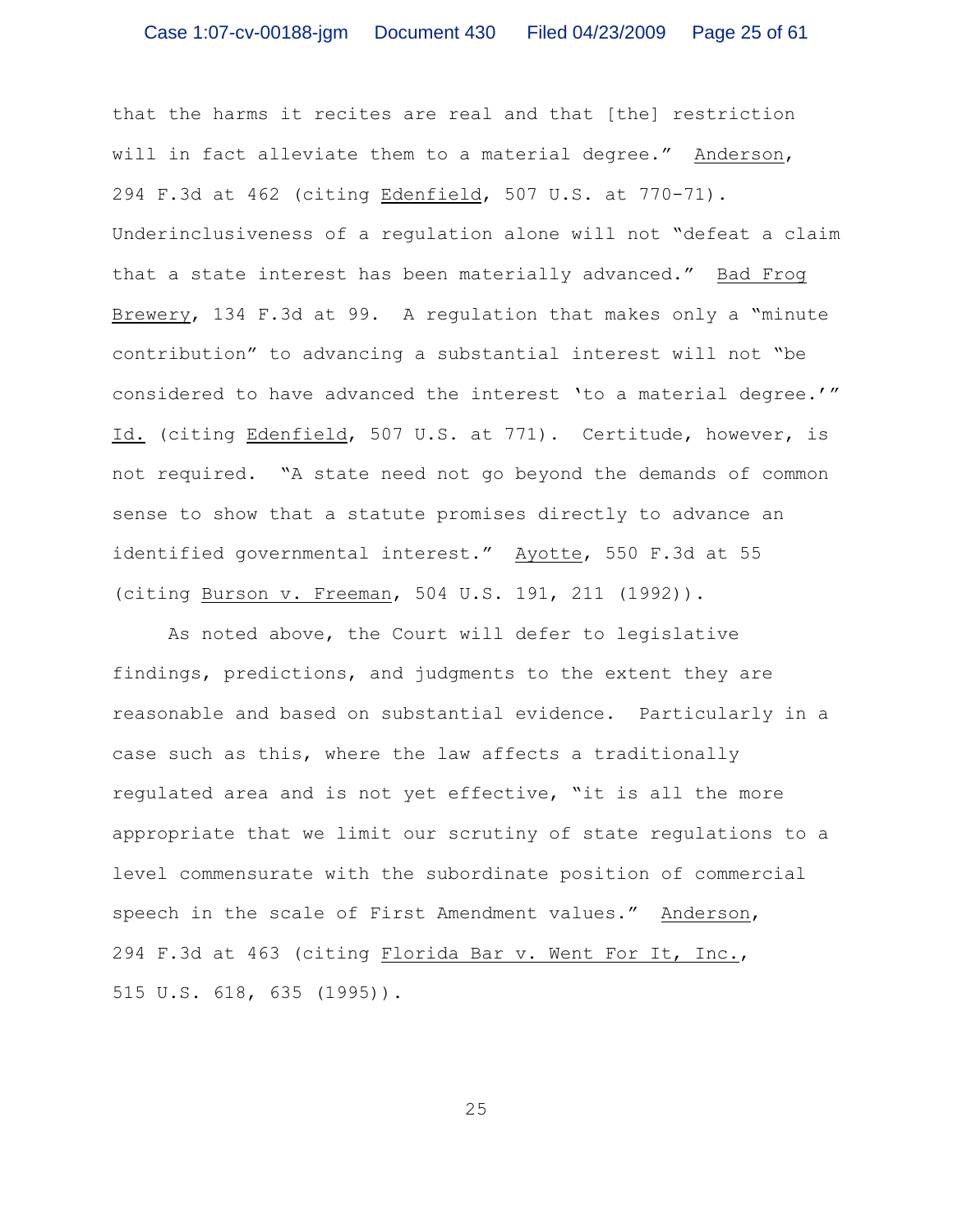The Attorney General argues section 17 directly advances the State's substantial interests to a material degree because it limits the use of PI data in marketing, thus inhibiting sales of new prescription drugs which are more expensive than alternatives and possibly have unknown side effects and risks. (Paper 412 at 30-39.) More specifically, the Attorney General argues: (1) new drugs are not necessarily better than older drugs but are usually more expensive and may pose unknown risks and side effects; (2) detailing is only done for new drugs; (3) PI data is a marketing tool used to make detailing more effective and leads to the over-prescription of costly new drugs; and (4) the law's restriction on the use of PI data will reduce the influence of marketing leading to reduced prescriptions for new drugs, thereby trimming spending on prescription drugs and promoting public health.

Plaintiffs argue section 17 does not directly advance the State's substantial interests because the law uses remote means to accomplish its goal of protecting public health, and the Attorney General has not shown with empirical evidence that the law will reduce healthcare costs in Vermont. (Paper 409 at 55-57.)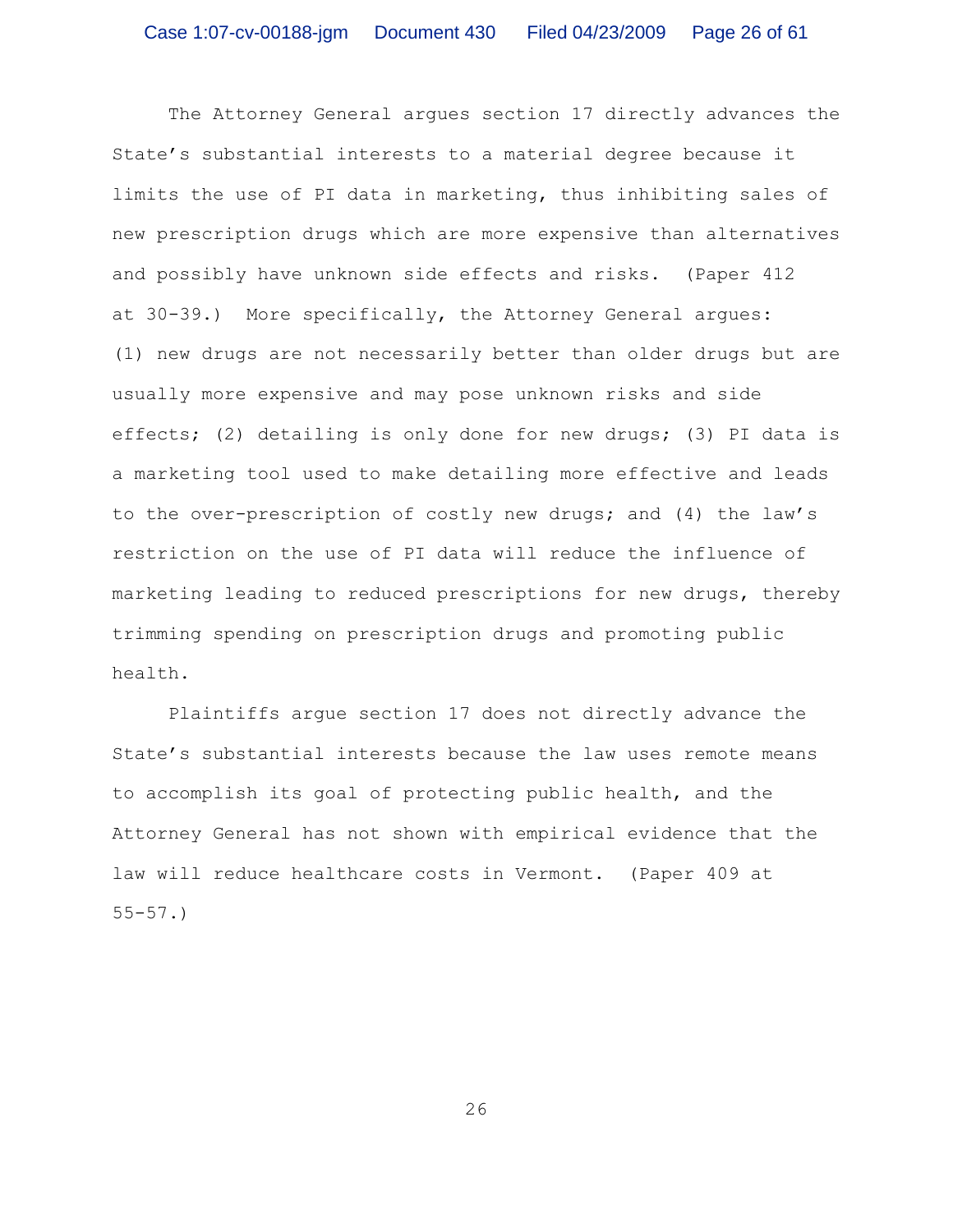### (1) Cost Containment

The Legislature specifically found new prescription drugs have a higher cost than older drugs but do not necessarily provide additional benefits. Vt. Acts No. 80, § 1(7) (Finding 7). This finding, on its face, is not seriously disputed with regard to cost. See supra Section III.C.3.a.(1). The second proposition of Finding 7, that newer drugs often do not provide additional benefits over older drugs, was borne out in the briefing and at trial. Even Plaintiffs' witnesses' testimony supported the finding. For example, Mr. Randolph Frankel, a former employee of a pharmacy benefit manager, testified generic drugs are as effective as other drugs in the same class for most patients. Dr. Aaron Kesselheim, defendants' witness, testified many new drugs provide little benefit over older drugs.

Only new, branded drugs are detailed because the introduction of generic bioequivalents into the market renders detailing no longer cost effective. PI data is used as a tool to increase the success of detailing. (Defs.' Ex. 246 at 7481-83 (a 2004 IMS document notes purpose of PI data is "big returns" and points to how one pharmaceutical company increased its market share 86% with PI data).) The Legislature found that, coincident with the phenomenon of "data mining," the pharmaceutical industry increased spending on direct marketing to doctors by over 275%.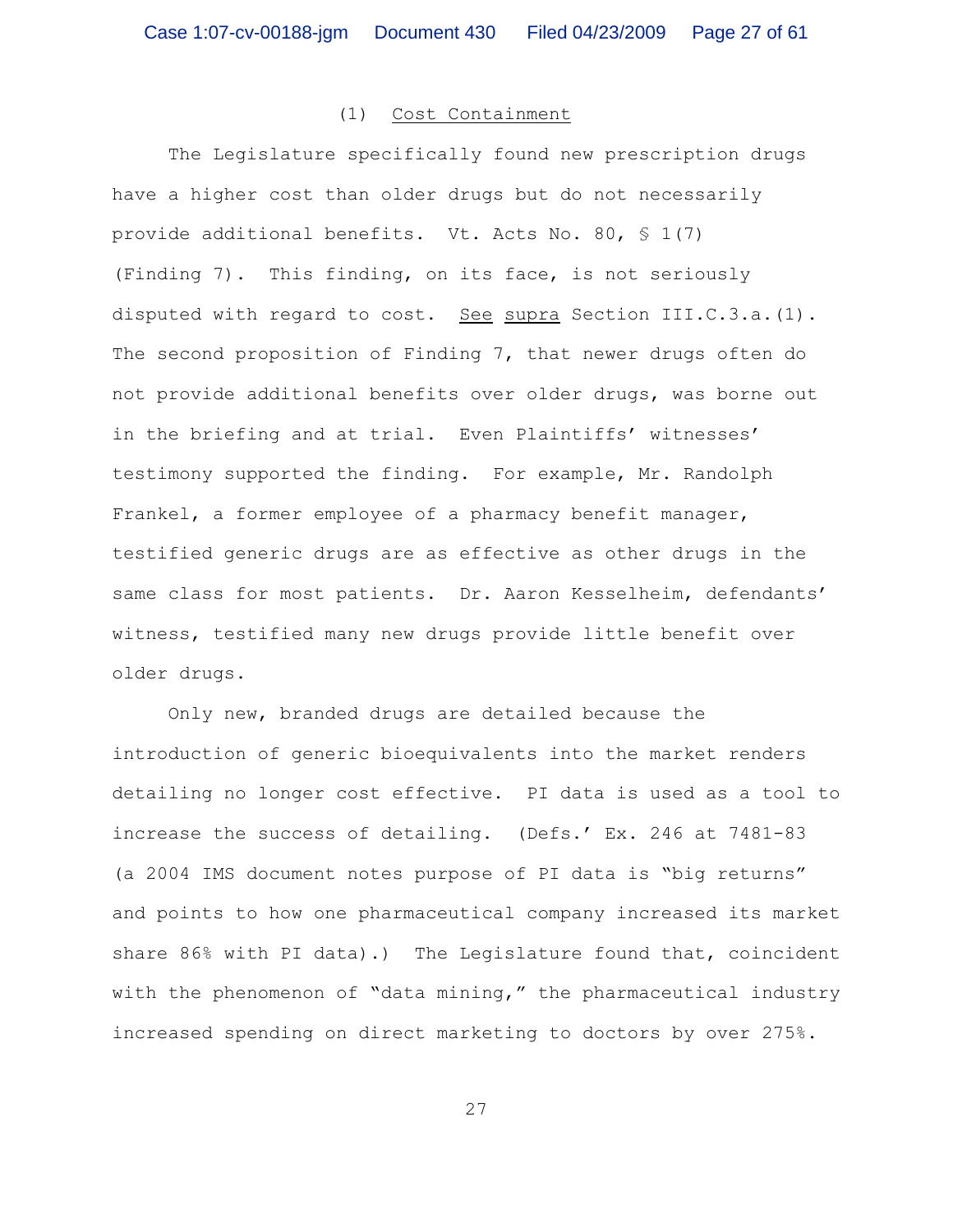Act 80,  $\frac{1}{18}$ . The data provides detailers with specific information about doctors' prescribing practices, enabling them to target certain prescribers for their marketing efforts and to tailor presentations to individual prescriber styles, preferences, and attitudes. This information amplifies the influence and effectiveness of detailing, but does not add to its purported educational value. Detailers can provide medical literature and information regarding the drugs they are promoting without the benefit of PI data. The Vermont Medical Society has stated tailored marketing using PI data "is an intrusion into the way physicians practice medicine" and it creates the "possibility that representatives could exert too much influence on prescription patterns." See Act 80, § 1(20).

Detailing leads to increased prescriptions for new drugs over generic alternatives which are often more cost-effective. Research shows doctors are influenced by the marketing efforts of pharmaceutical companies. For example, doctors who attend talks sponsored by a pharmaceutical company often prescribe that company's drug more than competitors' drugs. See Tr. 704-06 (testimony of Dr. Ashley Wazana regarding various studies). Though Plaintiffs attempted to show that doctors are not influenced by marketing practices, that point is belied by the nature of the industry, plaintiffs' own documents, and scientific research. The main purpose of detailing is to increase the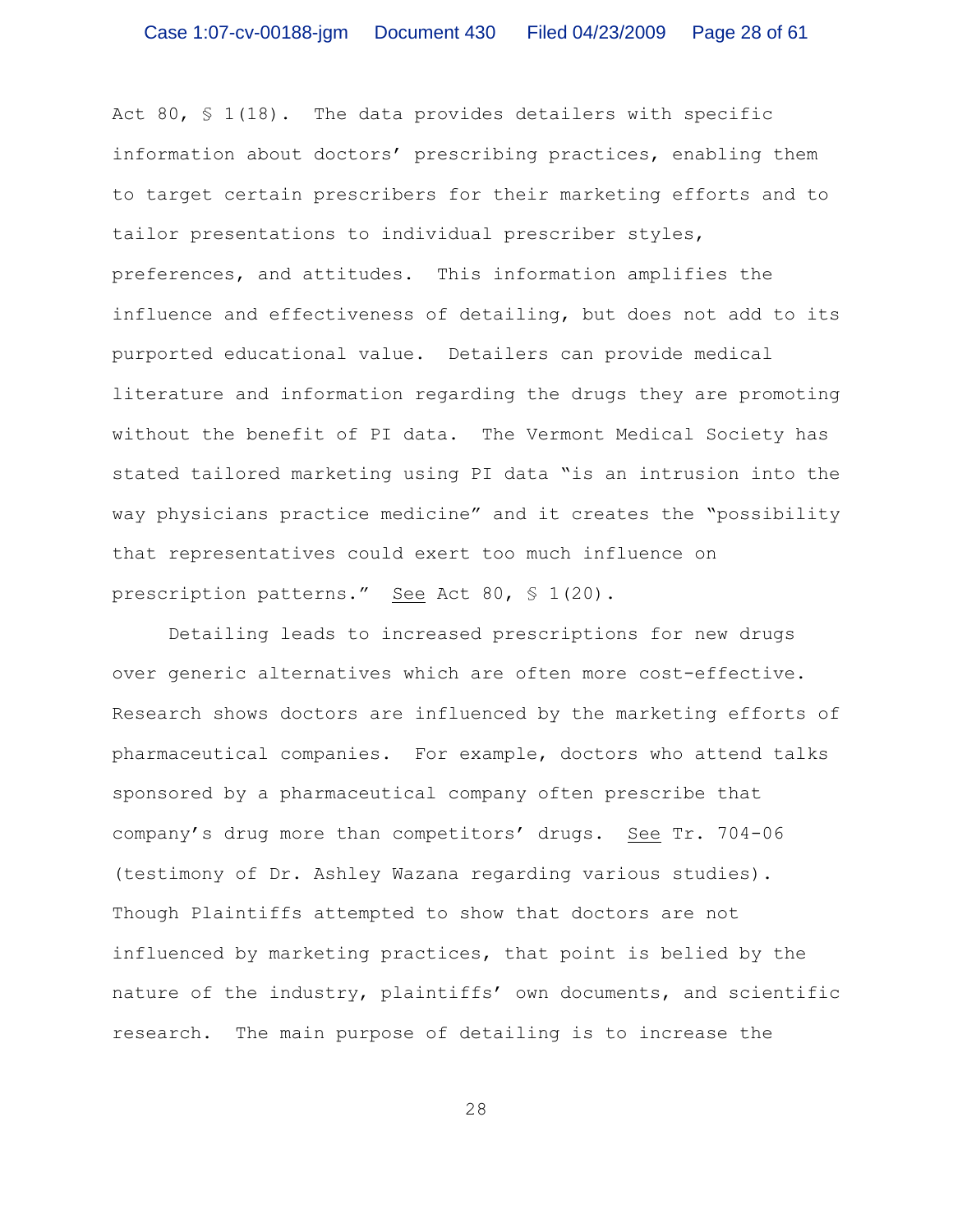number of prescriptions written for the drug being promoted. The billions spent each year by pharmaceutical manufacturers on detailing is evidence of its success. Pharmaceutical manufacturers are essentially the only paying customers of the data vendor industry. This is the strongest evidence of the important role of PI data in pharmaceutical detailing. Put simply, if PI data did not help sell new drugs, pharmaceutical companies would not buy it. The Court finds the Legislature's determination that PI data is an effective marketing tool that enables detailers to increase sales of new drugs is supported in the record.

The Legislature chose to counter the over-prescription of expensive new drugs by restricting the use of PI data in pharmaceutical marketing. PI data makes marketing of new drugs more effective – leading to over-prescription of new drugs that may not be better than a generic alternative. The Attorney General presented ample evidence that a shift in prescribing practices from new drugs to generic would result in a significant cost savings to the State. For example, Dr. Meredith Rosenthal testified that a 1% decrease in prescriptions of new patented drugs that do not yet have a generic bioequivalent, but that do have an adequate generic alternative, would lead to a \$2 million cost savings to Vermont. (Tr. 954-55.) The Legislature predicted that prescribing decisions made without the covert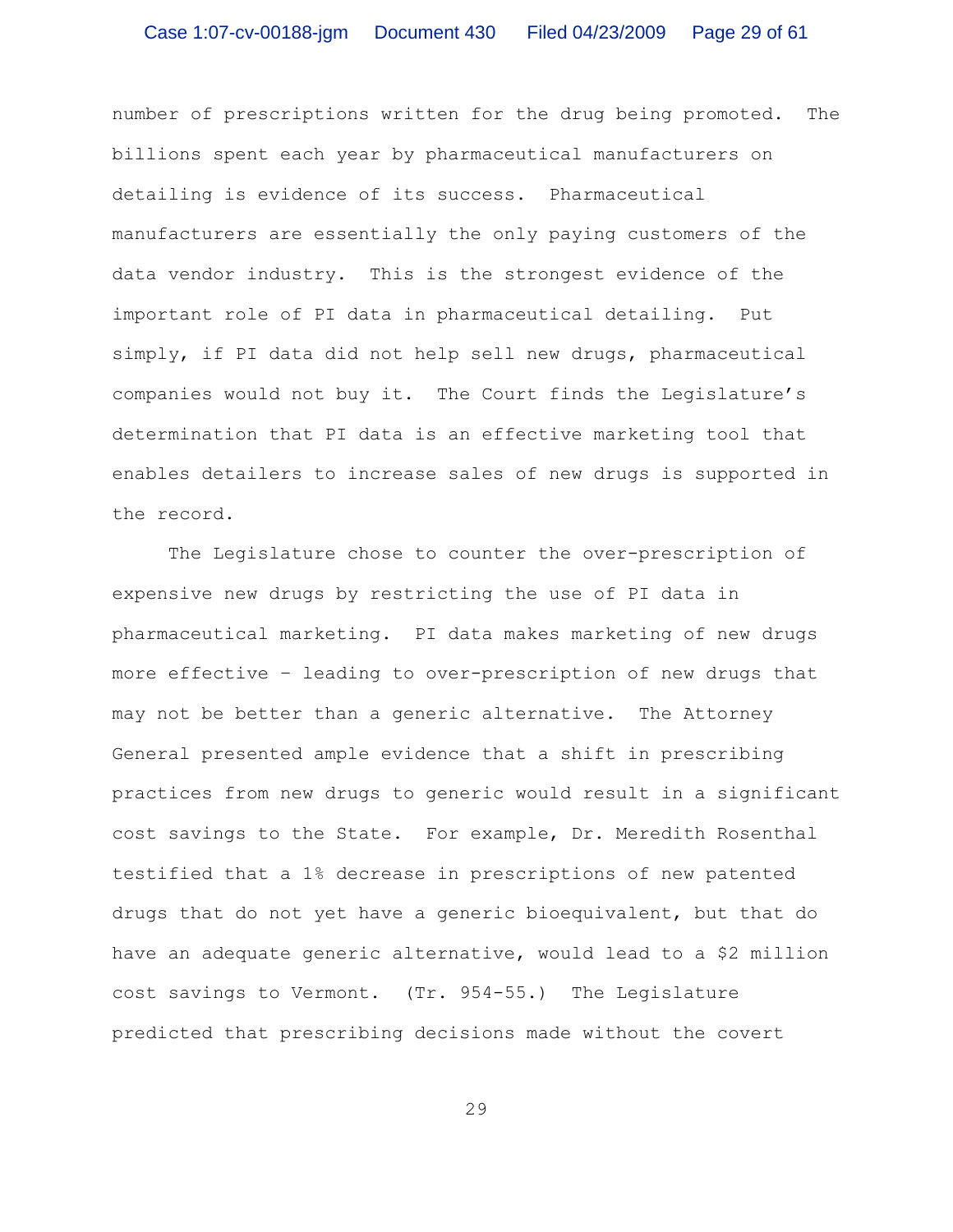influence of PI data should lead to a better balance between new and generic prescriptions and an attendant cost savings. See Turner I, 512 U.S. at 665 ("Sound policymaking often requires legislators to forecast future events and to anticipate the likely impact of these events based on deductions and inferences for which complete empirical support may be unavailable."). On this record, the Court will not substitute its judgment for that of the Legislature.

Plaintiffs contend the lack of empirical evidence demonstrating the law will reduce healthcare costs is fatal. They point to testimony that to reliably evaluate the law's impact, the law would have had to be in place for almost a year or as long as five years. (Paper 409 at 56.) First, empirical evidence is not a requirement to withstand the intermediate scrutiny of Central Hudson in a case such as this. Ayotte, 550 F.3d at 55-59 (noting common sense is enough to show a law "promises directly to advance" a state's interest and holding, though there was no direct evidence, the New Hampshire law was reasonably calculated to advance its interest in reducing health care costs); Id. at 94 (Lipez, J.) (concluding the New Hampshire law materially advanced the state's interest in cost containment while acknowledging the state had no empirical data showing how much cost the law would save). Second, Vermont is one of a few states at the forefront in regulating marketing uses of PI data.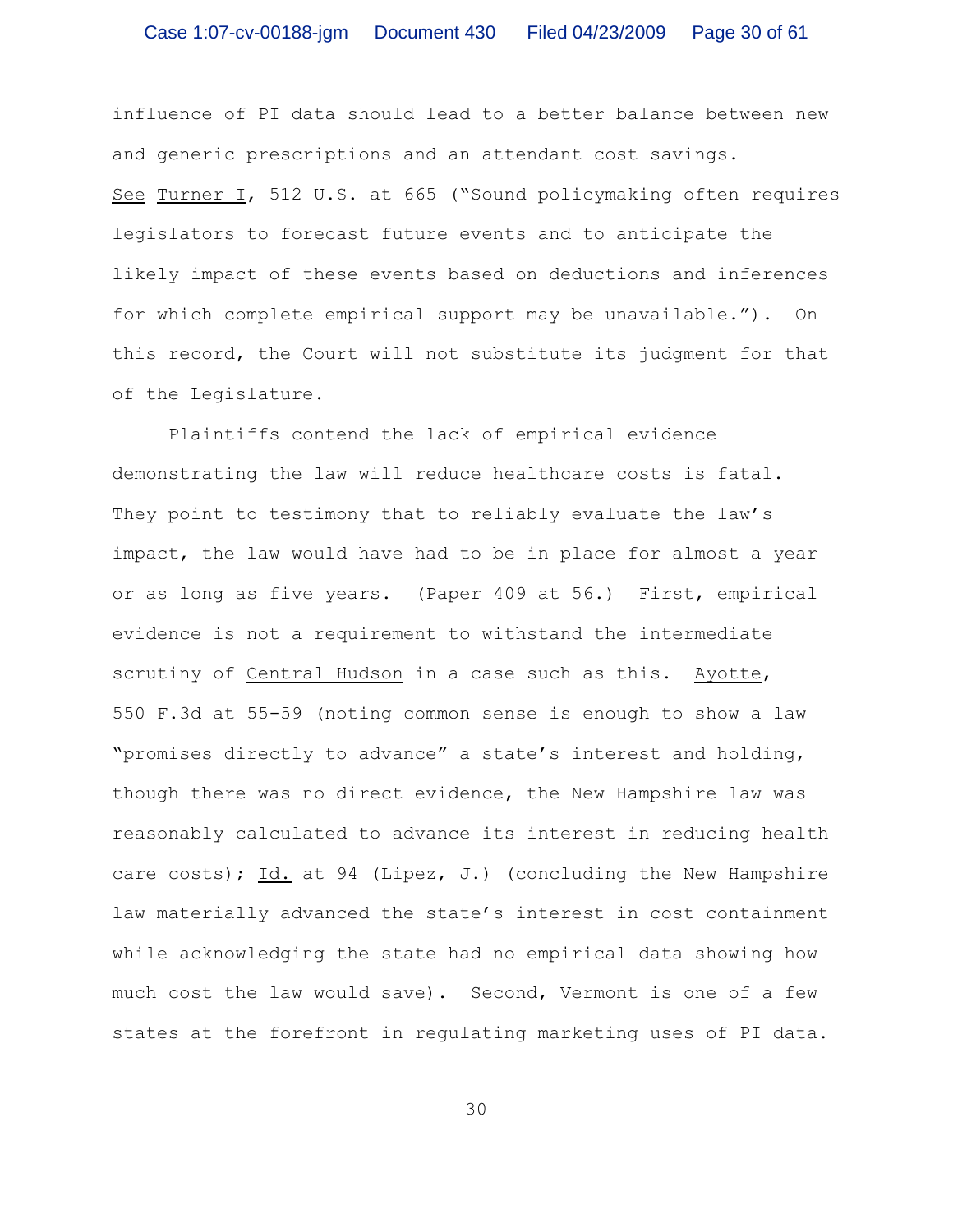See, e.g., New State Ice Co. v. Liebmann, 285 U.S. 262, 311 (1932) ("a single courageous state may, if its citizens choose, serve as a laboratory; and try novel social and economic experiments") (Brandeis, J., dissenting). Plaintiffs would never allow a law such as section 17 to go into effect without a fight, as demonstrated by prior legal battles in New Hampshire and Maine. $13$  This reality has prevented empirical research on the law's effects. The Court will not hold the State to an unattainable burden.<sup>14</sup>

Plaintiffs also argue the Legislature substituted paternalism for empirical evidence. They contend the Legislature acted paternalistically by assuming "it knows best what doctors should hear and prescribe." (Paper 409 at 57.) They contend the Supreme Court has refused to uphold restrictions on speech predicated on paternalistic notions. In this situation however, the prescribers are aware of their own prescribing histories and, should they wish to be covertly influenced with PI data,  $15$  they may make use of the opt-in provision, thus allowing detailers to

 $14$  Indeed, Plaintiffs' witness, Dr. Turner, an economist, testified that he was asked to perform a study regarding PI data and its effect on marketing but could not do so.

 $13$  The New Hampshire law went into effect briefly before being enjoined by Judge Barbadoro. The short period of time it was in effect was not sufficient to conduct meaningful research, as testified to by witnesses of Plaintiffs and the State.

 $15$  The data vendor plaintiffs all prohibit detailers from disclosing PI data to a prescriber. Tr. at 136 (IMS); Tr. at 194-95 (Verispan); Tr. at 230-31 (Source Healthcare).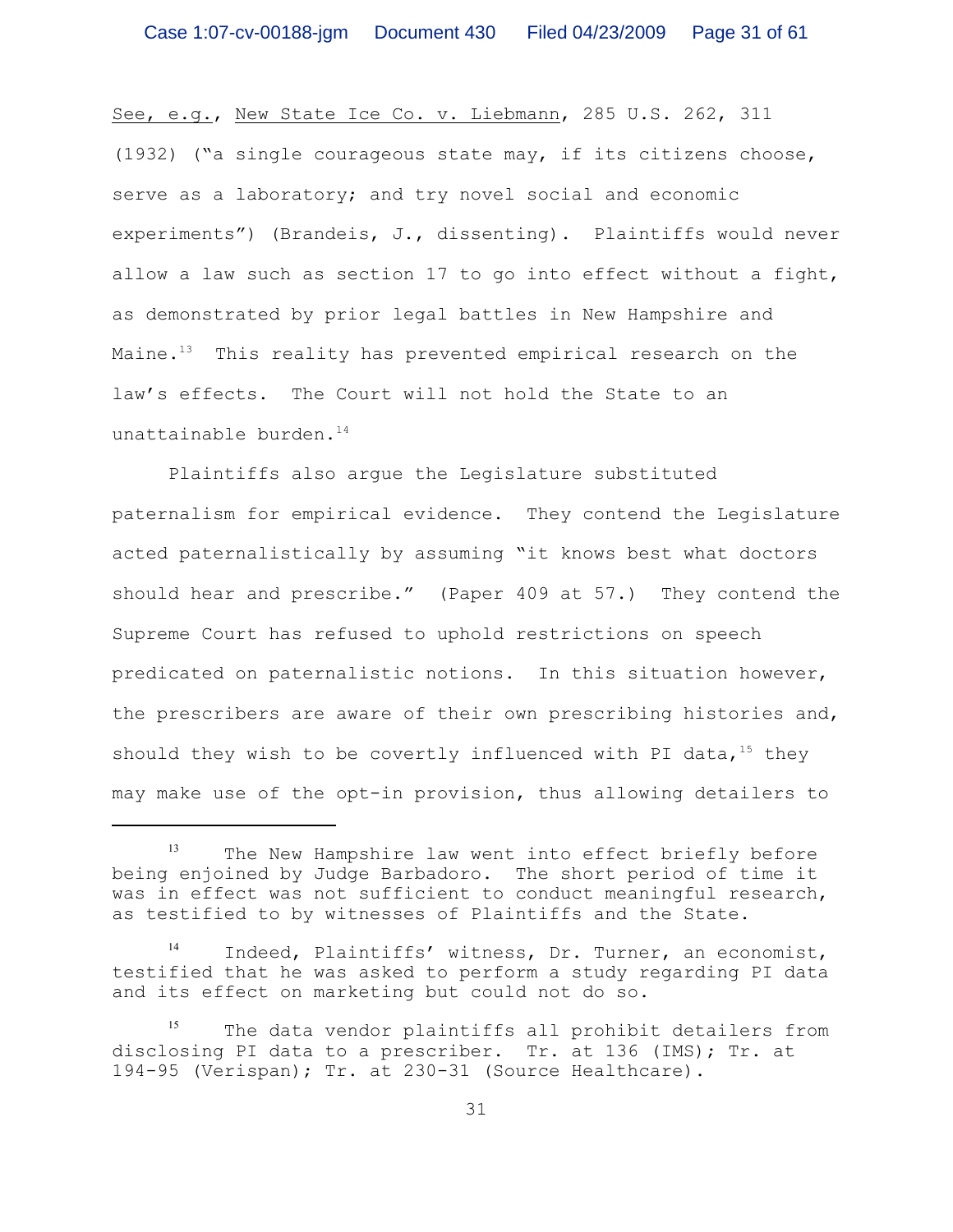retain the ability to use their PI data for marketing purposes. Cf. 44 Liquormart, 517 U.S. at 503 (noting the First Amendment requires skepticism toward laws "that seek to keep people in the dark for what the government perceives to be their own good"). Providing prescribers with a choice can hardly be deemed paternalistic.

Plaintiffs also argue PI data leads to more efficient detailing because sales representatives can focus on prescribers likely to be interested in the detailed drug because of their specialty and current prescribing habits. Without PI data, detailing would become less focused and more expensive leading to increased drug costs. PI data, however, is not necessary to determine the specialty of a doctor or whether a prescriber would be interested in a particular drug. Plaintiffs' witness, Dr. Thomas Wharton, testified that his practice could avoid sales representatives detailing drugs they do not prescribe by having assistants ask about the drugs being promoted. Also, sales representatives keep detailed information about doctors in their territories, including office hours and specialty, staff, and personal information. If sales representatives are able to track prescriber's favorite sports teams and birthdays, they can easily track a doctor's specialty.

The Attorney General has carried his burden to show that Vermont's interest in reducing health care costs, specifically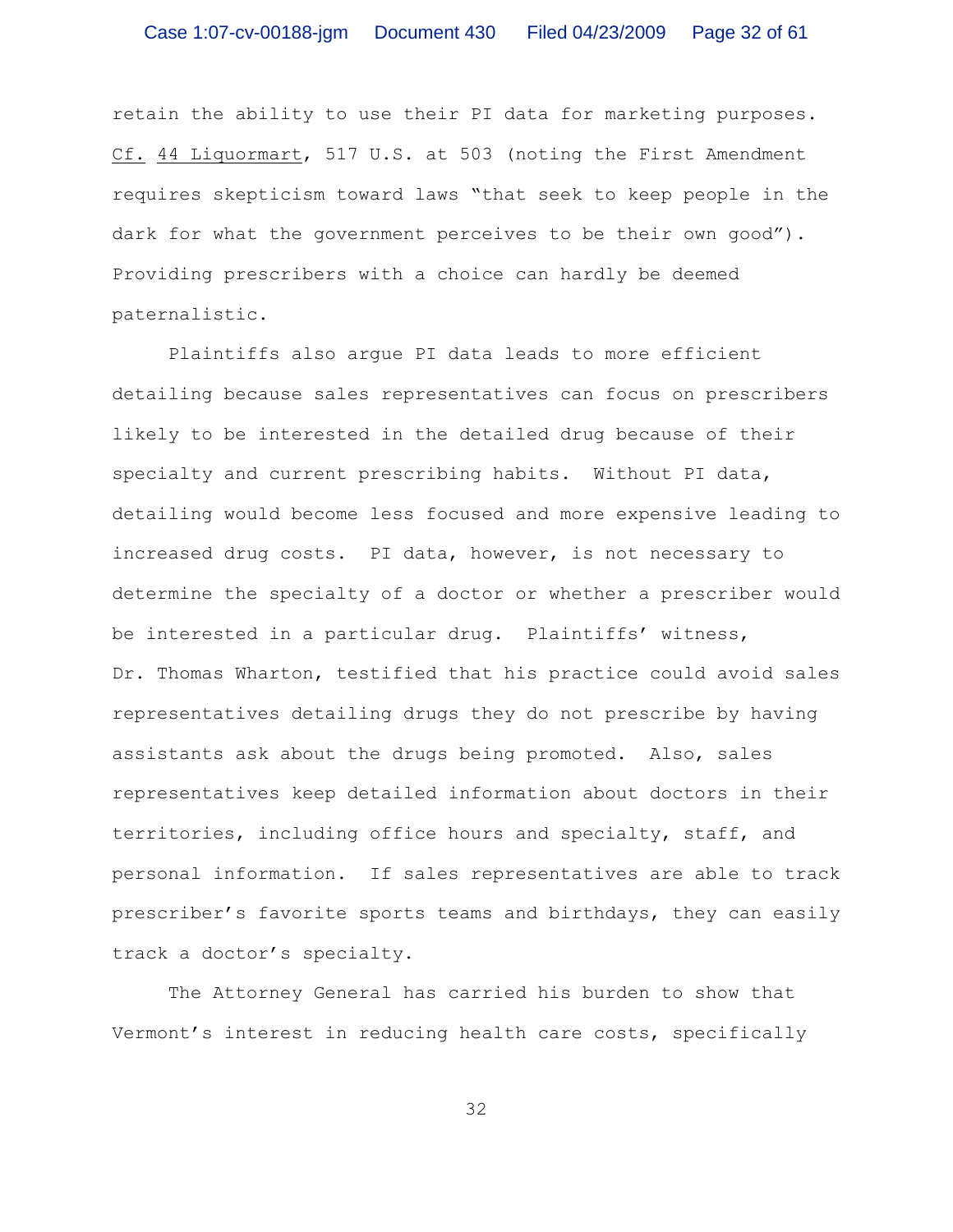prescription drug spending, would be furthered to a material degree by section 17.

## (2) Promoting Public Health

The Legislature, as explained above, also found new drugs often provided little or no benefit over older drugs and was concerned that the unrestricted use of PI data in marketing contributed to over-prescription of new drugs. The evidence supports this finding. Detailing encourages doctors to prescribe newer, more expensive and potentially more dangerous drugs instead of adhering to evidence-based treatment guidelines. Some new drugs make important contributions to health and reduce health care spending, but others may have unknown side effects and risks. Examples are cholesterol drugs – statins – and stomach acid drugs – proton pump inhibitors – such as Nexium and Vytorin. Dr. Kesselheim testified that these new drugs did not provide a therapeutic benefit over older, very similar drugs available in generic form. In the case of Baycol, a statin, the new drug actually had fatal side-effects. Dr. Wharton testified he usually waits to prescribe a new drug until it has been on the market for awhile unless there is an obvious benefit and low risk associated with it – a situation occurring about 30% of the time in his estimation. In addition to Baycol, the Attorney General presented other examples of new drugs that were extensively prescribed but were removed from the market when serious side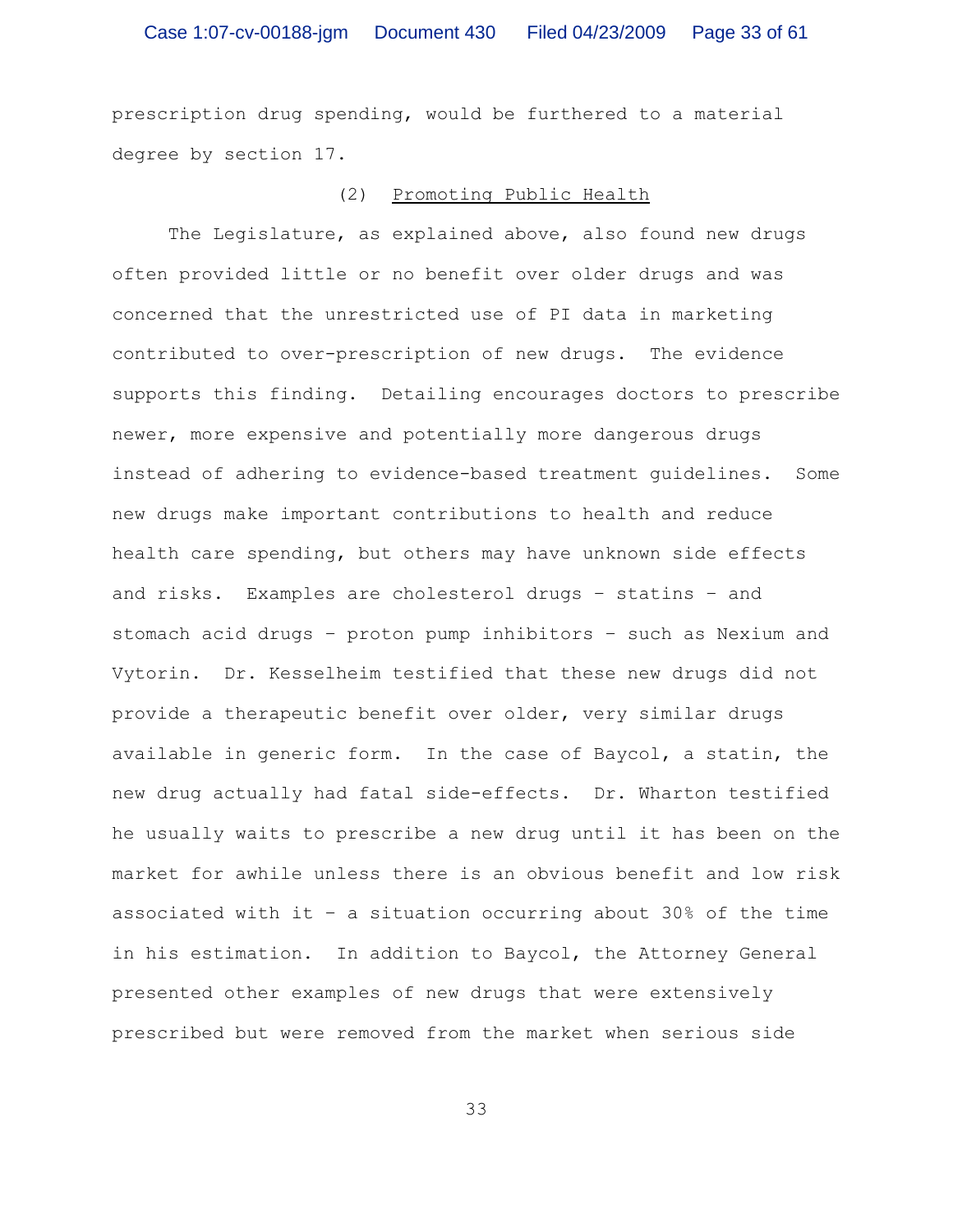effects were later discovered. The most recent and well known example is Vioxx, a pain medication that was widely prescribed but then recalled because its use led to increased risk of cardiovascular issues such as heart attack and stroke.

For patients with certain conditions, such as epilepsy, there may be medical reasons to prescribe a brand-name drug over a bioequivalent generic drug. Section 17 has no effect on doctors' ability to prescribe a brand-name drug. No evidence showed that the law will obstruct or slow the use of a new drug that provides a genuine benefit.

Plaintiffs' laundry list of alternative ways the Legislature could have advanced its substantial interest in protecting public health is irrelevant. The American Medical Association's (AMA) physician data restriction program is also not an adequate remedy for Vermont prescribers. Physicians may not know of the program: only 23% of Vermont physicians belong to the AMA – one of the lowest rates in the nation. Moreover, doctors are not the only prescribers in Vermont – other health care professionals who prescribe drugs may not avail themselves of the program. That other means to accomplish a goal exist does not affect whether the restriction on PI data in section 17 directly advances the State's interest. Different alternatives are not mutually exclusive.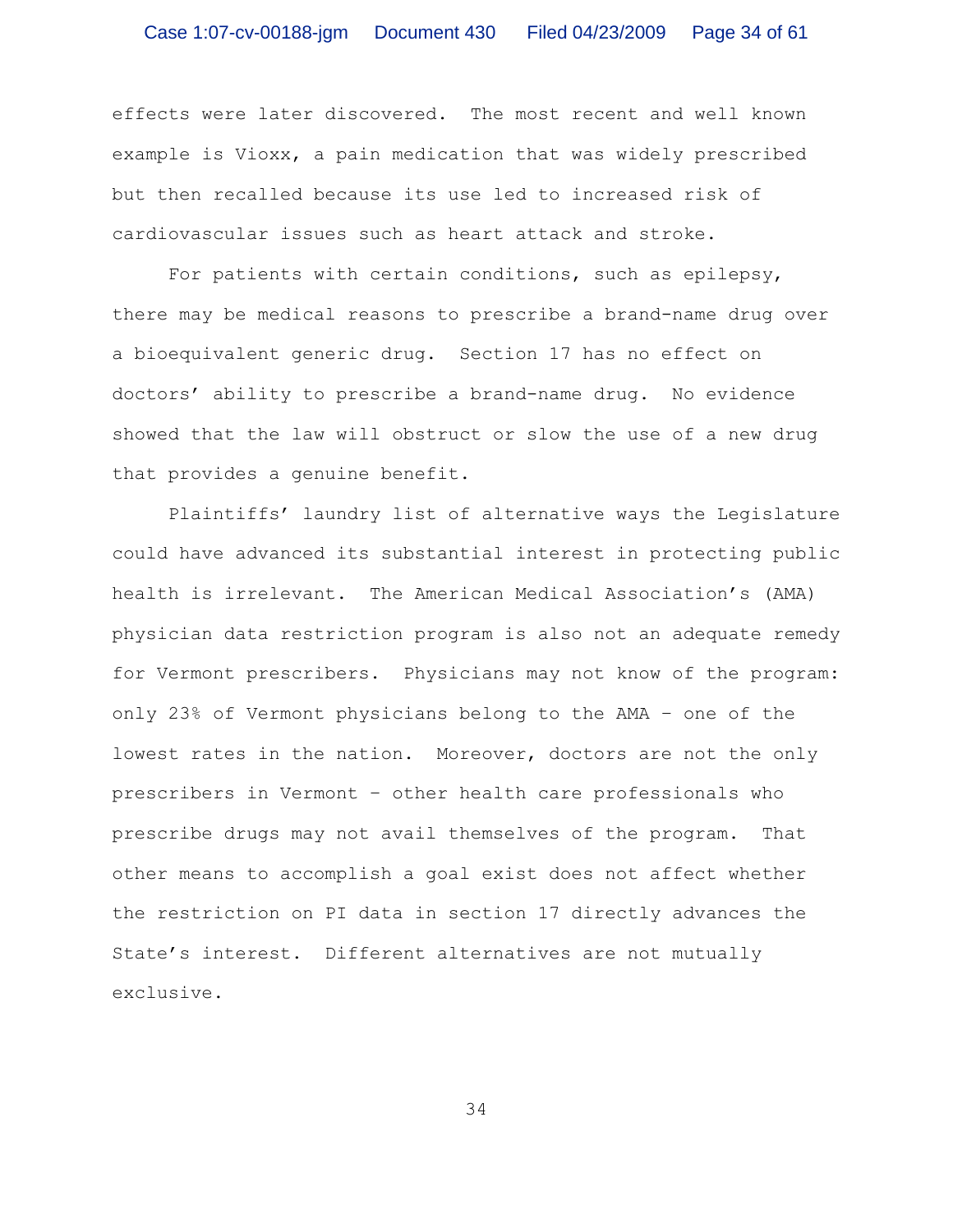As noted above, the Legislature determined detailing increases the prescription of new drugs, and the Attorney General presented evidence supporting the Legislature's determination that new drugs often confer no therapeutic benefit to patients and sometimes carry risks. Because new drugs often have no therapeutic benefit and may have unknown side effects and risks, inappropriate prescription of new drugs is harmful. The Legislature's decision to restrict the use of PI data in marketing to further their substantial interest in protecting public health is sufficiently direct and material.

## c. Narrow Tailoring

To survive First Amendment scrutiny, commercial speech restrictions "need only be tailored in a reasonable manner to serve a substantial state interest." $16$  Edenfield, 507 U.S. at 767 (citation omitted). The relevant inquiry is whether the

 $^{16}$  Plaintiffs also challenge section 17 as an unlawful prior restraint. (Paper 169.) In the context of a commercial speech restriction, a prior restraint is evaluated under the last element of the Central Hudson test. Nutritional Health Alliance v. Shalala, 144 F.3d 220, 227-28 (2d Cir. 1998). The Court is not convinced section 17 constitutes a prior restraint because any suppression of speech occurs at the discretion of the prescribers who choose not to allow their prescribing histories to be used for marketing purposes. See United States v. Quattrone, 402 F.3d 304, 309 (2d Cir. 2005) (defining a prior restraint as a law that suppresses speech "or provides for its suppression at the discretion of government officials"). Since Plaintiffs' challenge is facial, and assuming section 17 constitutes a prior restraint, the Court would conclude section 17 is sufficiently narrowly tailored because it regulates commercial speech and pertains to health safety. Shalala, 144 F.3d at 228.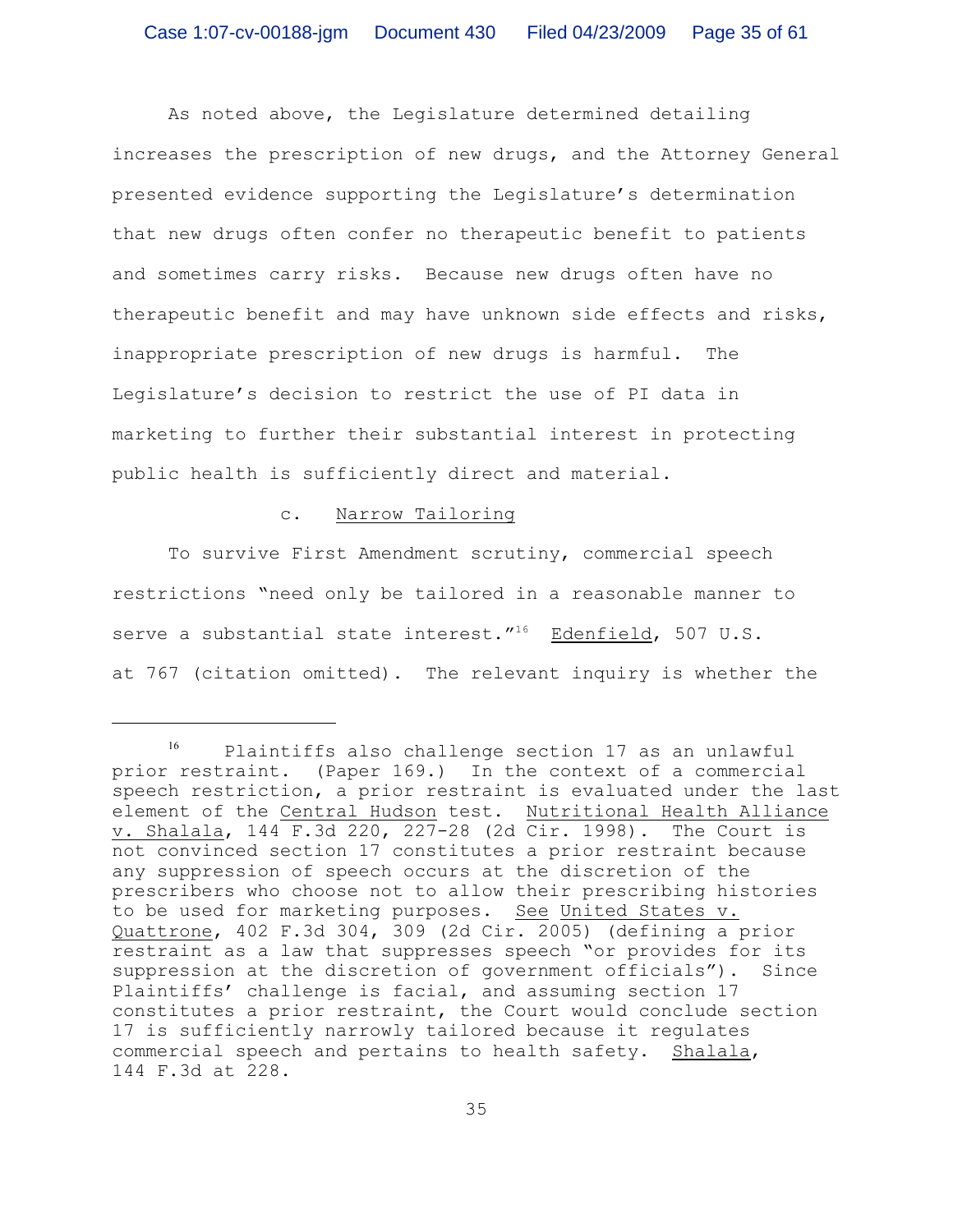commercial speech restriction "is in reasonable proportion" to the substantial state interest served. Id.; see also Greater New Orleans Broad. Ass'n, Inc. v. United States, 527 U.S. 173, 188 (1999) ("The Government is not required to employ the least restrictive means conceivable, but it must demonstrate . . . 'a fit that is not necessarily perfect, but reasonable; that represents not necessarily the single best disposition but one whose scope is in proportion to the interest served.'"); Florida Bar, 515 U.S. at 632 ("the 'least restrictive means' test has no role in the commercial speech context"). $17$ 

The Attorney General argues the law satisfies the narrow tailoring requirement of Central Hudson because it focuses solely on targeted marketing using PI data. (Paper 412 at 39.) Specifically, the law does not prohibit detailing and restricts the use of PI data only with respect to prescribers who do not want to have their prescribing histories used for marketing. Id. at 39-42. He also argues the proposed alternatives are irrelevant and inadequate. Id. at 42-43. Plaintiffs argue the law is "a poor fit" because it is over and under inclusive and there are "obvious alternatives" the Legislature could have chosen. (Paper 409 at 59-60.)

See Judge Lipez's thoughtful analysis of recent debate regarding the "reasonable fit" standard of intermediate scrutiny. Ayotte, 550 F.3d at 96.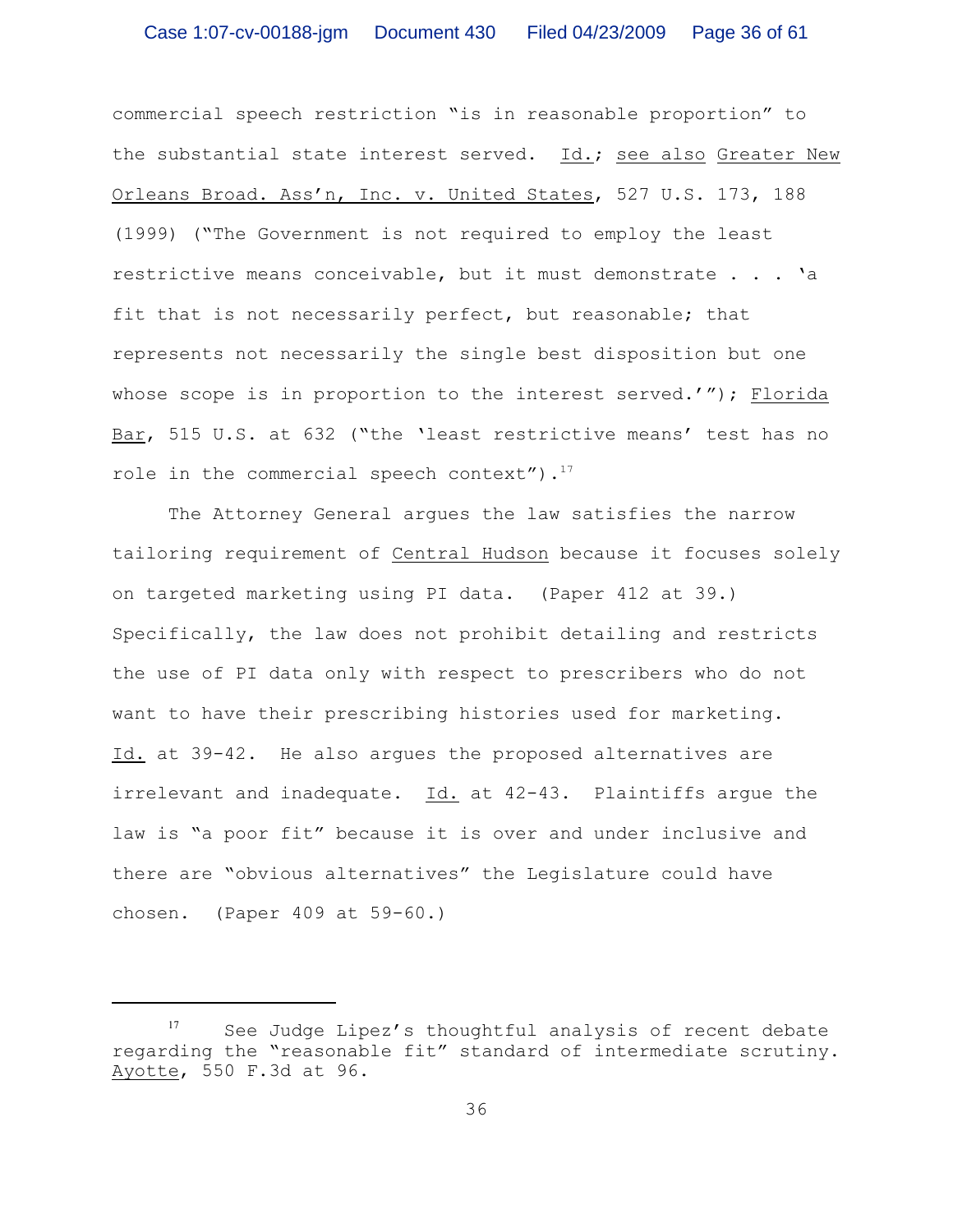In Anderson, the Second Circuit upheld a New York statute and regulations restricting in-home real estate solicitations against a First Amendment challenge. The statute and regulations enabled owners in certain areas to request inclusion on a cease and desist list which then prohibited real estate licensees from soliciting the owners for listings. 294 F.3d at 457-58. The court held: "As to reasonable fit, the regulation can hardly be accused of being 'more extensive than necessary'; it is precisely co-extensive with those who are experiencing the particular harm that it is designed to alleviate." Anderson, 294 F.3d at 462.

The Vermont Legislature determined that targeted marketing by sales representatives armed with PI data leads to increased prescriptions for new drugs despite the availability of safe and effective cheaper alternatives. The Legislature seeks to limit the overprescription of new drugs to lower prescription drug costs and protect patients from unknown risks and side effects. Section 17, which restricts use of PI data in marketing to certain prescribers, is a targeted response to the harm of overprescription caused by detailers' use of PI data. The law does not prohibit the practice of detailing. Sales representatives are free to provide medical literature and information regarding the drugs they are promoting. Section 17, like the law at issue in Anderson, provides prescribers the ability to allow use of their PI data for marketing purposes if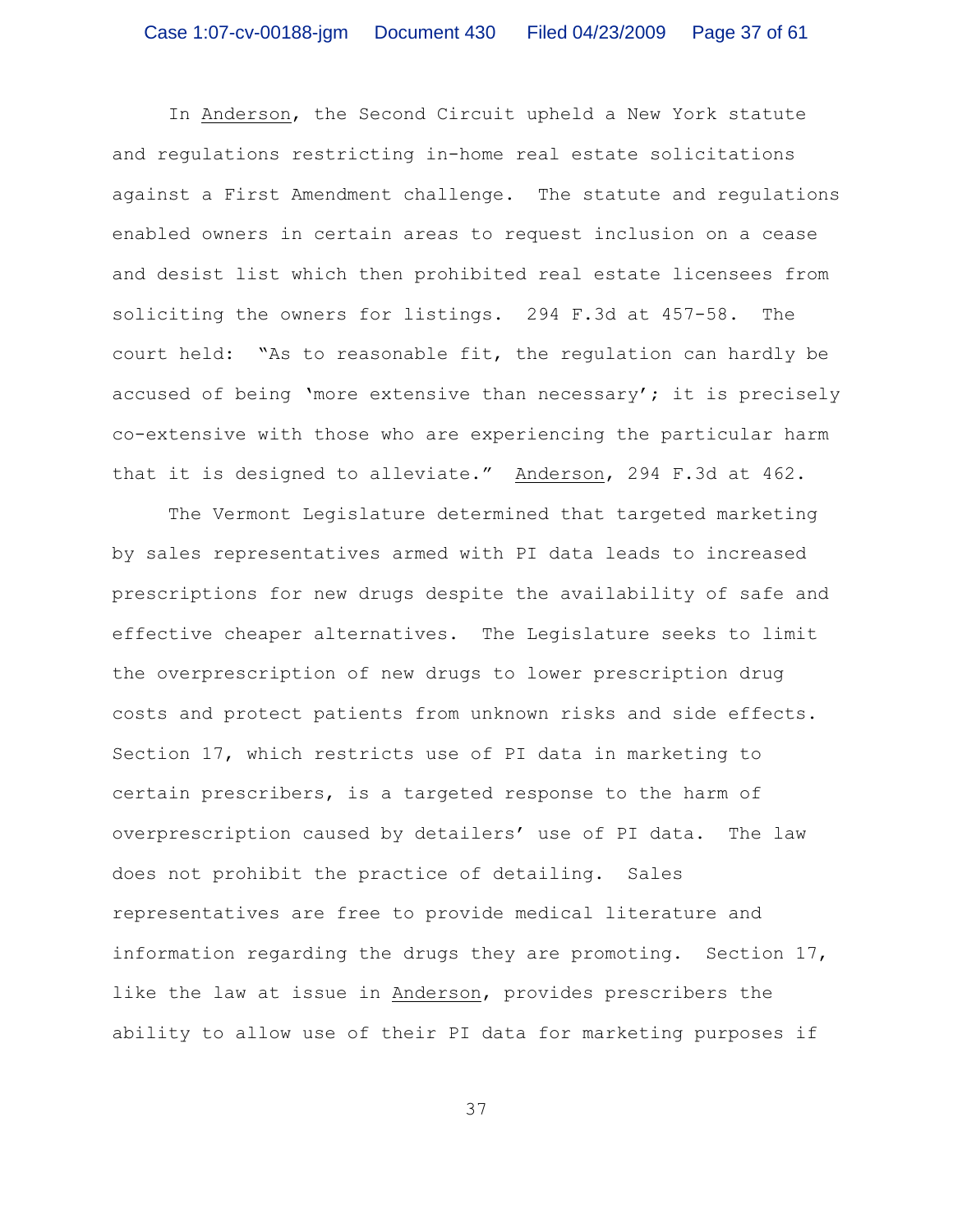they wish. Perfection is not required. The law is in reasonable proportion to the State's interests.

## D. Vagueness and Overbreadth

Plaintiffs also challenge section 17 as unconstitutionally vague and overbroad. The parties dispute whether Plaintiffs' vagueness and overbreadth challenges are ripe. Regardless, the Court finds section 17 withstands the vagueness and overbreadth challenges on the merits.

The overbreadth doctrine, under which a party whose own activities are unprotected may challenge a statute by showing that it substantially abridges the First Amendment rights of parties not before the court, does not apply in cases involving commercial speech regulations. United States v. Caronia, 576 F. Supp. 2d 385, 402 (E.D.N.Y. 2008) (citing Bates v. State Bar of Ariz., 433 U.S. 350, 381 (1977)). As the Court has determined section 17 regulates commercial speech, the overbreadth doctrine does not apply.

The Supreme Court recently explained the vagueness doctrine is an outgrowth of the due process clause of the Fifth Amendment, not of the First Amendment. United States v. Williams, 128 S. Ct. 1830, 1845 (2008). A conviction would fail "to comport with due process if the statute under which it [was] obtained fail[ed] to provide a person of ordinary intelligence fair notice of what is prohibited, or is so standardless that it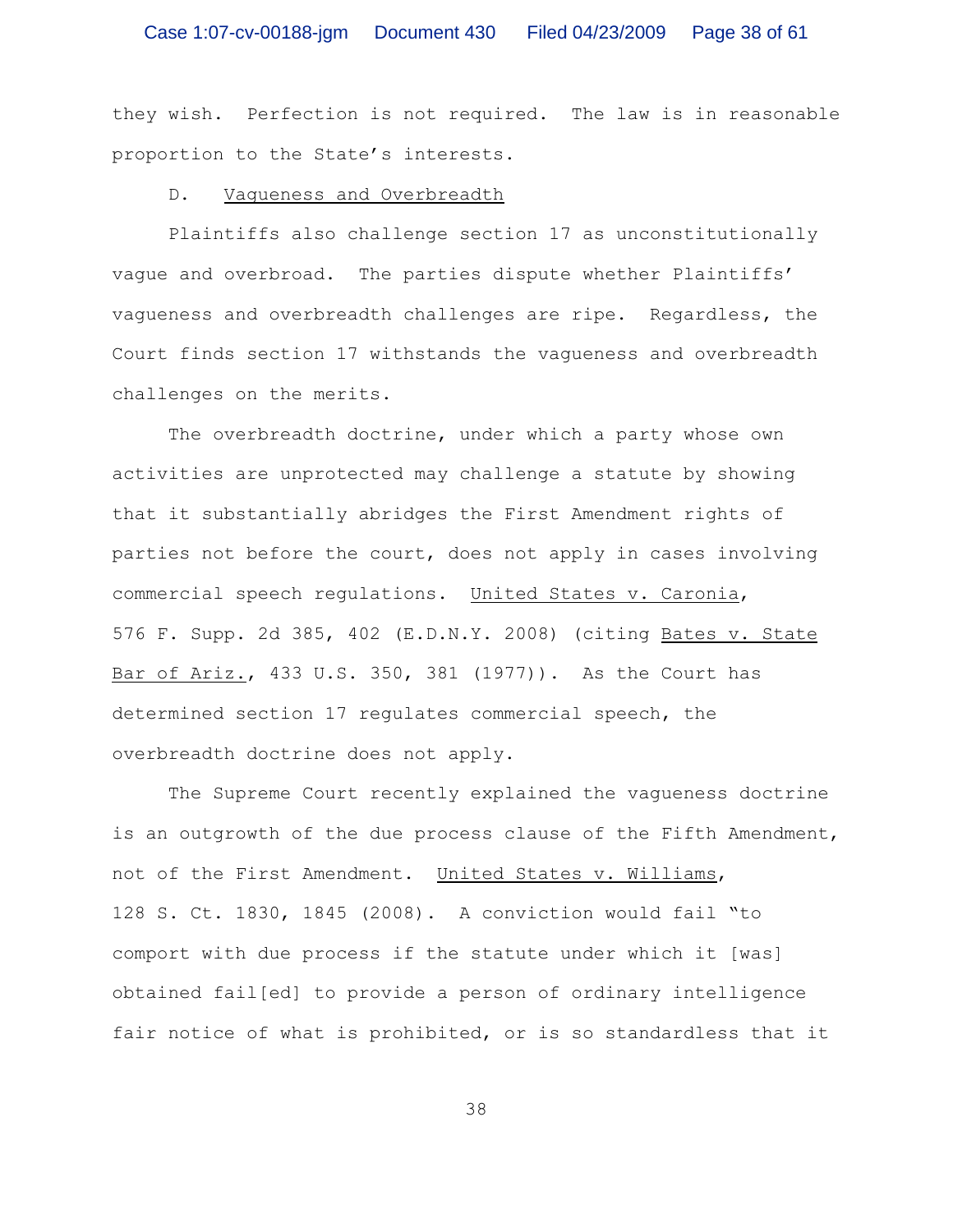authorizes or encourages seriously discriminatory enforcement." Id. (citation omitted). However, "perfect clarity and precise guidance have never been required even of regulations that restrict expressive activity." Id. (citing Ward v. Rock Against Racism, 491 U.S. 781, 794 (1989)).

"[T]he mere fact that close cases can be envisioned" does not render a statute vague. Id. at 1846. As the Court pointed out, "[c]lose cases can be imagined under virtually any statute," but that issue is addressed by the burden of proof requirement, not the vagueness doctrine. Id. (citation omitted).

Plaintiffs argue once the statute is effective, the data vendor plaintiffs' sources will not license to them and their pharmaceutical manufacturer customers will not license PI data from them "for marketing and other purposes." (Paper 409 at 69.) First, as Judge Selya pointed out, "plaintiffs' true complaint [] is that in banning this use of their data, we risk drying up the market for their services. To that concern we repeat: the First Amendment does not safeguard against changes in commercial regulation that render previously profitable information valueless." Ayotte, 550 F.3d at 53 (internal quotation and citation omitted). Second, the Attorney General points out that the "data vending" industry is organized around contractual relationships. "Covered entities" are expected to place contractual limits on nonconsensual use of the data for marketing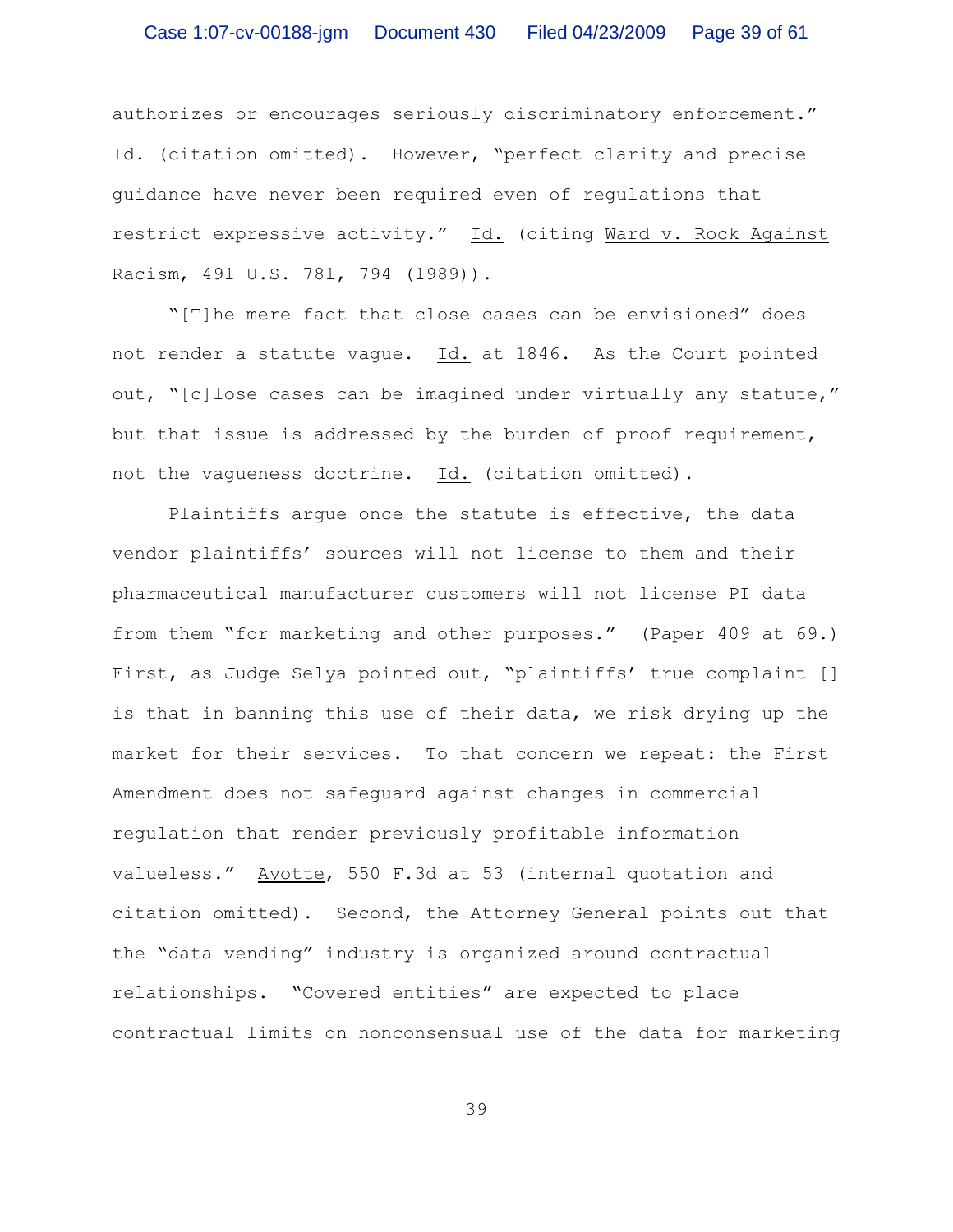purposes. Contractual limits in the contracts between the data vendor plaintiffs and the covered entities from whom they receive data would protect the covered entities. Pharmaceutical manufacturers and marketers, to whom the data vendor plaintiffs sell PI data, are directly prohibited by section 17 from using PI data for marketing or promoting prescription drugs unless the prescriber has consented. The Attorney General is charged with enforcing section 17, and the Attorney General's position is that contractual limits would suffice to protect covered entities from prosecution. In such circumstances and on a facial challenge, the Court will not presume the law will create a chilling effect. See Wash. State Grange v. Wash. State Repub. Party, 128 S. Ct. 1184, 1194 (2008) (explaining deference requires a court to determine whether challenged law could possibly be implemented constitutionally). The Court finds section 17 is not unconstitutionally vague.

# IV. Dormant Commerce Clause Challenge to Section 17

Data vendor Plaintiffs also claim section 17 is unconstitutional because it violates the dormant Commerce Clause. The Commerce Clause states, "The Congress shall have Power . . . to regulate Commerce . . . among the several States . . . ." U.S. Const., Art. I, § 8, cl. 3. The Supreme Court long has recognized this affirmative grant of authority to Congress also encompasses an implicit or "dormant" limitation on the authority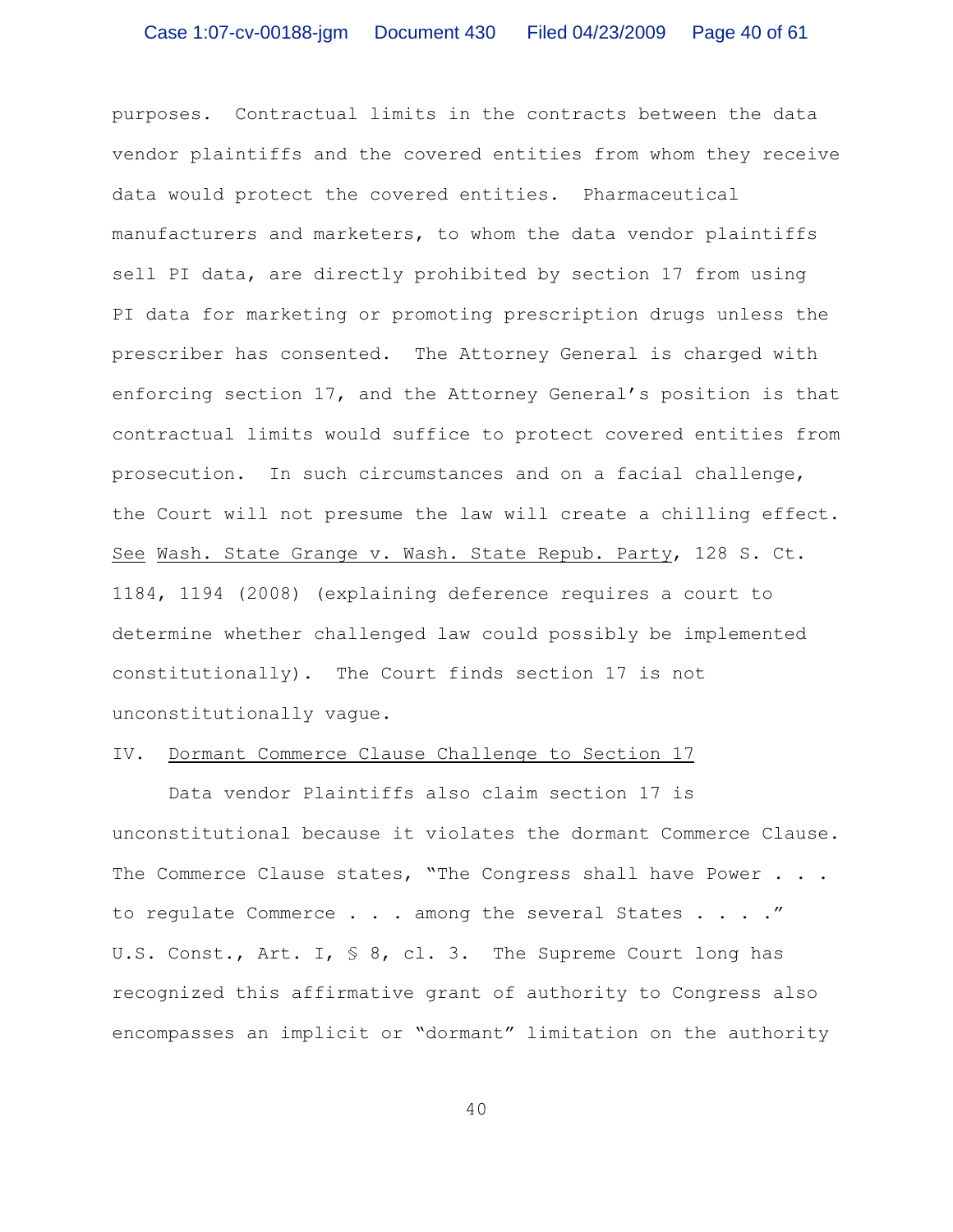of the States to enact legislation affecting interstate commerce. Healy v. Beer Inst., Inc., 491 U.S. 324, 326 n.1 (1989). Data vendor Plaintiffs challenge only the section 17 provision regulating the sale of raw prescription data. $18$  It states:

A health insurer, a self-insured employer, an electronic transmission intermediary, a pharmacy, or other similar entity shall not sell, license, or exchange for value regulated records containing prescriber-identifiable information, nor permit the use of regulated records containing prescriber-identifiable information for marketing or promoting a prescription drug unless the prescriber consents . . . .

Vt. Stat. Ann. tit.  $18,$   $\frac{6}{31}$  (d). Data vendors are not directly regulated under the statute. (Paper 340 at 2.) Rather, the statute prohibits pharmacies and other similar entities from selling the raw prescription data in the first instance if it will later be used for marketing.

The prohibited data sale often occurs via a three-step transaction that is the focus of the parties' Commerce Clause arguments. First, a pharmacy in Vermont fills a patient's prescription. The Vermont pharmacy then transmits this raw data to its parent company outside of Vermont, which may also transfer the information to other entities such as insurance companies or prescription benefit managers. The parent company, insurance company or other entity outside of Vermont then sells the

PhRMA did not raise a Commerce Clause challenge to section 17's provision regulating their "use" of PI data for "marketing or promoting a prescription drug."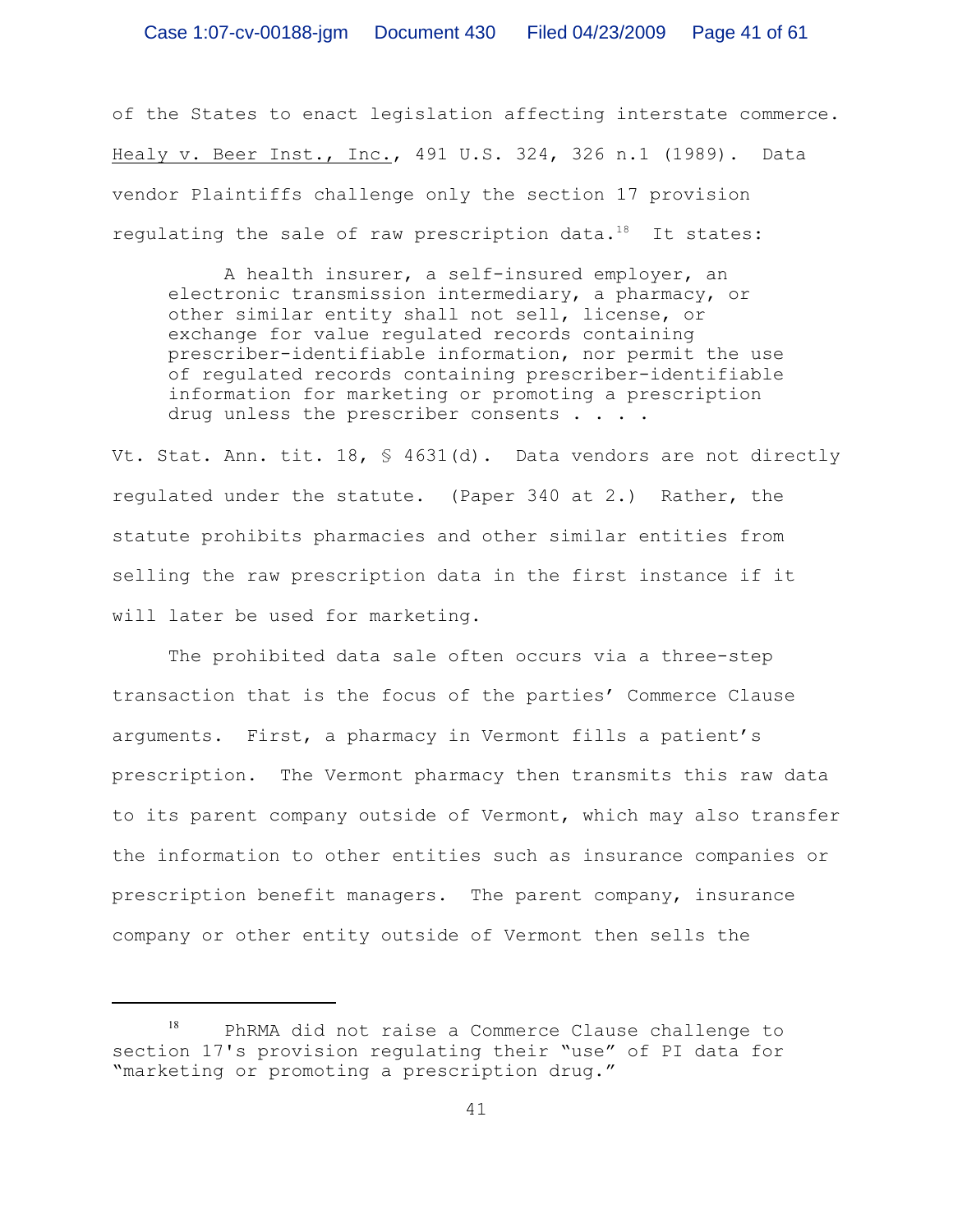information to data vendors who are also located outside Vermont. For example, "IMS Health has its principal place of business in Plymouth Meeting, Pennsylvania. It has an agreement with Rite Aid, which has its principal place of business in Camp Hill, Pennsylvania, to acquire prescription information . . . including . . . prescriptions dispensed in Vermont and written by prescribers doing business in Vermont." (Paper 300 at 3-4.) According to data vendor Plaintiffs, under this scenario the ultimate sale occurs "wholly outside" Vermont, and is therefore beyond section 17's territorial reach. Id. at 4. The Attorney General argues data vendor Plaintiffs have no standing to litigate this claim and that, in any event, the claim fails on the merits.

# A. Standing

The Attorney General contends data vendor Plaintiffs cannot demonstrate standing to raise a Dormant Commerce Clause challenge because section 17 does not regulate them. Standing under the Commerce Clause is not limited, however, to parties directly regulated by the statute. Rather, "[a] plaintiff must demonstrate 'a realistic danger of sustaining a direct injury as a result of the statute's operation or enforcement.'" Am. Booksellers Found. v. Dean, 342 F.3d 96, 101 (2d Cir. 2003). Data vendor Plaintiffs have shown there is a realistic danger section 17 will have "an immediate damaging effect on their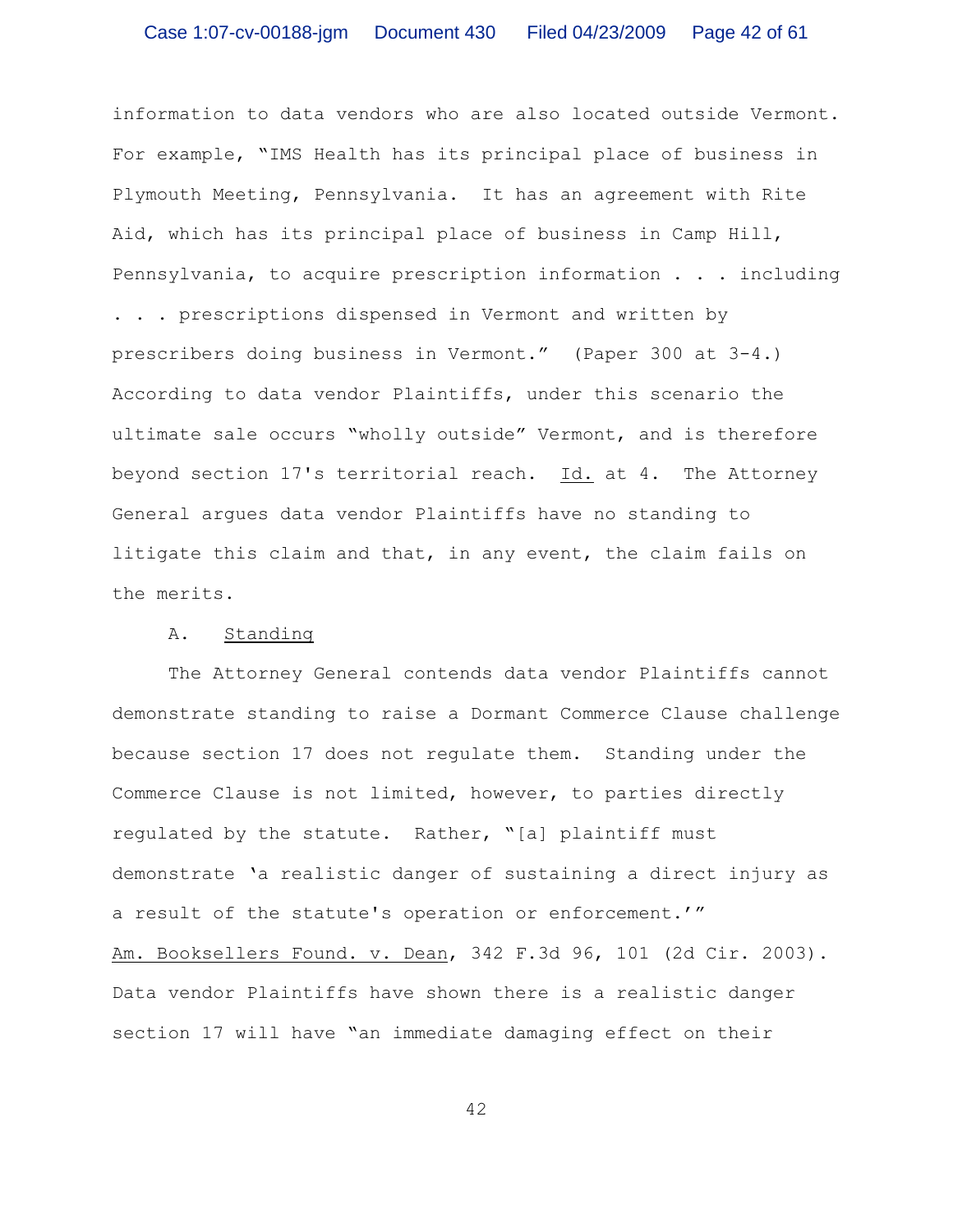businesses." Gov't Suppliers Consolidating Servs., Inc. v. Bayh, 975 F.2d 1267, 1275 (7th Cir. 1992) (holding plaintiffs who did not engage in "backhauling" waste nonetheless had standing to challenge restriction on backhauling because of restriction's adverse effect on their businesses). The Court therefore finds the data vendor Plaintiffs have standing to assert a Commerce Clause claim.

## B. Merits

A state law that regulates commerce occurring wholly outside that state's borders is invalid under the Commerce Clause. Healy, 491 U.S. at 332. This is so "regardless of whether the statute's extraterritorial reach was intended by the legislature" because the "critical inquiry is whether the practical effect of the regulation is to control conduct beyond the boundaries of the State." Id. at 336. "[T]he practical effect of the statute must be evaluated not only by considering the consequences of the statute itself, but also by considering how the challenged statute may interact with the legitimate regulatory regimes of other States . . . . Generally speaking, the Commerce Clause protects against inconsistent legislation arising from the projection of one state regulatory regime into the jurisdiction of another state." Id. at 336-37. Courts reviewing challenges to state statutes must also be mindful, however, that "[t]he dormant Commerce Clause is not a roving license for federal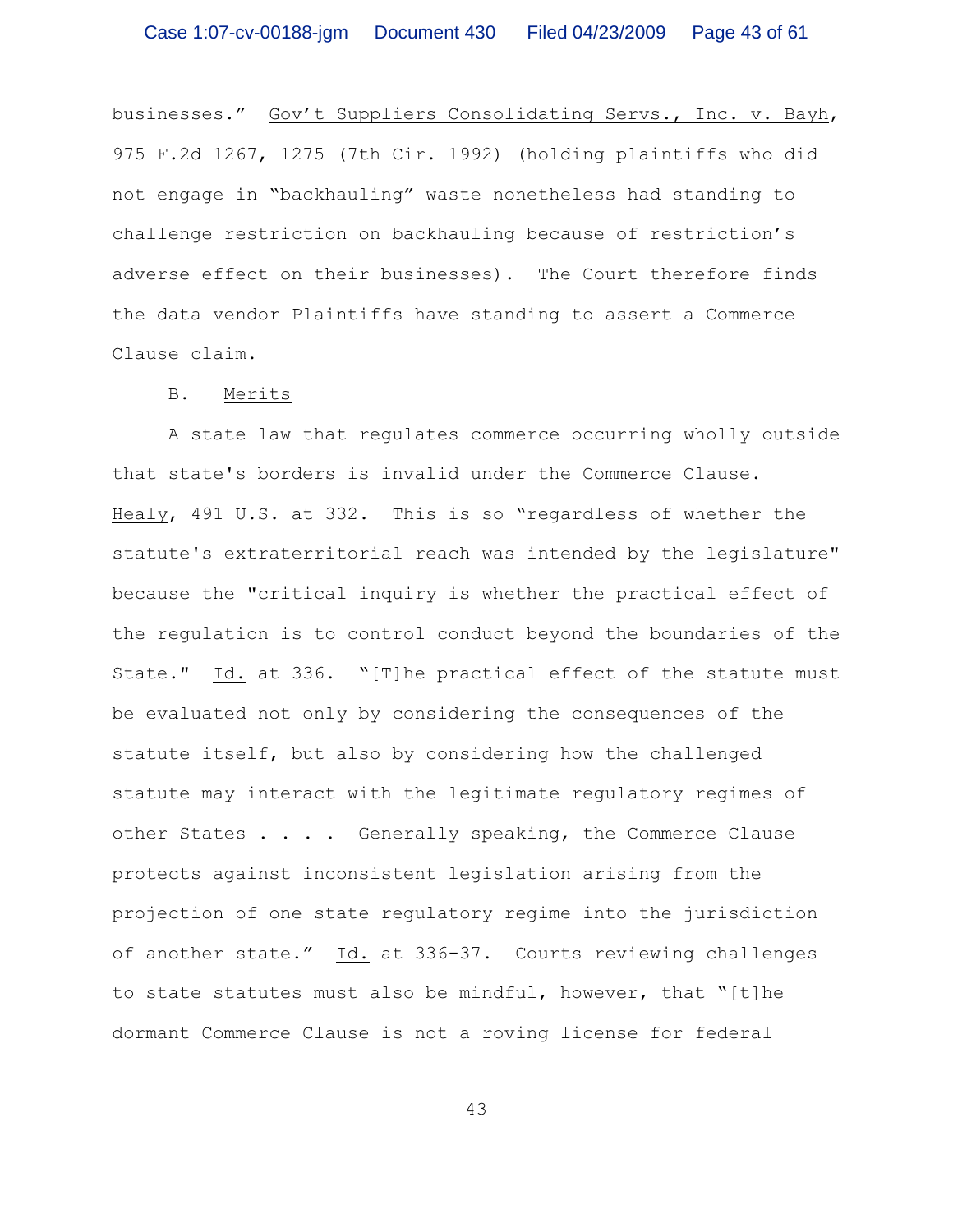courts to decide what activities are appropriate for state and local government to undertake . . . ." United Haulers Ass'n v. Oneida-Herkimer Solid Waste Mgmt. Auth., 550 U.S. 330, 343 (2007). Indeed, courts "should be particularly hesitant to interfere with the [state's] efforts under the guise of the Commerce Clause," where, as here, the statute involves "a field traditionally subject to state regulation." SPGGC, LLC v. Blumenthal, 505 F.3d 183, 194 (2d Cir. 2007) (quoting United Haulers, 550 U.S. at 344). With these principles in mind, the Court considers the parties' claims.

Data vendor Plaintiffs contend section 17 regulates extraterritorial conduct because "[i]t allows pharmacies located in Vermont to transfer prescriber-identifiable information . . . to their out-of-state headquarters but then prevents those outof-state companies from contracting with the out-of-state publisher plaintiffs" to sell that information. (Paper 300 at 8.) They also note that because section 17 imposes penalties if pharmacies or similar entities "permit the use" of PI data for marketing, covered entities must place contractual limits on purchasers' downstream uses. Id. Plaintiffs argue this downstream limitation "projects the laws of Vermont into the contracts executed outside of Vermont and otherwise governed by the laws of other states . . . ." Id.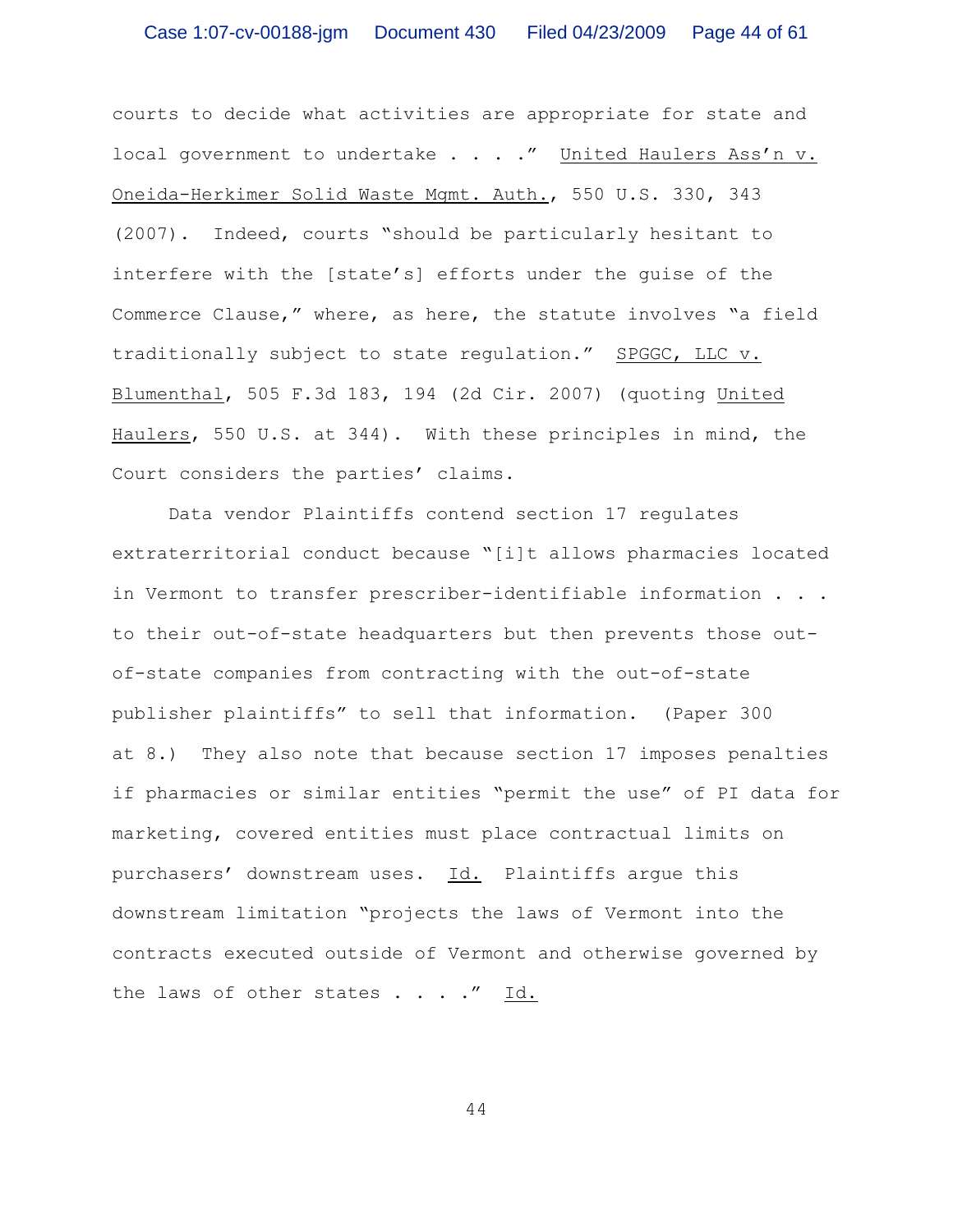The Attorney General argues section 17 regulates strictly Vermont commerce because the statute applies only to records containing "information or documentation from a prescription dispensed in Vermont and written by a prescriber doing business in Vermont." See Vt. Stat. Ann. tit. 18, § 4631(b)(9) (defining "regulated records"). Likewise, the statute regulates only entities doing business in Vermont or licensed by Vermont. See, e.g., id. § 4631(b)(6) (defining pharmacy). According to the Attorney General, if a business like Rite Aid "does business in Vermont [and] its pharmacies are licensed in Vermont, [] it is subject to state regulation in connection with its business practices [in the state]. . . . Those regulations include restrictions on the use and disclosure of Vermont prescription records." (Paper 257-2 at 6.) The Court agrees.

"The limitation imposed by the Commerce Clause on state regulatory power is by no means absolute, and the States retain authority under their general police powers to regulate matters of legitimate local concern, even though interstate commerce may be affected." Maine v. Taylor, 477 U.S. 131, 138 (1986) (internal quotation and citation omitted). The Court recognizes section 17 will affect data vendors located outside Vermont by foreclosing their ability to sell Vermont PI data that ultimately will be used for marketing to Vermont prescribers. Data vendors remain free under section 17, however, to conduct this business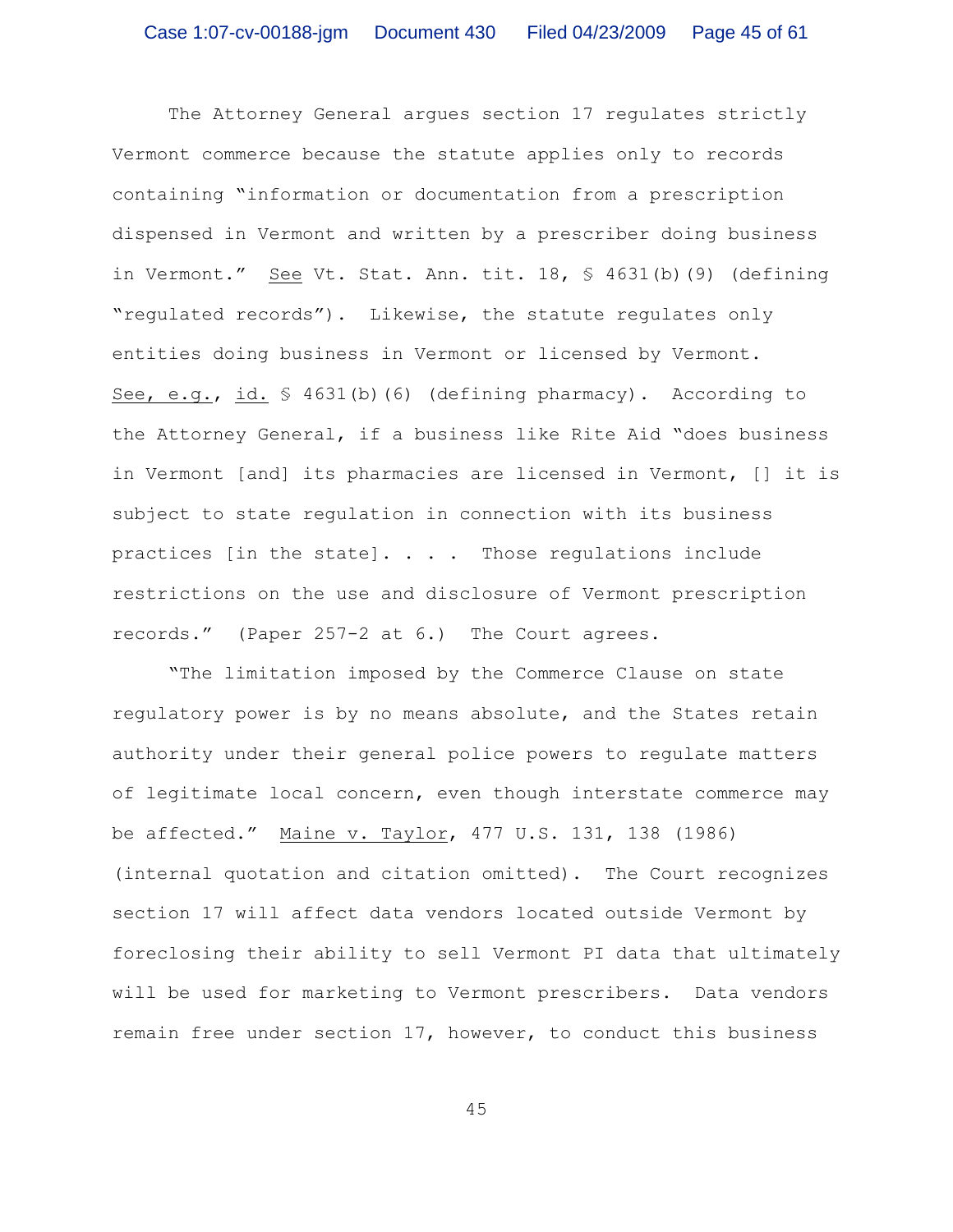in connection with all states other than Vermont. Section 17 does not regulate the sale, price or use of prescription data originating in any other state. Section 17 "regulates only information that originates in Vermont  $-$  i.e., prescriberidentifiable data from Vermont prescription records – and conduct that occurs in Vermont - i.e.,  $\ldots$  . Vermont pharmacies [that] sell, license, exchange, or permit the use of the data, and pharmaceutical manufacturers [that] use the data to market drugs in Vermont." $19$  (Paper 340 at 6.)

Vermont pharmacies cannot avoid compliance simply by routing data through a parent company's server on its way to data

 $P19$  Plaintiffs argue section 17 also prohibits using Vermont PI data to market to prescribers outside Vermont. The Court notes as an initial matter that it seems nonsensical, given the inherent value of PI data, to complain that detailers cannot use a Vermont prescriber's data to market drugs to a different prescriber in another state. Indeed, Plaintiffs state that "typical[ly]," pharmaceutical companies like Pfizer use PI data "to make decisions in New York about how to conduct its marketing efforts in Vermont or actually send the information into Vermont so that its sales personnel on the ground in Vermont could use it . . . to conduct their marketing efforts." (Paper 300 at 4.) In any case, the Attorney General argues section 17 applies only to uses inside Vermont, (Paper 257-2 at 9), and asks the Court to read the statute in light of the general assumption that legislation applies only within the territorial jurisdiction of the governmental body enacting it. See Small v. United States, 544 U.S. 385, 389 (2005) (recognizing general "presumption against extraterritorial application" of federal statutes); Ayotte, 550 F.3d at 63 (applying this principle to state statutes). Moreover, the Court is not inclined during preenforcement review to speculate about whether or how Vermont might prosecute uses of PI data outside Vermont. See Richmond Boro Gun Club, Inc. v. City of New York, 97 F.3d 681, 686 (2d Cir. 1996) (discouraging pre-enforcement "as-applied" challenges).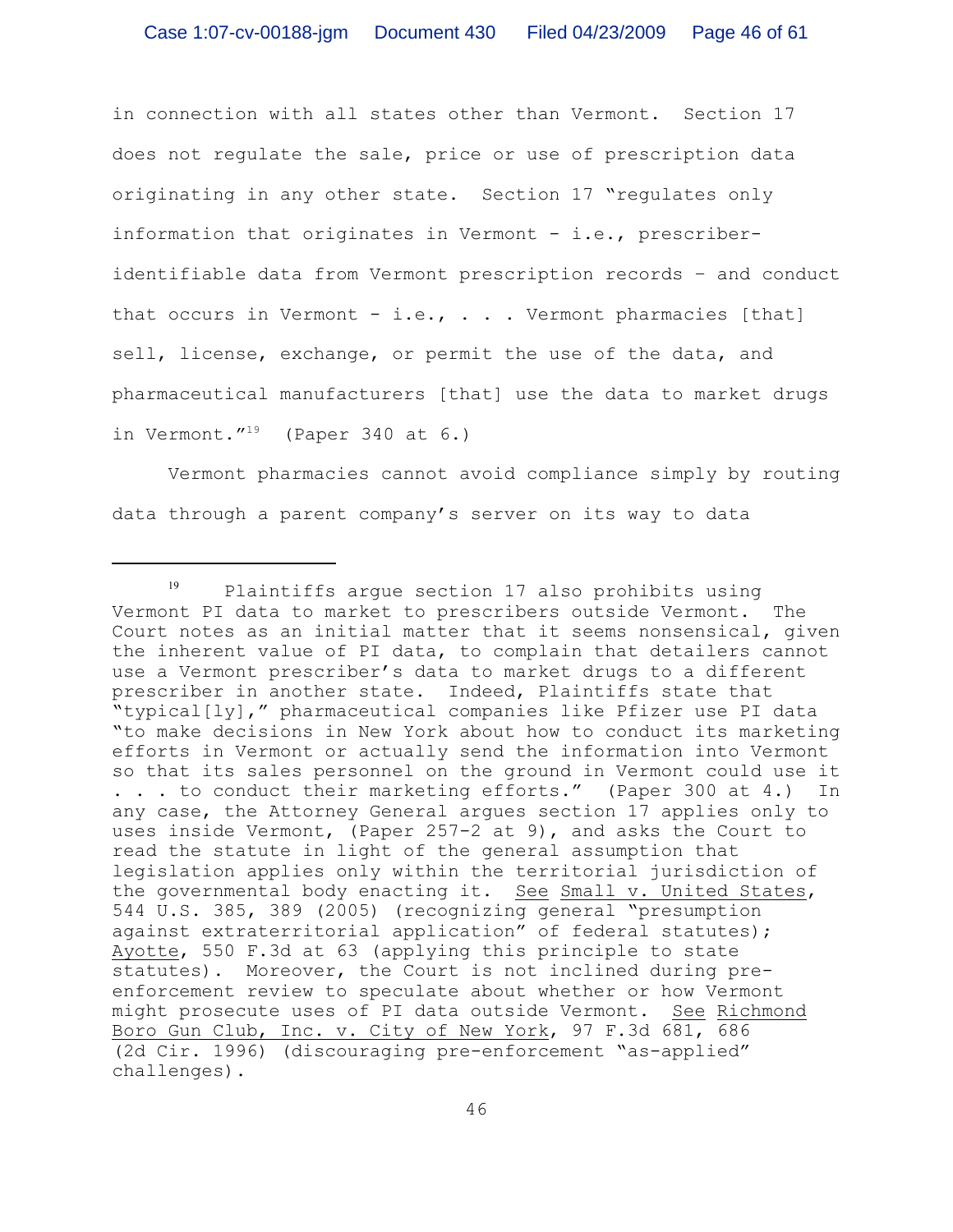vendors. The Second Circuit made clear that state regulations are not rendered unconstitutional simply because a business uses the internet to conduct transactions. In SPGGC, the Second Circuit held that a Connecticut Gift Card Law controlled sales of gift cards to Connecticut consumers, even when the sales were conducted online with an out-of-state seller. 505 F.3d at 195. The court concluded out-of-state sellers were capable of applying the law only to consumers with Connecticut addresses. Thus, the "practical effect" of the Gift Card Law was to control only Connecticut-related commerce. Id. Like Connecticut's Gift Card Law, section 17 controls only Vermont-related commerce by "[i]mpos[ing] restrictions on the use of data in Vermont records by Vermont businesses." (Paper 340 at 7.) Because these records are easily identified, businesses outside Vermont would have no difficulty limiting section 17's application.

Plaintiffs contend this case is controlled by American Booksellers Foundation for Free Expression v. Dean, 202 F. Supp. 2d 300 (D. Vt. 2002), aff'd in part and modified in part, 342 F.3d 96 (2d Cir. 2003). In Dean, website operators challenged a state law prohibiting transfer of sexually explicit material to minors. The Second Circuit held the law violated the Commerce Clause because "[a] person outside Vermont who posts information on a website . . . cannot prevent people in Vermont from accessing the material.  $\ldots$  . This means that those outside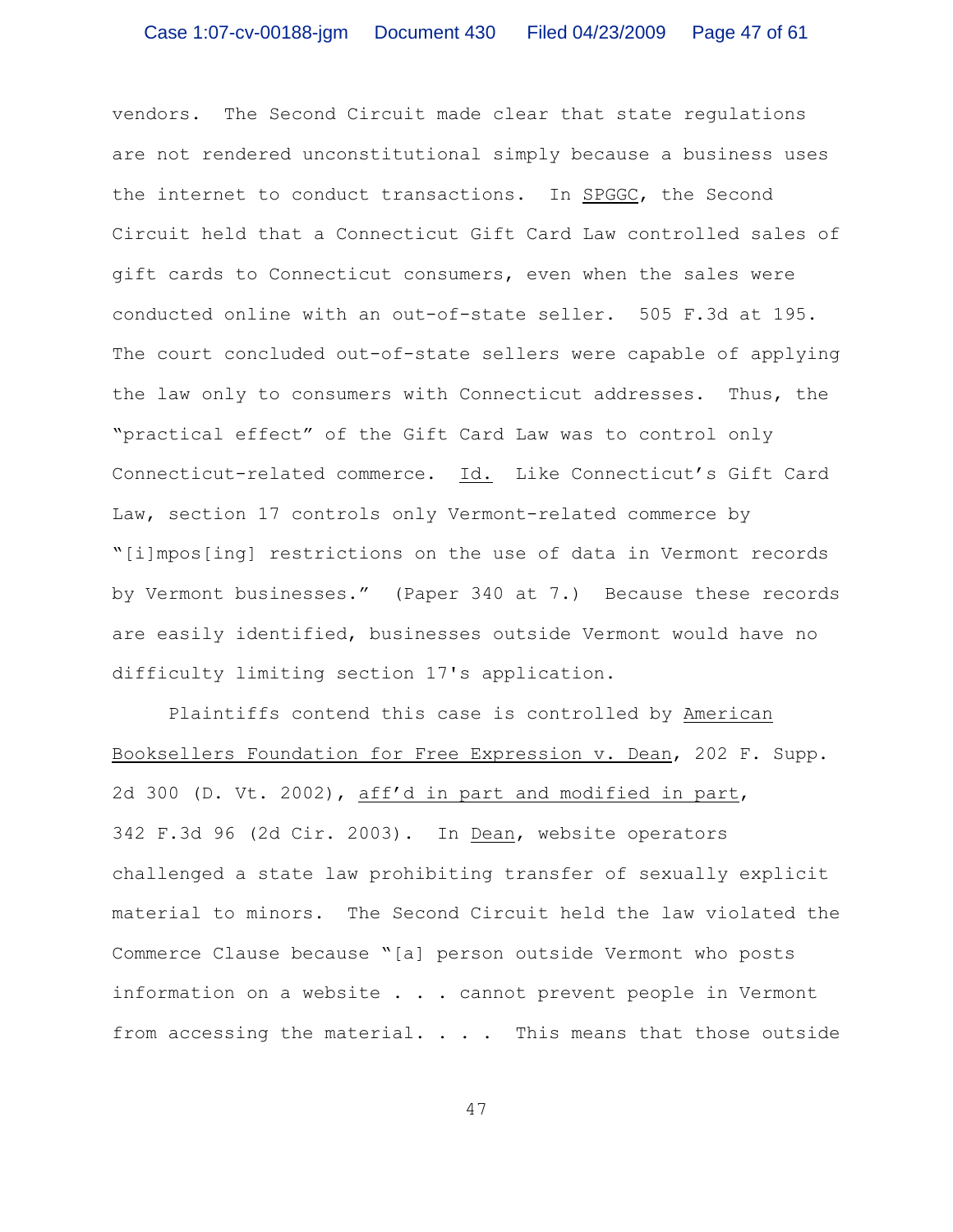Vermont must comply with [the statute] or risk prosecution by Vermont." 342 F.3d 103. The Second Circuit's holding, as in SPGGC, turned on whether the regulation was capable of distinguishing in-state and out-of-state targets. Vermont prescription records are perfectly distinguishable from other states' records, and the Court sees no risk that section 17 will control PI data sales for states other than Vermont.

Finally, Plaintiffs argue section 17 is similar to statutes invalidated in price-tying cases. See, e.g., Baldwin v. G.A.F. Seelig, Inc., 294 U.S. 511 (1935) (invaliding New York statute that had the practical effect of regulating price of milk in other states); Pharm. Research & Mfrs. of Am. v. Dist. of Columbia, 406 F. Supp. 2d 56 (D.D.C. 2005) (invalidating District of Columbia statute that had the practical effect of regulating price of drugs in other states). These cases are inapposite. The statutes at issue in the price-tying cases "project[ed] [their] legislation into [other states] by regulating the price to be paid in that state for [goods] acquired there." Baldwin, 294 U.S. at 521. The Supreme Court struck down the statutes because they were merely a guised attempt to "mitigate the consequences of competition between the states." Id. at 522. Section 17 is neither discriminatory nor protectionist, and the Court finds Plaintiffs' comparisons unpersuasive. Accordingly,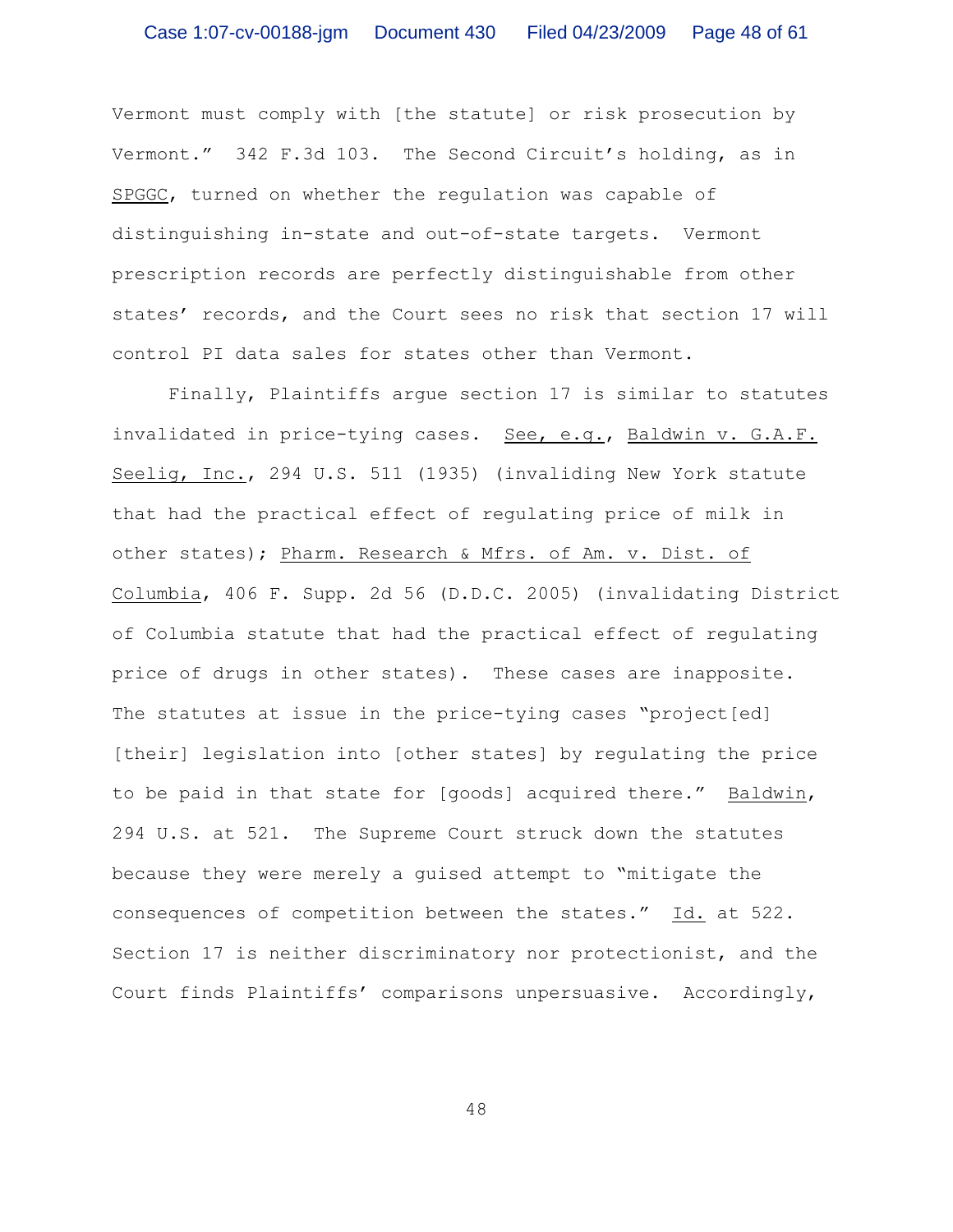the Court finds section 17 is permissible under the Commerce Clause.

### V. First Amendment Challenge to Section 20

PhRMA moves for summary judgment contending section 20 violates the First Amendment because it imposes a fee on prescription drug manufacturers to fund an "evidence-based education" program that will "spread a message into which PhRMA member companies have no input."<sup>20</sup> (Paper 168 at 2.) Defendants also moved for summary judgment with respect to section 20. (Paper 205.) Defendants contend the manufacturer fee and its intended use is constitutional. Id. at 1. The parties agreed to allow the Court to decide this issue on the pleadings without a hearing. (Paper 369.)

Section 20, in part, creates an evidence-based prescription drug education program that provides information and education on the therapeutic and cost-effective utilization of prescription drugs to prescribers. Pharmaceutical manufacturers whose products are sold through Vermont programs fund the program by paying fees. Section 20 is codified at Vt. Stat. Ann. tit. 18, § 4622 and Vt. Stat. Ann. tit. 33, § 2004.

PhRMA's challenge to the evidence-based education program is disfavored from the outset. The challenge is a facial challenge because it is brought before the program has been implemented.

 $20$  The data vendor plaintiffs do not challenge the constitutionality of section 20.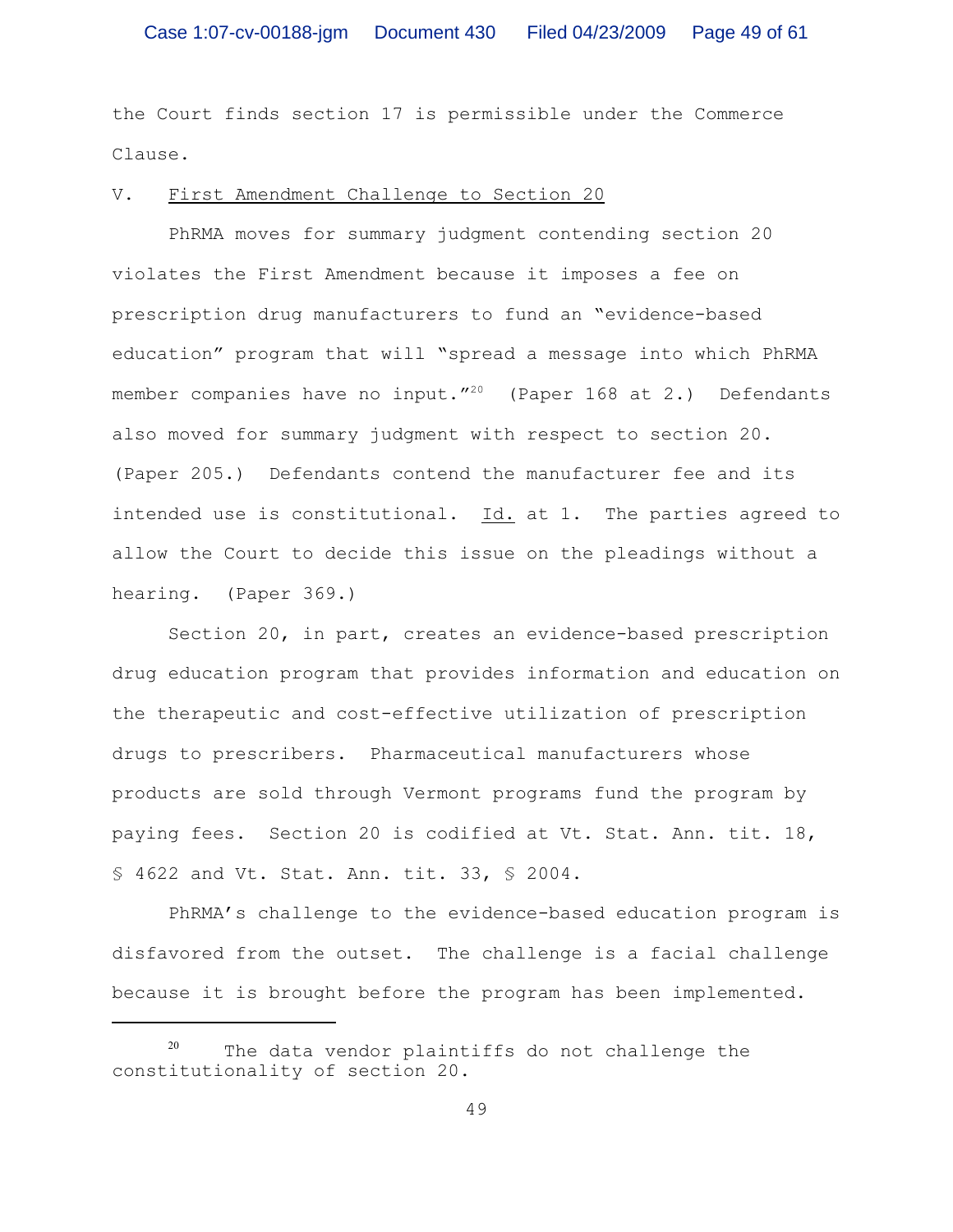Bowen v. Kendrick, 487 U.S. 589, 600 (1988). Facial challenges fail if a statute has a "plainly legitimate sweep." Wash. State Grange, 128 S. Ct. at 1190 (citing Washington v. Glucksberg, 521 U.S. 702, 739-40 (1997) (Stevens, J., concurring)). On a facial challenge, courts may not look beyond a statute's facial requirements and must be careful not to speculate about "hypothetical" or "imaginary" cases. Id.; see also Field Day, LLC v. County of Suffolk, 463 F.3d 167, 174 (2d Cir. 2006) ("A 'facial challenge' to a statute considers only the text of the statute itself, not its application to the particular circumstances of an individual.") (citation omitted). The Supreme Court has noted facial challenges are disfavored for a multitude of reasons, such as "the risk of premature interpretation of statutes on the basis of factually barebones records." Wash. State Grange, 128 S. Ct. at 1191 (internal quotation and citation omitted).

First Amendment challenges to allegedly compelled expression may fall into one of a few categories. PhRMA's challenge to one of the intended uses of the manufacturer fee is not a "compelledspeech" case because PhRMA's member companies are not obliged personally to express a message imposed by the government with which they disagree. See Johanns v. Livestock Mktg. Ass'n, 544 U.S. 550, 557 (2005). The issue is whether PhRMA's challenge falls into the "compelled-subsidy" category because PhRMA members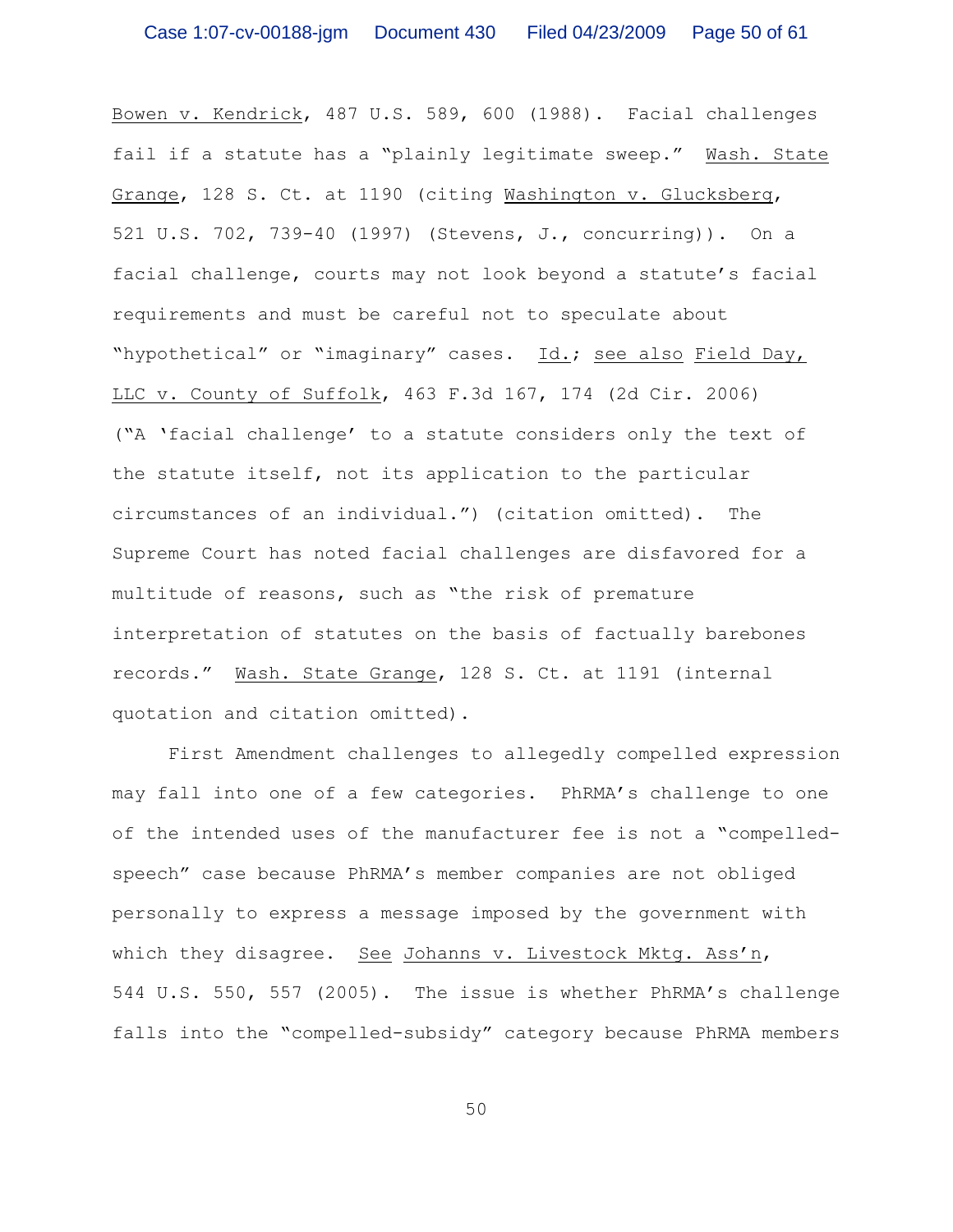are required by the government to subsidize a message expressed by a private entity with which they disagree, a type of challenge that has been sustained,  $21$  or whether it falls into the "government-compelled subsidy of the government's own speech" category, a type of challenge that has been rejected. Id. at 557, 562.

PhRMA argues the manufacturer fee provision violates the First Amendment by compelling PhRMA member companies to subsidize speech with which they do not agree and have no input. PhRMA's argument misses the mark because the government may compel subsidies to pay for speech to which one objects. Johanns, 544 U.S. at 559 ("Compelled support of government - even those programs of government one does not approve - is of course perfectly constitutional . . . And some government programs involve, or entirely consist of, advocating a position.") (internal quotation marks omitted) (citation omitted). "The government, as a general rule, may support valid programs and policies by taxes or other exactions binding on protesting parties. Within this broader principle it seems inevitable that funds raised by the government will be spent for speech and other expression to advocate and defend its own policies." Id.

<sup>&</sup>lt;sup>21</sup> PhRMA's reliance on United States v United Foods, Inc., 533 U.S. 405 (2001) is misplaced. The Court struck down the advertising program but its holding was limited by the fact that the speech at issue was presumed to be private speech because the government did not argue the government speech doctrine. Id. at 416-17.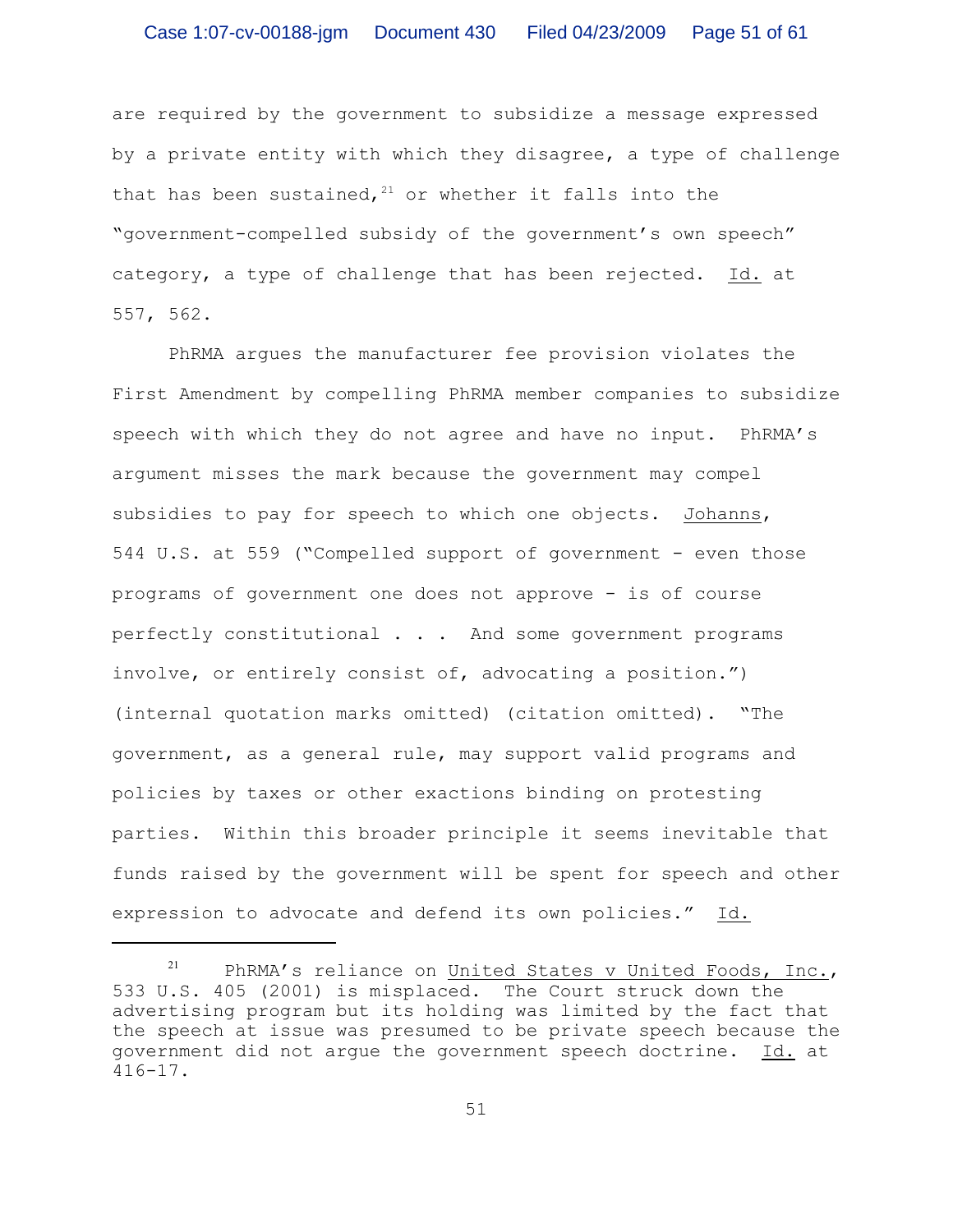(internal quotation marks omitted) (citation omitted). The issue, as noted, is whether the speech which PhRMA member companies are compelled to subsidize is that of private parties or of the government.

PhRMA argues the speech at issue is not "government speech" because "private interests would shape and effectively control the content of the evidence-based standards of care created as part of the evidence-based education program funded by the Manufacturer Fee." (Paper 231 at 2.) They point to the "Blueprint for Health's" provider practice working group as the private interests that will develop the standards. Id. at 2-3. The legislation creating the evidence-based education program, however, requires the State Department of Health, in collaboration with other state entities, to establish the program. Vt. Stat. Ann. tit. 18, § 4622(a)(1); see also id. § 4621(1). The statute provides, to "the extent practicable," the education program "shall use the evidence-based standards developed by the blueprint for health." Id. § 4622(a)(1). The blueprint is an existing entity that focuses on chronic care, id. § 701(1), and is headed by an appointed state official, id. § 702.

PhRMA's main argument rests on the extent to which the evidence-based standards used in the program will be developed by the blueprint for health. PhRMA focuses on the infrastructure of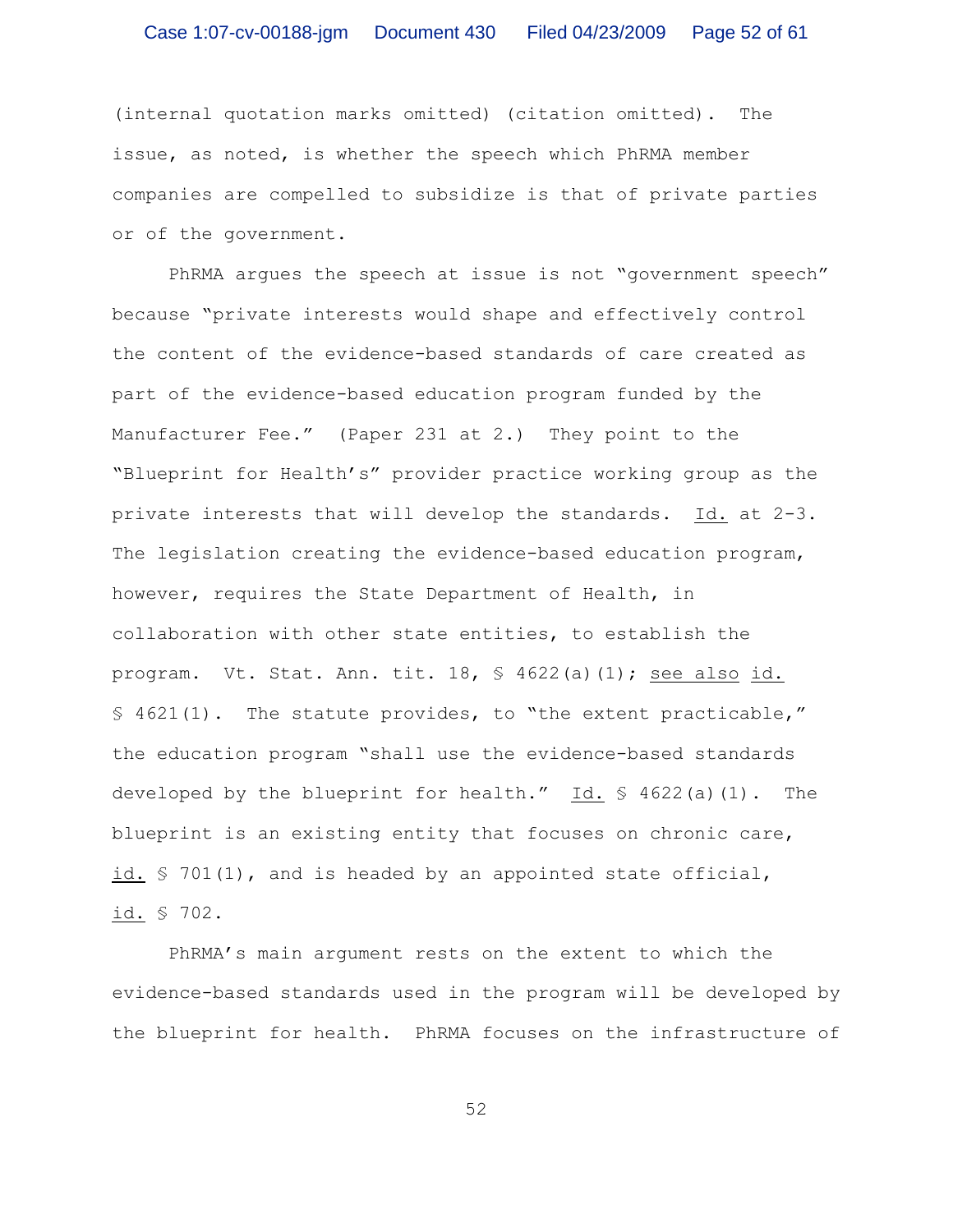the blueprint which includes groups consisting of various private actors. Because it does not depend on a facial requirement of the manufacturer fee or evidence-based education program, this argument is misplaced. Instead PhRMA's argument focuses on the possibility the program will be implemented with an unconstitutional amount of private input and the internal machinations of the blueprint. The Department of Health is responsible for the program the manufacturer fee will fund. The extent to which the program references the applicable standards created by the blueprint, which may have been influenced by private actors, is irrelevant.<sup>22</sup> See Johanns, 544 U.S. at 562 (holding where "the government sets the overall message to be communicated and approves every word that is disseminated, it is not precluded from relying on the government-speech doctrine merely because it solicits assistance from nongovernmental sources in developing specific messages.").

Here, as in Johanns, the Vermont Legislature has established the overarching message and some of its elements, and left the development of the details to a state agency and the Secretary of

 $22$  It is possible that the program will include an amount of private influence that a court could find would prohibit the Attorney General from defending its constitutionality with the government speech doctrine. See Wash. State Grange, 128 S. Ct. at 1193. Conversely, it is also possible none of the standards developed by the blueprint will be appropriate for use in the new program. PhRMA or any one of its member companies may be able to challenge the law in an as-applied challenge should it feel the program, once implemented, is unconstitutional.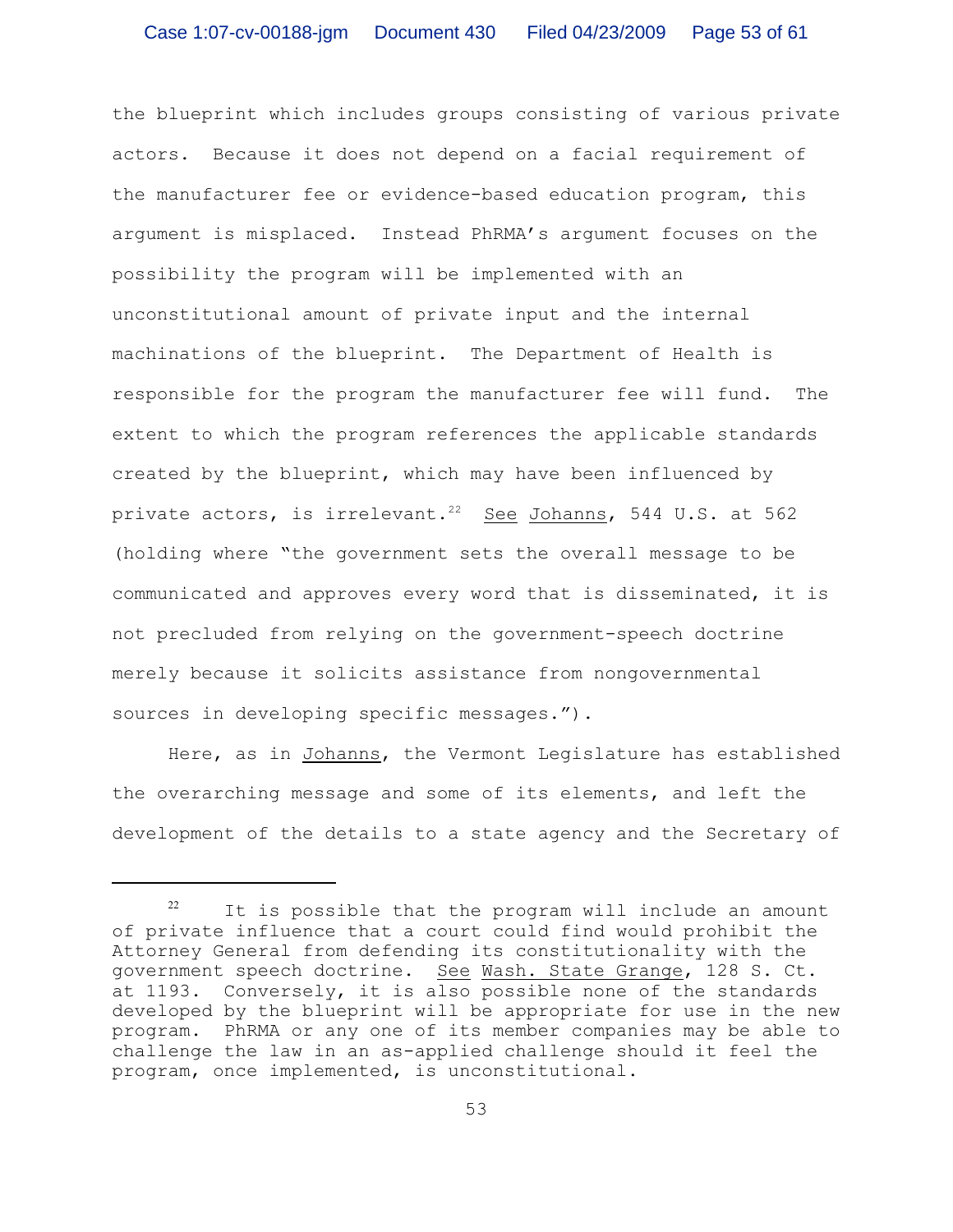Human Services, who in turn may consider material developed by an entity headed by a state official. See Johanns, 544 U.S. at 561.

Additionally, section 20 is "germane" to a "broader regulatory scheme." Id. at 558-59. PhRMA challenges only one small part of this section of the law – the use of a portion of the manufacturer fees collected to fund an evidence-based prescription education program. The section has a "plainly legitimate sweep" as it allocates the manufacturer fee predominately to other portions of Act 80, including the support of the disclosure obligations imposed by Vt. Stat. Ann., tit. 18 § 4632 and § 4633 and the government's enforcement of section 17, which the Court also upholds against constitutional challenge.

PhRMA's current challenge is a facial one and the Court will not strike down section 20, or any part of it based on speculation and a factually barebones record. The Vermont Legislature enacted section 20 and the Court assumes the evidence-based education program can be implemented in a constitutional manner. On its face, section 20 does not run afoul of the Constitution.

# VI. PhRMA's Commerce Clause and Preemption Challenges to Section 21

Plaintiff PhRMA next advances a Commerce Clause and preemption challenge to section 21(c) of Act 80. Section 21(c) creates a cause of action under Vermont's Consumer Fraud Act for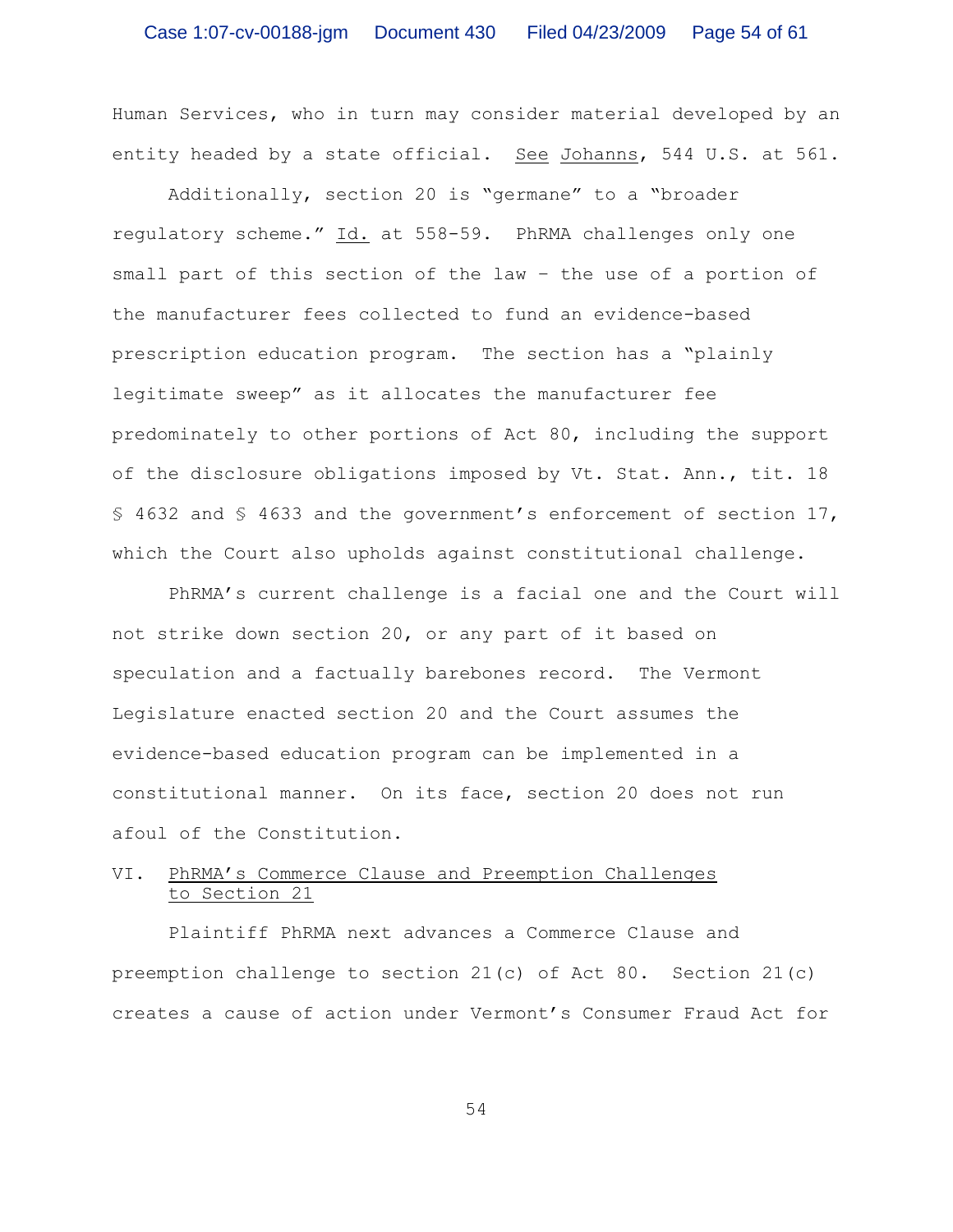prescription drug advertisements that violate federal law. Section 21(c) provides:

It shall be a prohibited practice under section 2453 of this title for a manufacturer of prescription drugs to present or cause to be presented in the state a regulated advertisement if that advertisement does not comply with the requirements concerning drugs and devices and prescription drug advertising in federal law and regulations under 21 United States Code, Sections 331 and 352(n) and 21 Code of Federal Regulations, Part 202.

Vt. Stat. Ann. tit.  $9,$  \$ 2466a(c)(1). PhRMA seeks a ruling that the statute is facially unconstitutional and an injunction preventing its enforcement.

### A. Commerce Clause Challenge

PhRMA argues section 21(c) violates the Commerce Clause because it "has the practical effect of requiring out-of-state commerce to be conducted at [Vermont's] discretion." Am. Booksellers Found. v. Dean, 342 F.3d 96, 102 (2d Cir. 2003) (citing Brown & Williamson Tobacco Corp. v. Pataki, 320 F.3d 200, 208-09 (2d Cir. 2003)). PhRMA concludes section 21(c) will, in effect, regulate prescription drug advertising in all states because its members typically advertise through national television and print media, and these advertisements could ultimately make a downstream appearance in Vermont. Thus, PhRMA members would need to comply with section 21(c) for all national advertising or risk prosecution if a national advertisement makes its way to Vermont. The Attorney General responds that,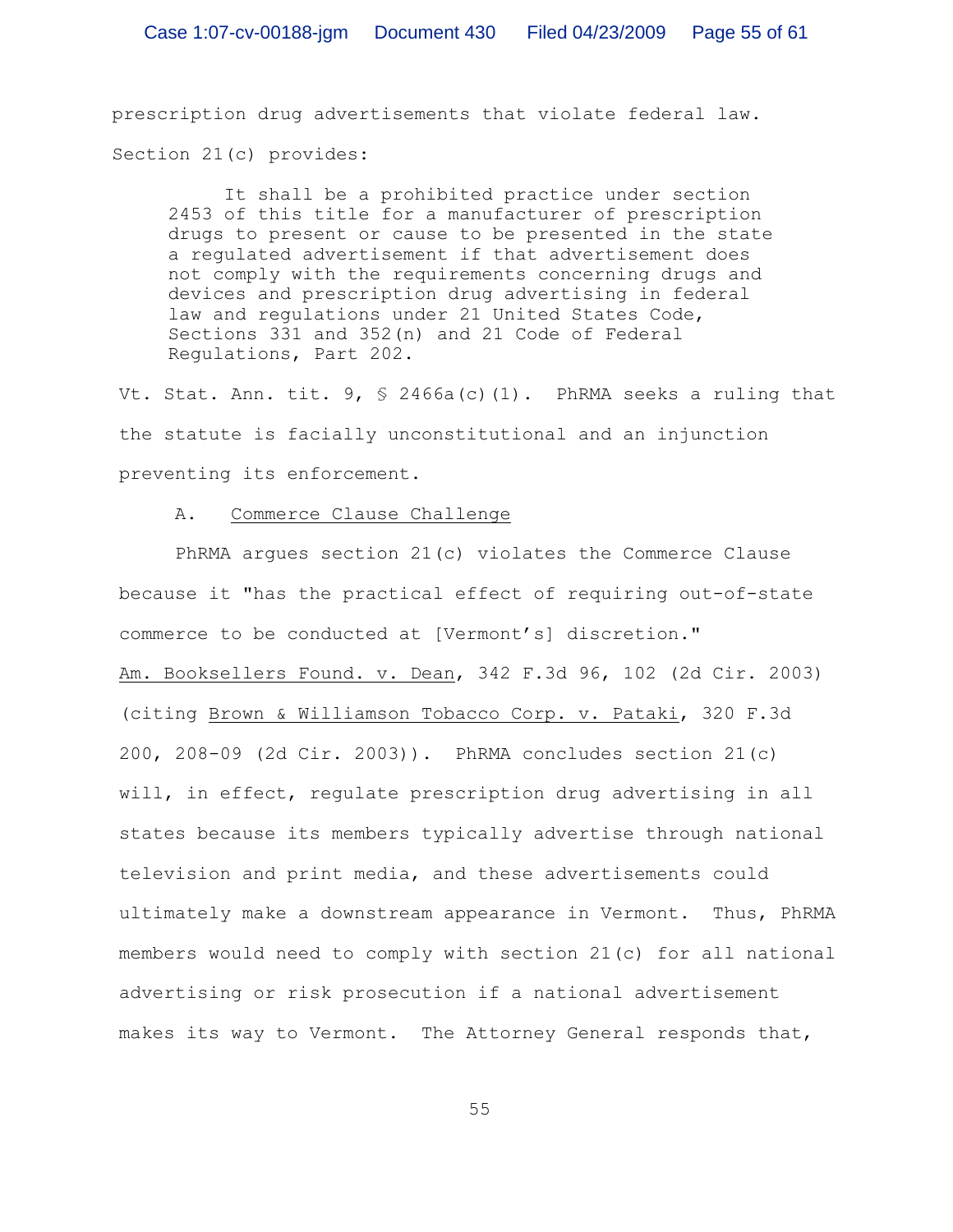irrespective of section 21(c), PhRMA's advertisements must comply with federal law and regulations in all jurisdictions. Thus, section 21(c) on its face imposes no additional "Vermont" standards.

The key to resolving the parties' competing arguments is PhRMA's fundamental premise that section 21(c) will impose substantive standards different from federal law and regulations. This premise derives from PhRMA's prediction that Vermont courts will likely interpret federal law differently than the Food and Drug Administration (FDA) – the federal agency that promulgates and enforces regulations based on federal prescription drug advertising law.

As noted previously, the Court may not engage in such speculation on a facial challenge. Wash. State Grange, 128 S. Ct. at 1190 (on facial challenge, courts "must be careful not to go beyond the statute's facial requirements and speculate about 'hypothetical' or 'imaginary' cases.") (citation omitted); see also Field Day, LLC, 463 F.3d at 174 (during a facial challenge a court "considers only the text of the statute itself"). Nothing in section 21(c)'s plain language suggests Vermont courts will impose different or additional standards on pharmaceutical advertising compared to federal law. Plaintiff's pre-enforcement facial challenge here is premature. PhRMA's members may properly raise this claim as a defense, however, if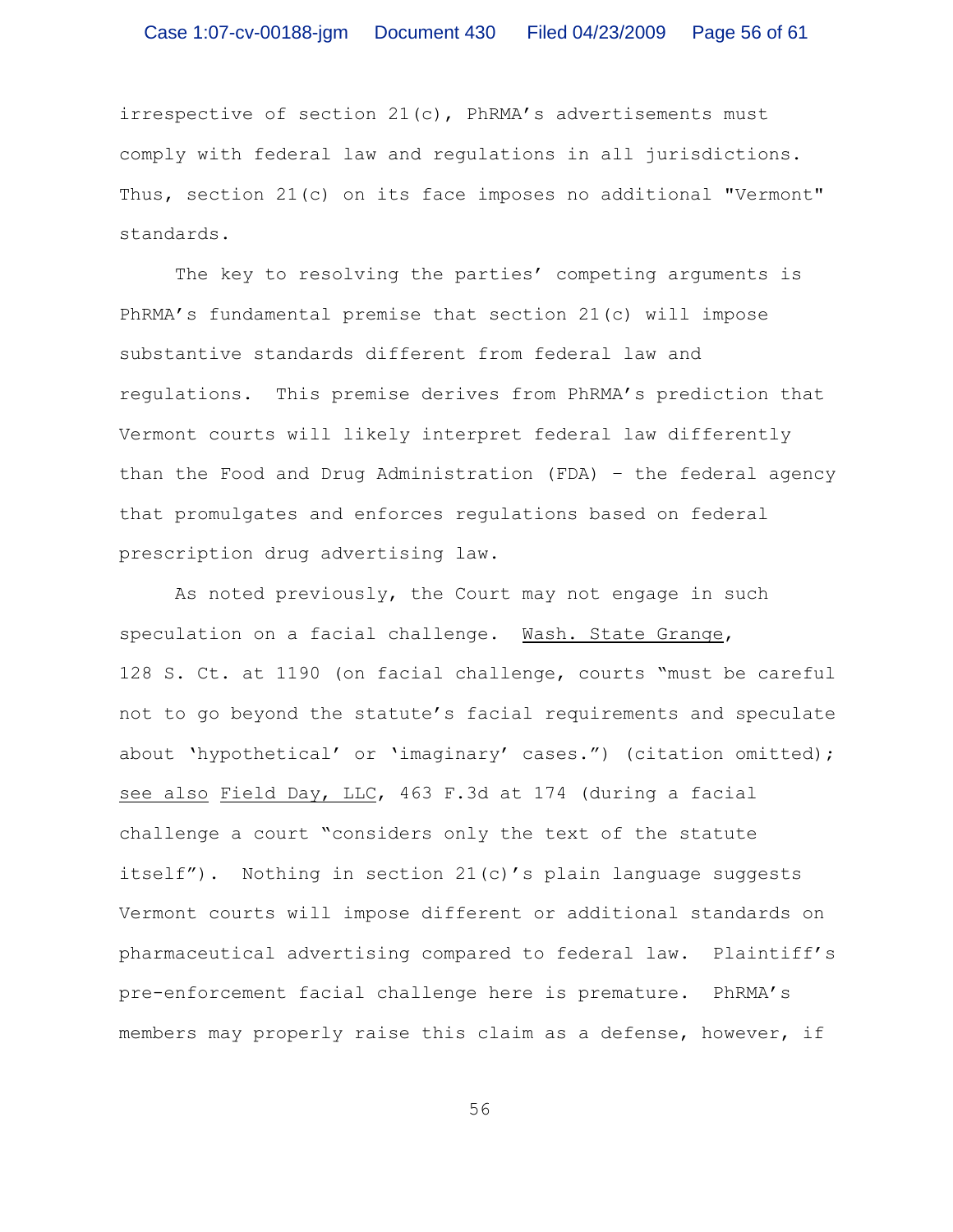and when a member is prosecuted for violating section 21(c). The courts will then have "occasion to construe the law in the context of actual disputes," and avoid "the risk of premature interpretation . . . on the basis of factually barebones records." Wash. State Grange, 128 S. Ct. at 1190-91 (internal quotation marks and citation omitted). Accordingly, the Court finds section 21(c) is facially permissible under the Commerce Clause and declines to issue an injunction against its enforcement.

#### B. Preemption

PhRMA next argues section 21(c) is preempted because it conflicts with the very federal law it seeks to enforce. PhRMA's rationale again stems from the premise that a state court might impose "potentially different" or "broader" interpretations of federal drug advertising law. These interpretations, PhRMA contends, would interfere with the FDA's specific, comprehensive regulation of drug advertising. The Attorney General argues PhRMA's preemption challenge fails because it is based entirely on impermissible speculation about how Vermont courts will construe the statute and because the Supreme Court has repeatedly sanctioned state law remedies for conduct that violates federal law. The Court agrees.

"[B]ecause the states are independent sovereigns in our federal system, [courts] have long presumed that Congress does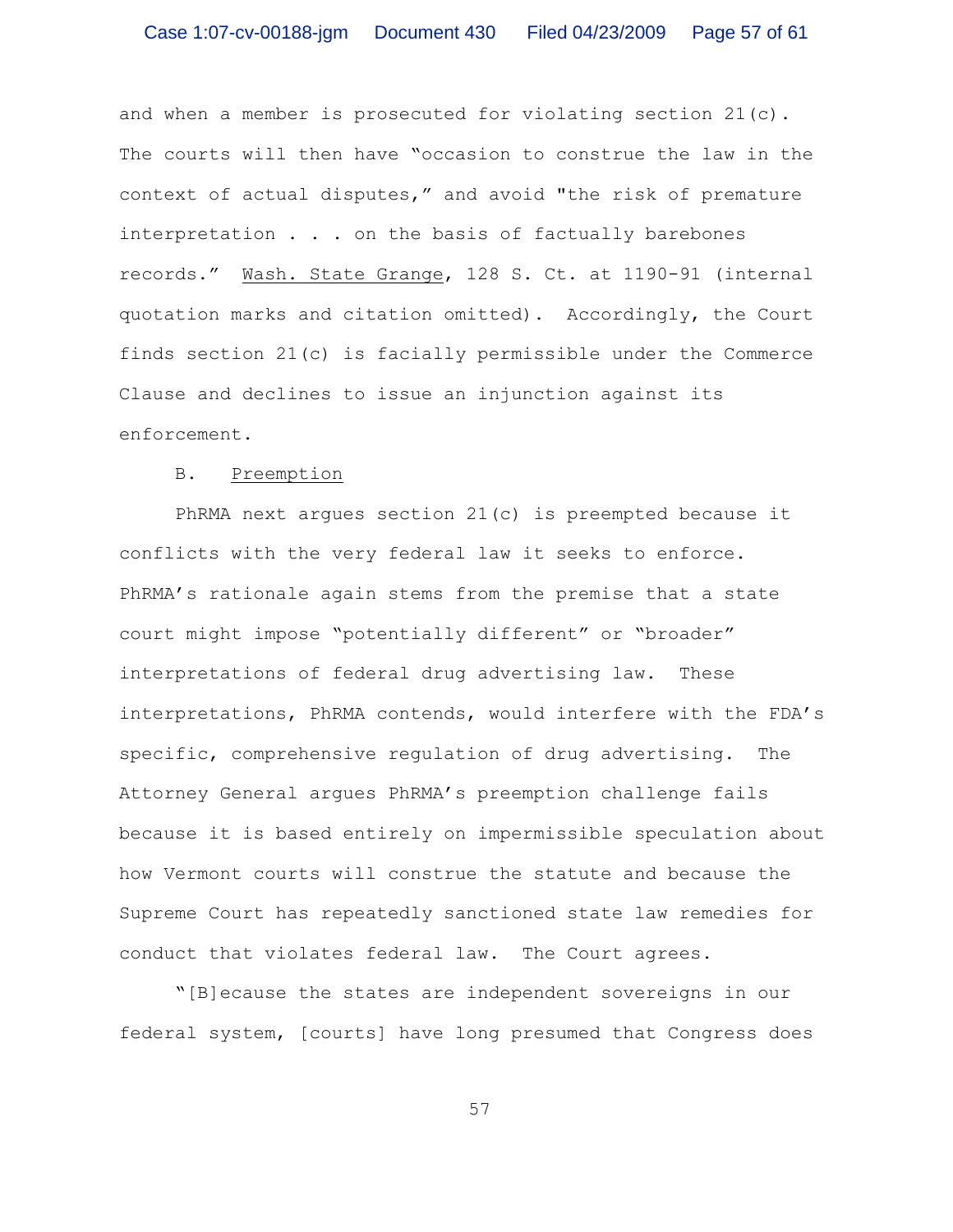not cavalierly pre-empt state-law causes of action." Medtronic, Inc. v. Lohr, 518 U.S. 470, 485 (1996). This is particularly true where, as here, "Congress has legislated in a field which the States have traditionally occupied." Id. (internal quotation and citation omitted). Accordingly, state law is deemed preempted due to conflict with federal law only "where compliance with both federal and state regulations is a physical impossibility . . . or where state law stands as an obstacle to the accomplishment and execution of the full purposes and objectives of Congress." Gade v. Nat'l Solid Wastes Mgmt. Ass'n, 505 U.S. 88, 98 (1992) (internal quotation marks and citations omitted). "The conflict standard for preemption is strict" and requires a "clear demonstration of conflict." Madeira v. Affordable Hous. Found., Inc., 469 F.3d 219, 238 (2d Cir. 2006) (internal quotation marks and citation omitted). PhRMA has failed to demonstrate clearly the conflict between federal law and section 21(c).

First, the Court sees nothing in section  $21(c)'$ s plain language evincing a clear conflict with the purposes and objectives of federal drug advertising law. PhRMA predicts Vermont state courts will create a different, potentially broader, reading of federal drug advertising law that will conflict with federal regulation. This preemption claim fails for the same reason PhRMA's Commerce Clause fails – it is based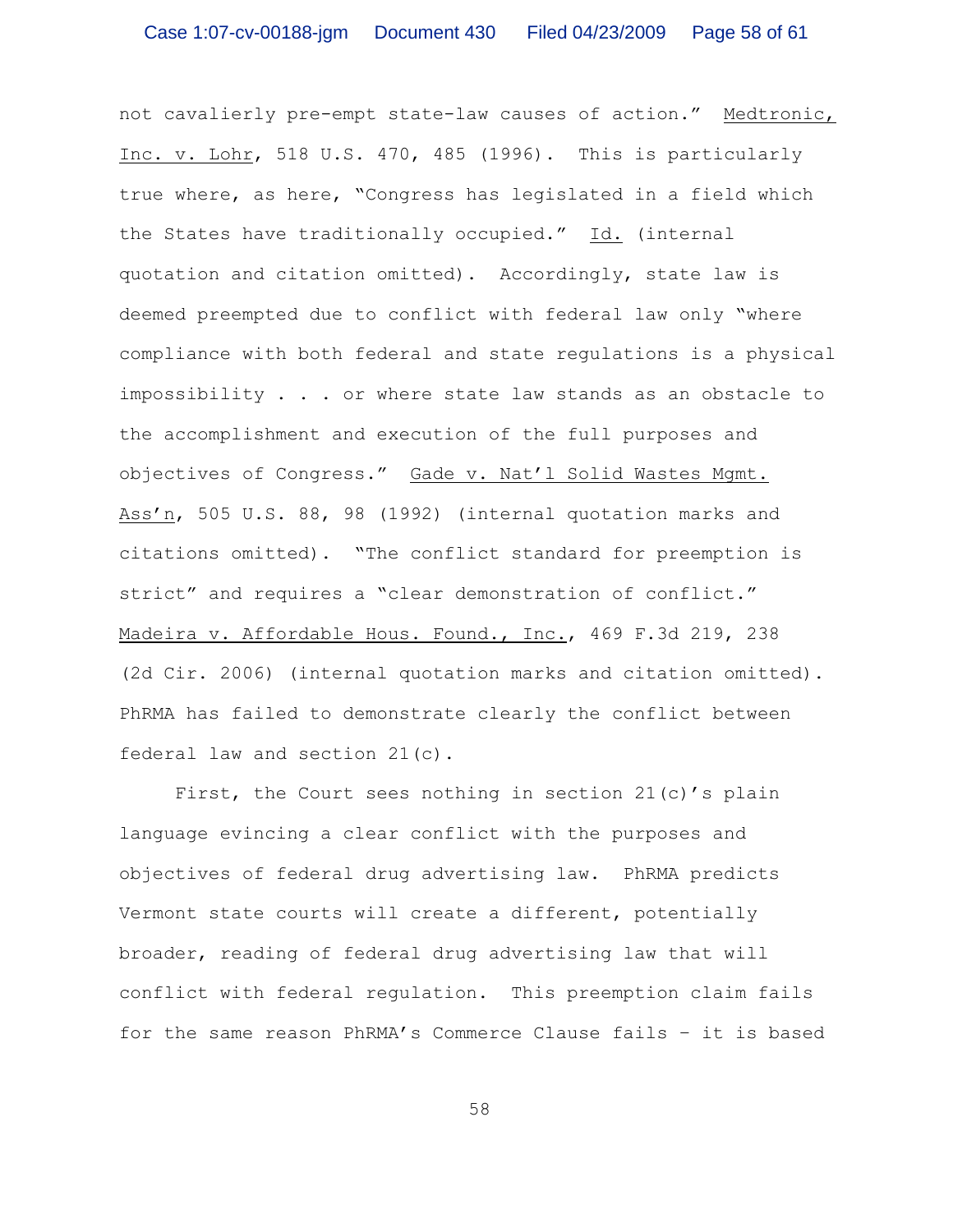on improper speculation. Supreme Court precedent makes clear that facial challenges must be resolved solely on the basis of the statute's facial requirements, not on speculation, assumption, or prediction. This is particularly true here where the courts have had no occasion to "accord the law a limiting construction to avoid constitutional questions." Wash. State Grange, 128 S. Ct. at 1190. Section 21(c)'s language does not necessarily require a state court to decide, in the first instance, whether an advertisement violates federal law. As the Attorney General notes, Vermont courts could interpret section 21(c) in any number of ways. For example, a Vermont court "might allow a claim to proceed only if the FDA had already determined the advertising violated federal law." (Paper 257-2 at 23.) Thus, it is certainly not a foregone conclusion that Vermont state courts will interpret federal drug advertising requirements differently or more broadly than the FDA. Indeed, PhRMA acknowledges "a court might construe § 21(c) in a manner that avoided these effects." (Paper 303 at 2.)

Accepting the statute's requirements on its face, as this Court must, section 21(c) simply creates an additional remedy for violations of federal prescription drug advertising law. The Court finds, absent federal statutory language indicating the contrary, these remedies are constitutionally permissible.<sup>23</sup>

 $23$  The Court notes that the Supreme Court's recent decision in Wyeth v. Levine, 129 S. Ct. 1187 (2009), while not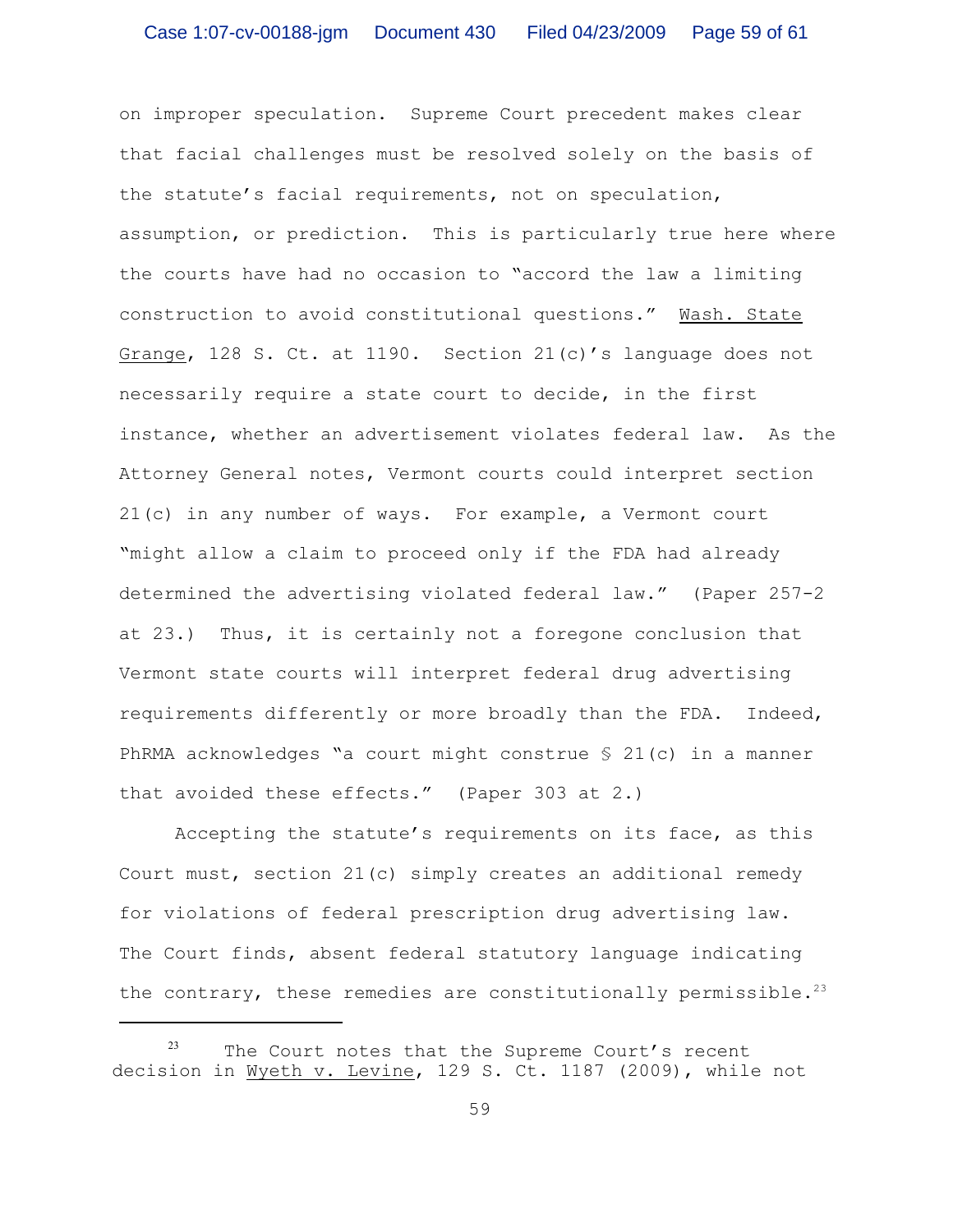The preemption clause does not "prevent a State from providing a damages remedy for claims premised on a violation of FDA regulations; the state duties in such a case parallel, rather than add to, federal requirements." Riegel v. Medtronic, Inc., 128 S. Ct. 999, 1011 (2008) (citing Lohr, 518 U.S. at 495). Rather than frustrating federal objectives, such remedies "merely provide[] another reason for manufacturers to comply with identical existing requirements under federal law." Lohr, 518 U.S. at 495 (internal quotation marks omitted). The Court therefore finds section 21(c) is not preempted by federal drug advertising law and declines to enter an injunction against the statute's enforcement.

directly on point, bolsters this proposition. In Wyeth, the Court reaffirmed the strong presumption against preemption of state law causes of action by rejecting a stronger argument for preemption than PhRMA presents here. The Court held that state law product liability claims challenging the adequacy of manufacturer's labeling were not preempted by federal law. Thus, in Wyeth, the parties put squarely before the Court the question of whether state tort law imposes different requirements from those imposed by the FDA, and, if so, whether those standards are preempted because they are an obstacle to the FDA's statutory mission. Id. at 1201-04. The Court held the tort action at issue in that case was not preempted, despite the fact that different or additional requirements may be imposed. In contrast, section 21(c), on its face, imposes liability only for advertisements that violate federal requirements. In light of the Supreme Court's holding in Wyeth, the Court declines to find section 21(c) preempted when the requirements it imposes merely "duplicate" or "parallel" federal requirements. See Medtronic, 518 U.S. at 495.